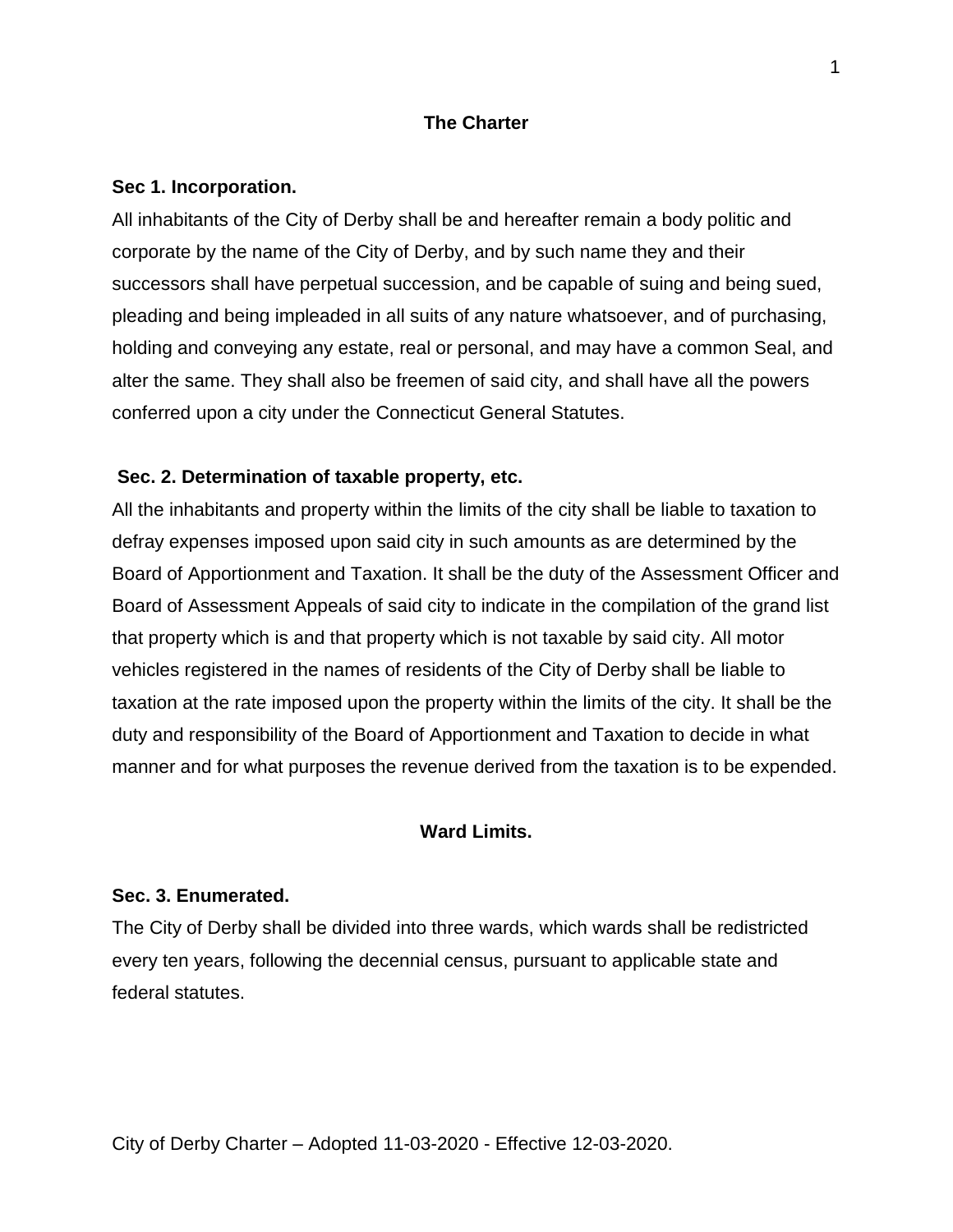## **Elections.**

## **Sec. 4. When held; elective officers; frequency, etc.**

a) A city election shall be held on the Tuesday after the first Monday of November in the odd numbered years except as otherwise provided in this section or unless otherwise provided for by the Connecticut General Statutes as the same may be amended from time to time, in the several wards of said city, at which time the electors in said city by a plurality of the votes cast, shall elect a Mayor, a Treasurer, a Town/City Clerk, two Constables, nine members of the Board of Education, and a Board of Apportionment and Taxation composed of ten members. At said election the electors of each ward shall, by a plurality of the ballots cast, elect three Aldermen/Alderwomen from each Ward. The constables shall be elected one from each of the two political parties casting the greatest number of ballots for such officers, respectively. Officers so elected shall hold their offices for a term of two years from the first Saturday of December next succeeding their election and until their successors are elected and have qualified, except that the Town/City Clerk shall hold his/her office for a term of four years from the first Saturday of December next succeeding his/her election and until his/her successor is elected and has qualified.

b) No one political party shall nominate more candidates for any one office than may be elected from that party.

c) At any election held under the provisions of this section, the electors may vote for as many candidates as may be ·elected, or as many as may be elected in their particular ward.

(d) No person who is not a qualified resident elector of the City of Derby at the time of his or her nomination for election to city office shall be eligible for election to any City office, and any person ceasing to be a qualified resident elector of said City shall thereupon automatically cease to hold elective office in the City.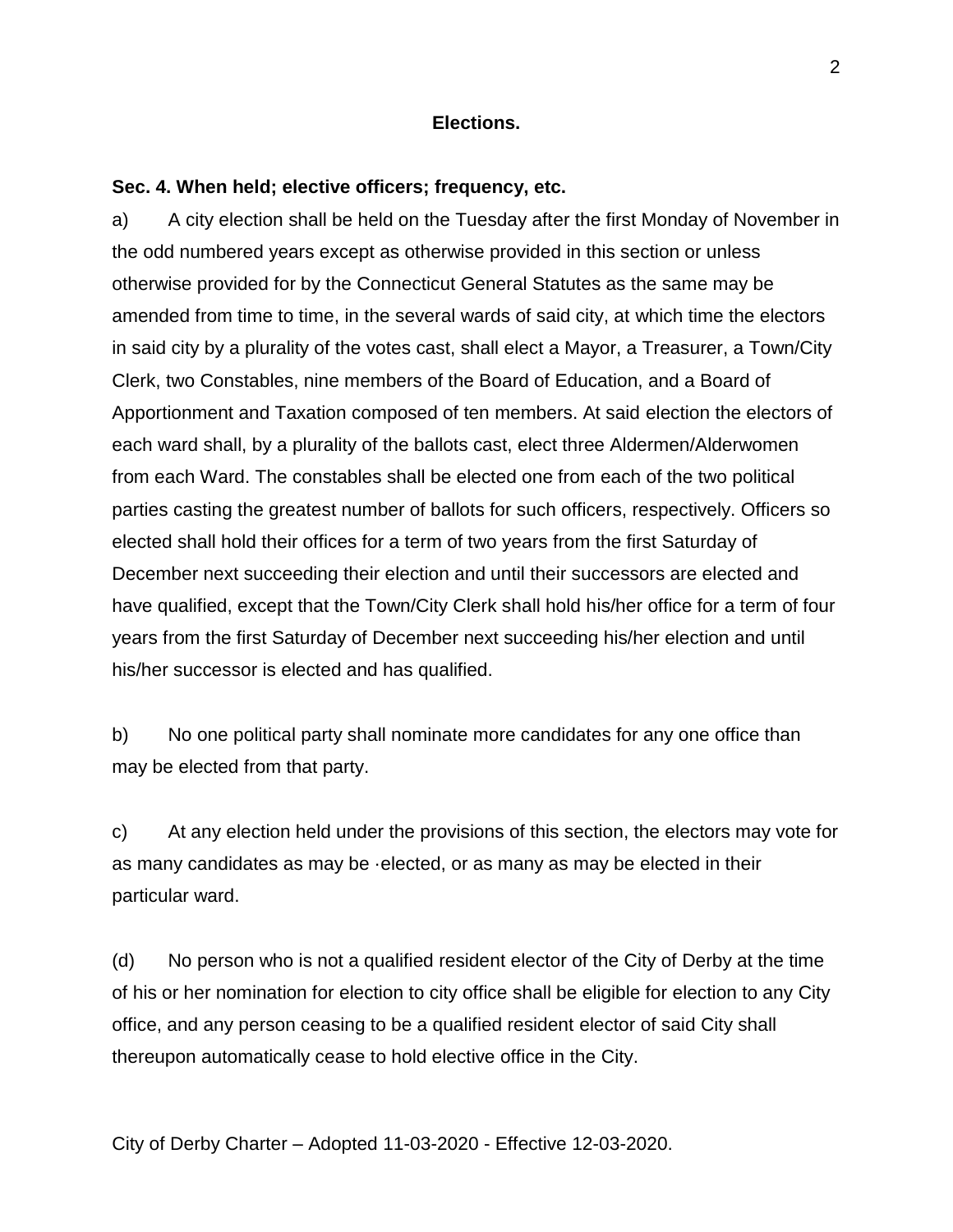### **Sec. 5. Vacancies in elective offices.**

Any vacancy in any elective office, shall be filled by the members of the Board of Aldermen/Alderwomen from the same political party in which such vacancy occurs shall forthwith fill such vacancy with a person from the same political party as the person who vacated the office. However, if the said elective officer is not a member of a political party, then such vacancy shall be filled by the Mayor, subject to the approval of the Board of Aldermen/Alderwomen; if there are no members of the Board of Aldermen/Alderwomen from the same political party in which such vacancy occurs, such vacancy shall be filled forthwith by the Mayor, who shall make such appointment from a list of not fewer than three names to be submitted to the Mayor by the chairperson of the town committee of the political party in which such vacancy occurs.

## **Sec. 6. General grant of powers.**

In addition to all powers granted to cities under the Constitution and general law, the city shall have all powers specifically granted by this Charter and all powers fairly implied and/or incident to the powers expressly granted, and all other powers incident to the management of the property, government and affairs of the city, including the power to enter into contracts with the United States or any federal agency, the State of Connecticut, or any political subdivision thereof for services and the use of facilities, the exercise of which is not expressly forbidden by the Constitution and general law of the State of Connecticut. The enumeration of particular powers in this and any other chapter of this Charter shall not be construed as limiting this general grant of power and shall be considered as an addition thereto.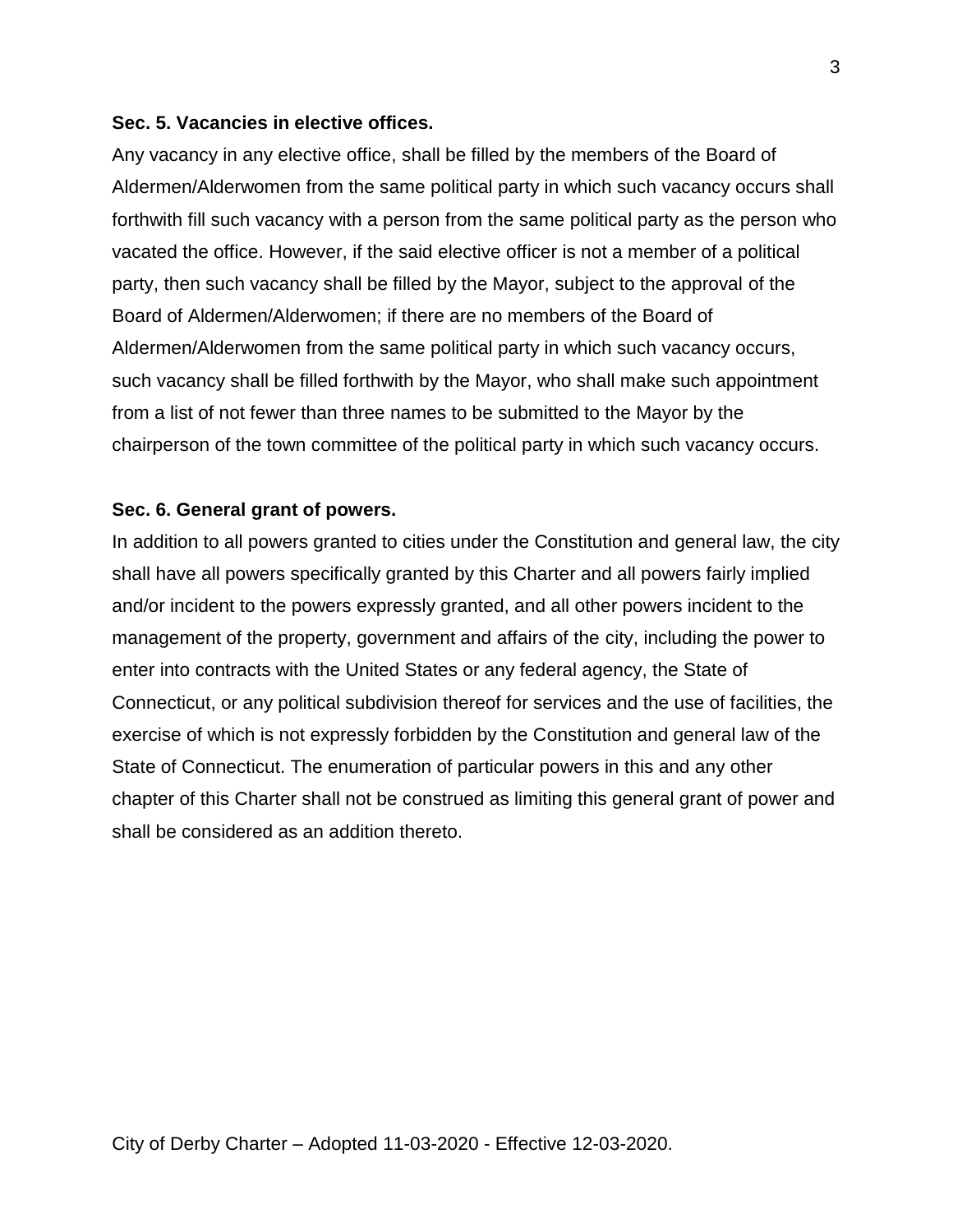### **Sec. 7. Existing laws and ordinances.**

As of the effective date of this Charter, all general laws and special acts applying to the city, all ordinances of the city and all rules and regulations of any boards and commissions of the city shall continue in force, except insofar as they are inconsistent with the provisions of this Charter or are repealed.

### **Sec. 8. Saving clause.**

If any chapter, section or part of any section of this Charter shall be held invalid by a court of competent jurisdiction, such holding shall not affect the remainder of this Charter nor the context in which the section or part so held invalid may appear, except to the extent that an entire section or part of a section may be inseparably connected in meaning and effect with the section or part to which such holding shall directly apply.

### **Sec. 9. Mayor.**

The Mayor of said city shall be the chief executive officer thereof and the position of mayor shall be full time; he/she shall be vigilant in the execution and enforcement of its laws and ordinances. He/She shall have the power to administer oaths, to sign, as approved by the Board of Aldermen/Alderwomen, contracts, deeds and other instruments. The Mayor shall recommend the adoption of all such measures connected with the police, security, health, cleanliness and general well-being of said city and the improvement of its government and finances as he/she shall deem expedient. He/She may communicate to the Board of Aldermen/Alderwomen at the end of each fiscal year a general statement of the situation, state and condition of the city in relation to its government, expenditures, finances and improvements which report and recommendations shall be kept on file in the office of the Town/City Clerk. He/She shall also discharge all the duties imposed upon him/her by the charter and ordinances of the city and shall have and exercise all other executive and administrative powers conferred by the laws of the state upon any municipal chief executive.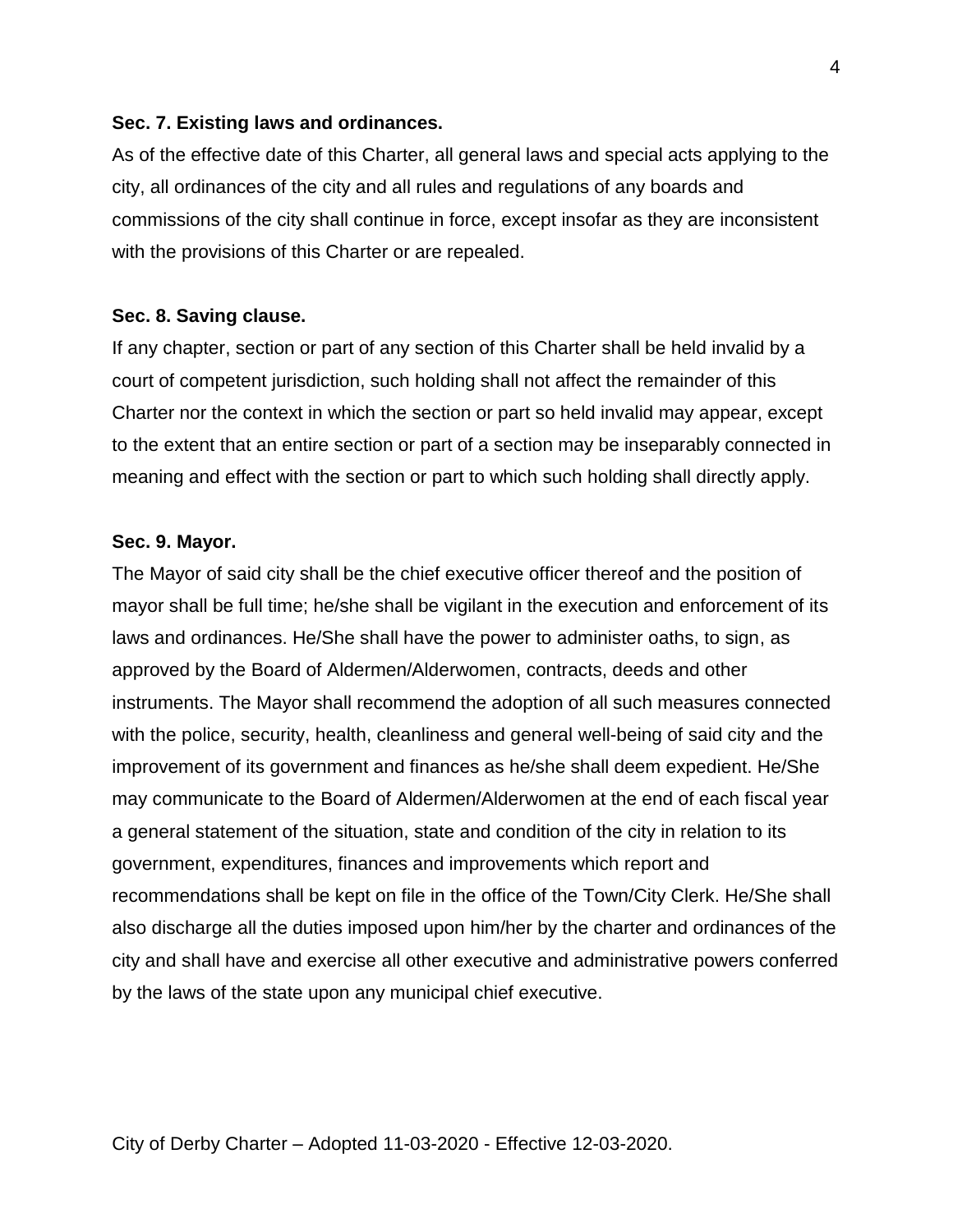### **Sec. 10 Appointments-Officers enumerated.**

The Mayor, within thirty days after assuming the duties of his/her office, shall appoint a Corporation Counsel, a Health Officer, a Director of Public Works who shall also be a Tree Warden, three Police Commissioners as hereinafter provided, a Fire Commissioner, Finance Committee, a Building Official and a Board of Ethics, each whom shall hold office until their respective successors are appointed and qualified. The Mayor shall also appoint the Assessment Officer as hereinafter provided. The Mayor is vested with the authority, in his or her sole discretion, to remove any officer of said city, appointed by him or her, for any reason, which decision shall not be subject to review by any court or other tribunal. Whenever the Mayor of the City of Derby, pursuant to the provisions of any portion of the Charter of said city, is called upon to appoint office holders from the minority party in said city, said Mayor shall make such appointment from a list of at least three candidates for each such office submitted by that member of the Board of Aldermen/Alderwomen in said city who is the leader of the members of the minority party in said Board of Aldermen/Alderwomen. If there are no members of the Board of Aldermen/Alderwomen from such minority party, the Mayor shall make such appointment from a list of at least three candidates for each such office submitted by the chairperson of the town committee of such minority political party. Each of said officers shall be sworn to a faithful discharge of their duties. The Mayor and Board of Aldermen/Alderwomen may require any officers to give bonds to the city in such amount as said Board may determine, except where the amount is herein provided for.

### **Sec. 11. Board meeting, right to vote.**

The Mayor shall preside at the meetings of the Board of Aldermen/Alderwomen and shall in the event of a tie have a vote only on matters other than any ordinance or bill or claim against the city.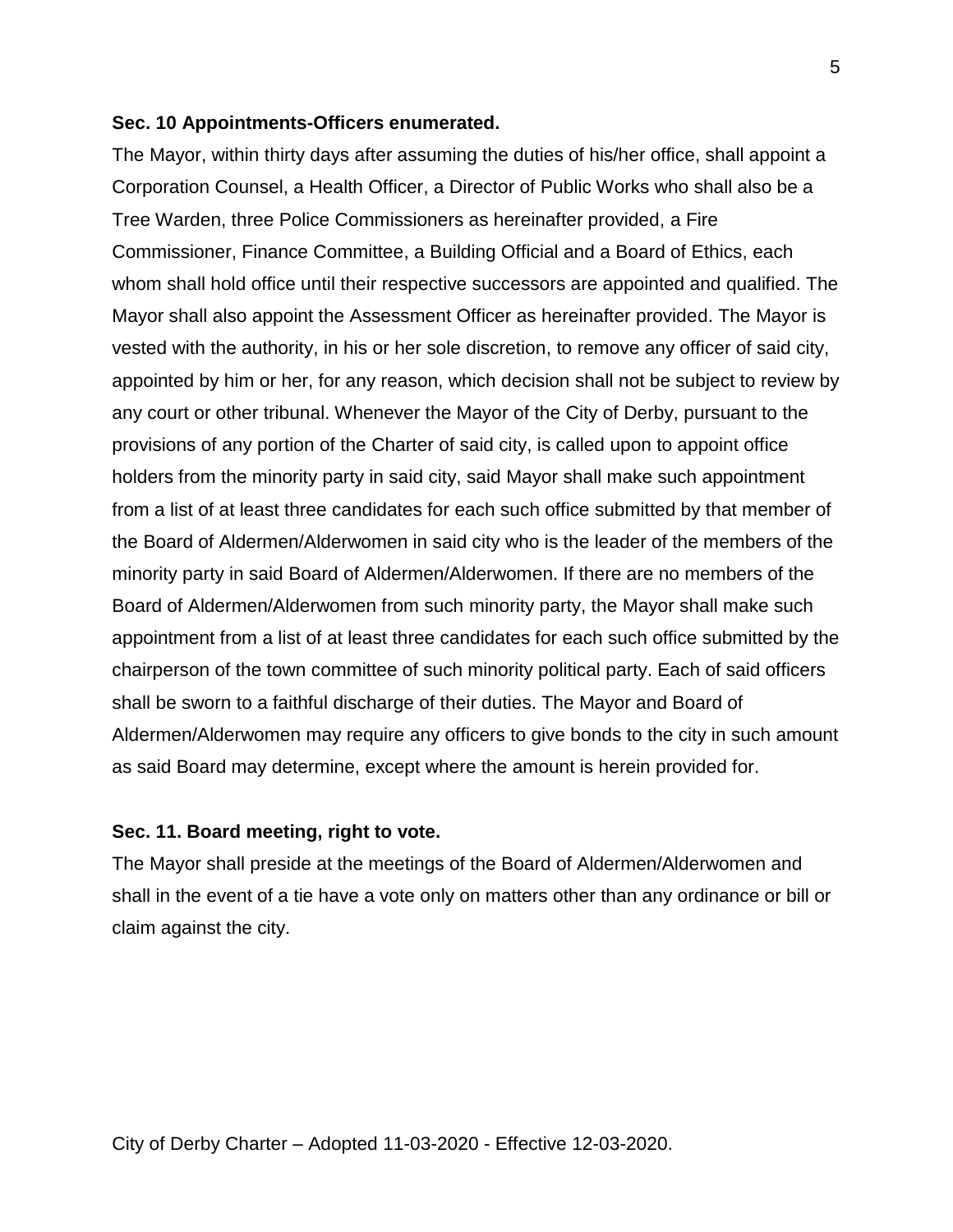### **Sec. 12. President of Board as Mayor Pro Tempore.**

At the beginning of each municipal year the Board of Aldermen/Alderwomen shall elect from among its members a President of the Board, who shall preside in the absence of the Mayor, and in case of death, resignation, absence, disability or inability to act of the Mayor shall possess all authority and perform all duties of the Mayor until such Mayor shall return, or be able to act, or until another is chosen and qualified in his/her place, as the case may be.

### **Sec. 13. Dual office holding, etc.**

No officer of said city shall be at the same time a member of the Board of Aldermen / Alderwomen. Neither the Mayor, Street Commissioner Director of Public Works, Police Commissioners, Fire Commissioner nor any other officer of said city, either elected or appointed, including members of the Board of Aldermen / Alderwomen, members of the Board of Apportionment and Taxation, members of the Finance Committee and members of the Board of Education, shall directly or indirectly furnish any materials to said city, or be directly or indirectly employed to do any work for said city except his/her official duty. The provisions of this section may be waived by a unanimous vote of the Board of Aldermen / Alderwomen.

### **Sec. 14. Mayor as ex officio member of Finance Committee.**

The Mayor shall be, ex officio, a member of the Finance Committee. In case of disagreement between the members of the Finance Committee in any matter pertaining to the Finance Committee, or pertaining to the duties and powers of the Finance Committee, the Mayor shall vote to resolve such tie, and thereupon such action shall be deemed to be the action of a majority of the Finance Committee.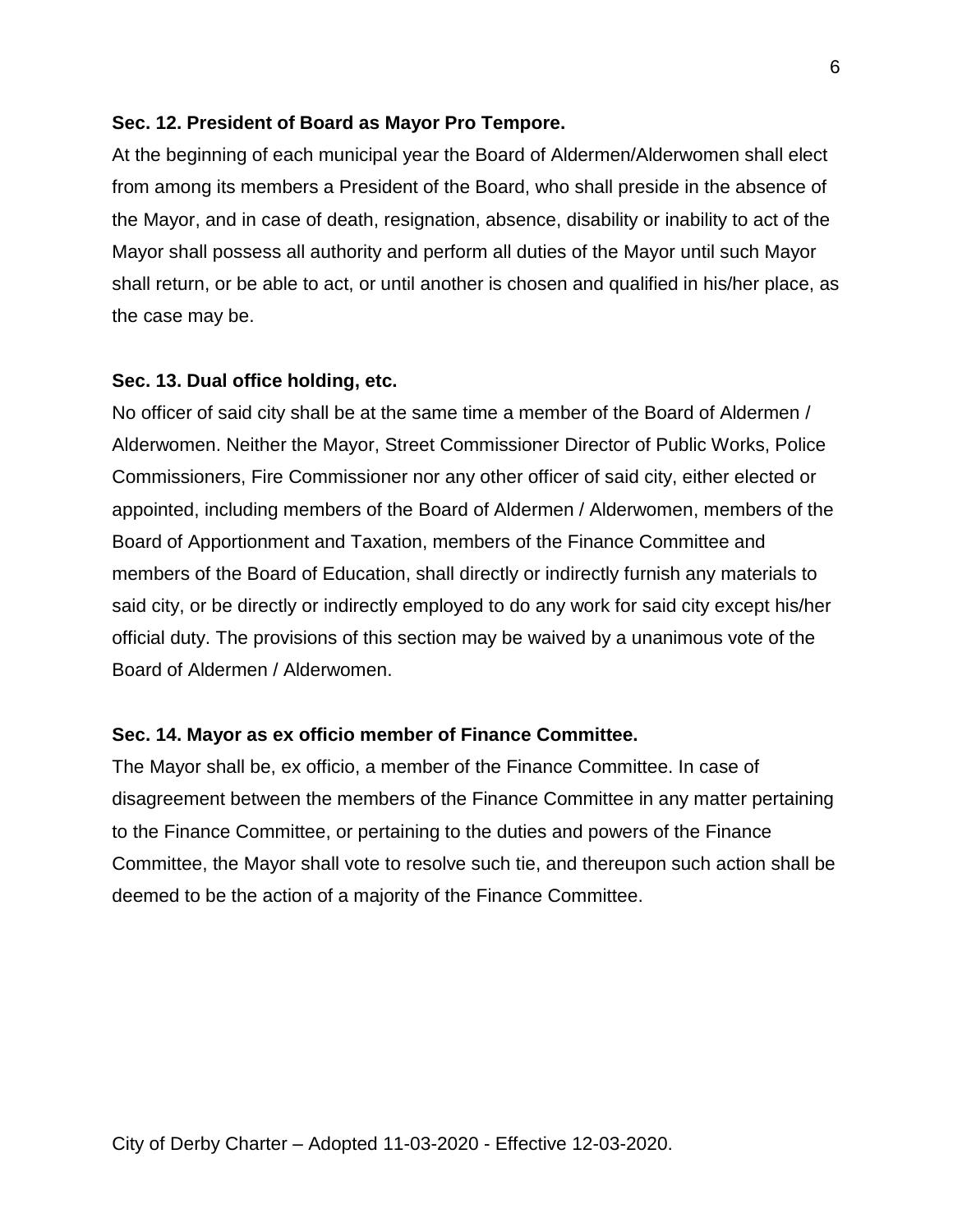### **Treasurer.**

#### **Sec. 15. Duties generally.**

The Treasurer shall have such powers, duties and responsibilities and shall be subject to such restrictions and limitations prescribed in the Connecticut General Statutes, as the same may be amended from time to time. The Treasurer shall, in addition, be the Agent of the City Deposit Fund. He/She shall, at the end of each fiscal year, report to the Board of Aldermen/Alderwomen a detailed statement of the receipts of money paid into the treasury, and the expenditures therefrom, during said year, with an accurate statement of the condition of the treasury at the end of such fiscal year, which report, having been duly audited, shall be published in the annual city report. Said Treasurer shall, in a record kept for that purpose, enter the date, amount and time payable of all monies borrowed by said city, upon note or otherwise, with the name of the payee, and upon the payment of any such loan shall enter the same in proper manner in said record. He/She shall pay orders drawn upon the Treasurer by the proper authority and shall comply with all ordinances and orders of the Board of Aldermen/Alderwomen concerning his/her office. No order shall be paid or accepted by said Treasurer in excess of the appropriation made by said city for that year on the account against which such order is drawn, nor unless the order shall state from what appropriation it is payable.

### **Town/City Clerk**.

### **Sec. 16. Generally.**

The Town/City Clerk shall have all powers and duties as prescribed by law and may, with the approval of the Mayor of said city, appoint an Assistant Town/City Clerk, and said Town/City Clerk shall, ex officio, be the registrar of births, marriages and deaths of said city. Said Clerk is authorized to administer oaths or affirmations for any purpose incident to the discharge of said Clerk's duties. Said Clerk shall keep the records of the city and shall make a correct record of all votes and proceedings of the Board of Aldermen/Alderwomen and of such other Board or committee of which said Clerk may be Clerk. Said Clerk shall issue notices of all meetings of said Board and shall serve all notices or orders passed by the Board of Aldermen/Alderwomen, which are required to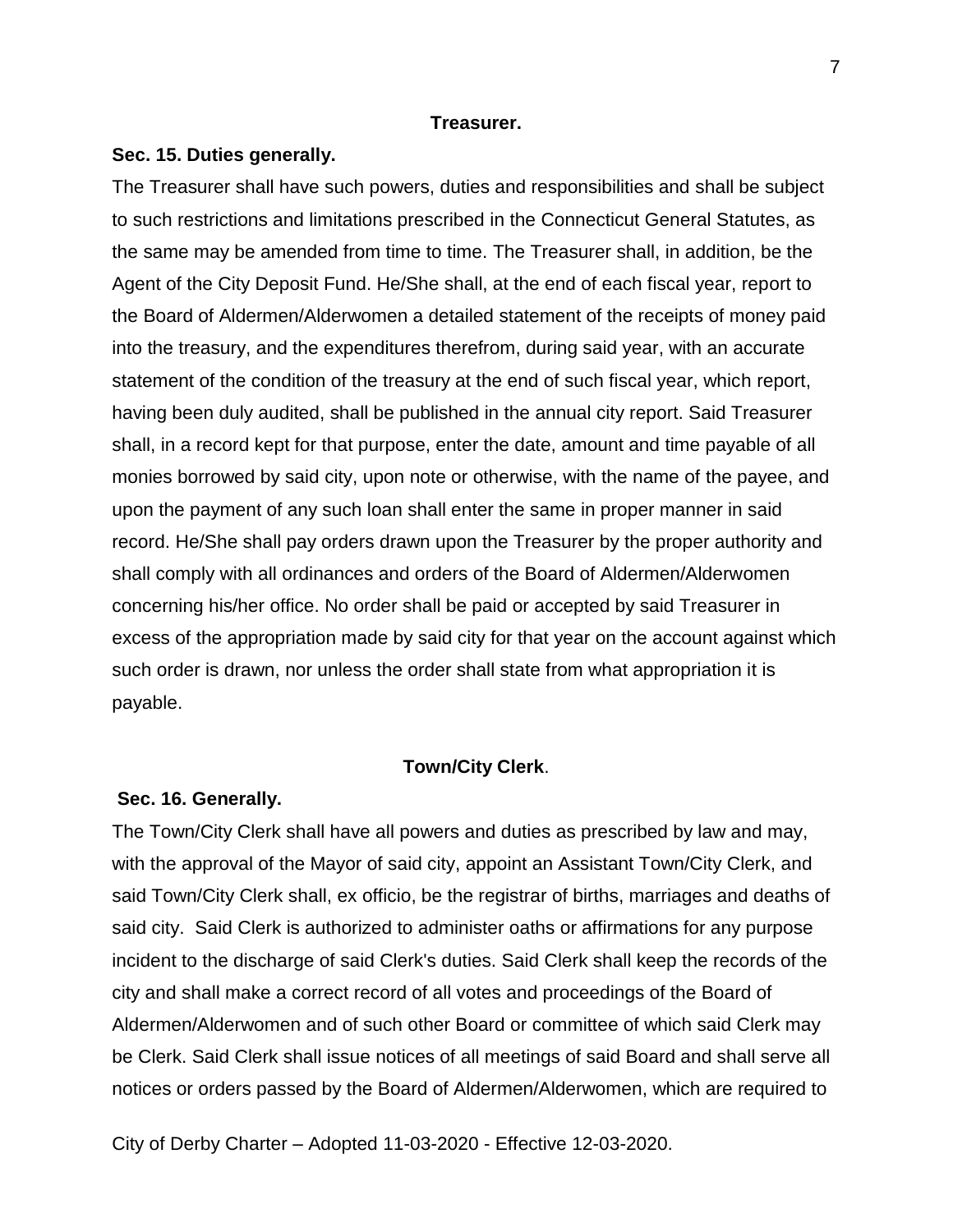be served or given, and shall make a record of such service. Said Clerk shall cause ordinances of said city to be published according to law, on the website for the City of Derby and record the same, with said Clerk's certification of such publication. Said Clerk shall issue such licenses and permits as shall be prescribed by the Charter and ordinances of said city or granted by the Board of Aldermen/Alderwomen, and shall make a record thereof. Said Clerk shall collect all fees therefor and pay the same to the Treasurer of the city every thirty days. All records of such Clerk shall be, either by themselves or certified copies under the Seal of said city, evidence in all courts of the matters therein contained. Said Clerk shall keep the office of the Clerk open at such hours as the Board of Aldermen/Alderwomen may direct. Said Clerk shall be the Clerk of the Board of Aldermen/Alderwomen, Board of Apportionment and Taxation, Finance Committee and Board of Education, and said Clerk shall perform the duties incident to such positions and any other duties required of said Clerk by any vote or ordinance of the Board of Aldermen/Alderwomen.

### **Constables.**

#### **Sec. 17. Powers and duties.**

The Constables shall, within the limits of the city, have authority as set forth in the Connecticut General Statutes as the same may be amended from time to time. Said Constables shall serve notice of orders of the Board of Aldermen/Alderwomen when directed by the Clerk.

### **Registrars of Voters.**

**Sec. 18. Powers and duties.** The Registrars of Voters shall exercise the authority and perform the duties in said city required by law of such officers in the several cities. They shall each appoint two Deputies to assist in the duties of such office.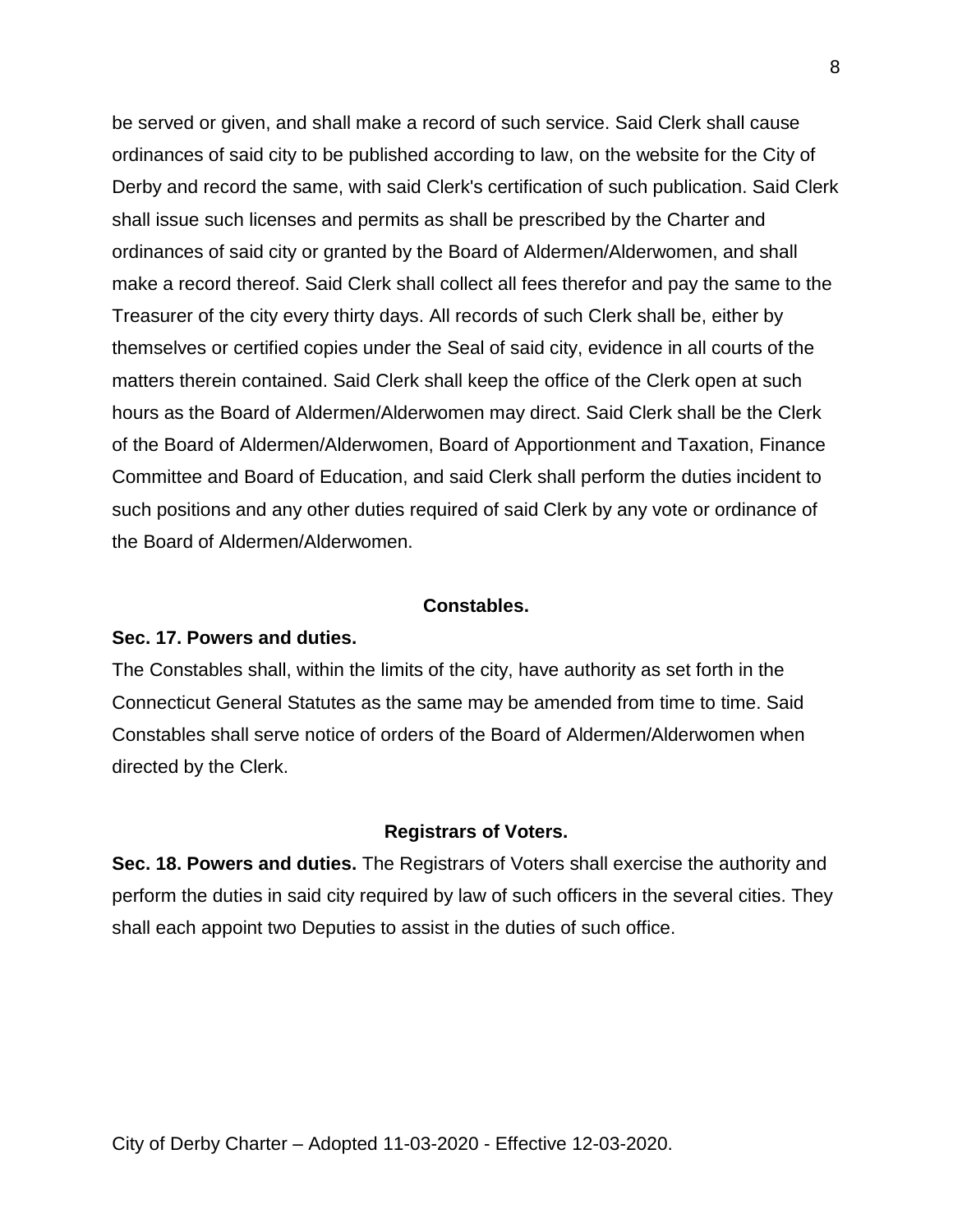### **Board of Aldermen/Alderwomen**

### **Sec.19. Generally.**

The Board of Aldermen/Alderwomen shall consist of nine members who shall be elected and hold office as hereinbefore provided. Five members of the Board of Aldermen/Alderwomen, exclusive of the Mayor, shall constitute a quorum, and the affirmative vote of five members of said Board, exclusive of the Mayor, shall be required to approve any ordinance, or bill or claim against the city. The Mayor shall appoint all the regular or standing committees of said Board. The Board of Aldermen/Alderwomen may be specially convened at any time by the Mayor upon notice as the ordinances of the city shall prescribe, and regular meetings of said Board shall be held at such times as ·may be fixed by the Board. Said Board may determine the rules of its proceedings, punish its members for disorderly conduct, and by two-thirds vote of all its members, present or absent, suspend or expel a member for cause. Said expulsion or suspension shall only be after notice and an opportunity to be heard. Any member of said Board who shall, directly or indirectly, accept, receive, take or bargain for any bribe or fee or pecuniary consideration in connection with any duty as such official shall be fined an amount equal to such bribe, fee or pecuniary consideration, and shall be expelled from said office and be forever disqualified from holding any office in said city.

### **Sec. 20. Passage of ordinances, etc.; notice of special meetings, etc.**

Every vote, resolution, order or ordinance having passed said Board of Aldermen/Alderwomen, shall within five days, be sent to the Mayor, who shall within fifteen days after its receipt either approve it, in which case it shall become operative and effectual, or disapprove it, in which case it shall not become operative or effectual, in which latter case he/she shall return it to the Board of Aldermen/Alderwomen, at or before its next regular meeting, with a statement of his/her objections in writing, and after such statement has been read another vote shall be taken by the yeas and nays upon such measure, and if the result of such vote is in its favor by the affirmative vote of at least six members of the Board, it shall thereupon become operative and effectual as though approved by him/her. The Mayor shall within fifteen days after the receipt of any such measure, in case he/she approves of it, or in case he/she refuses to signify his/her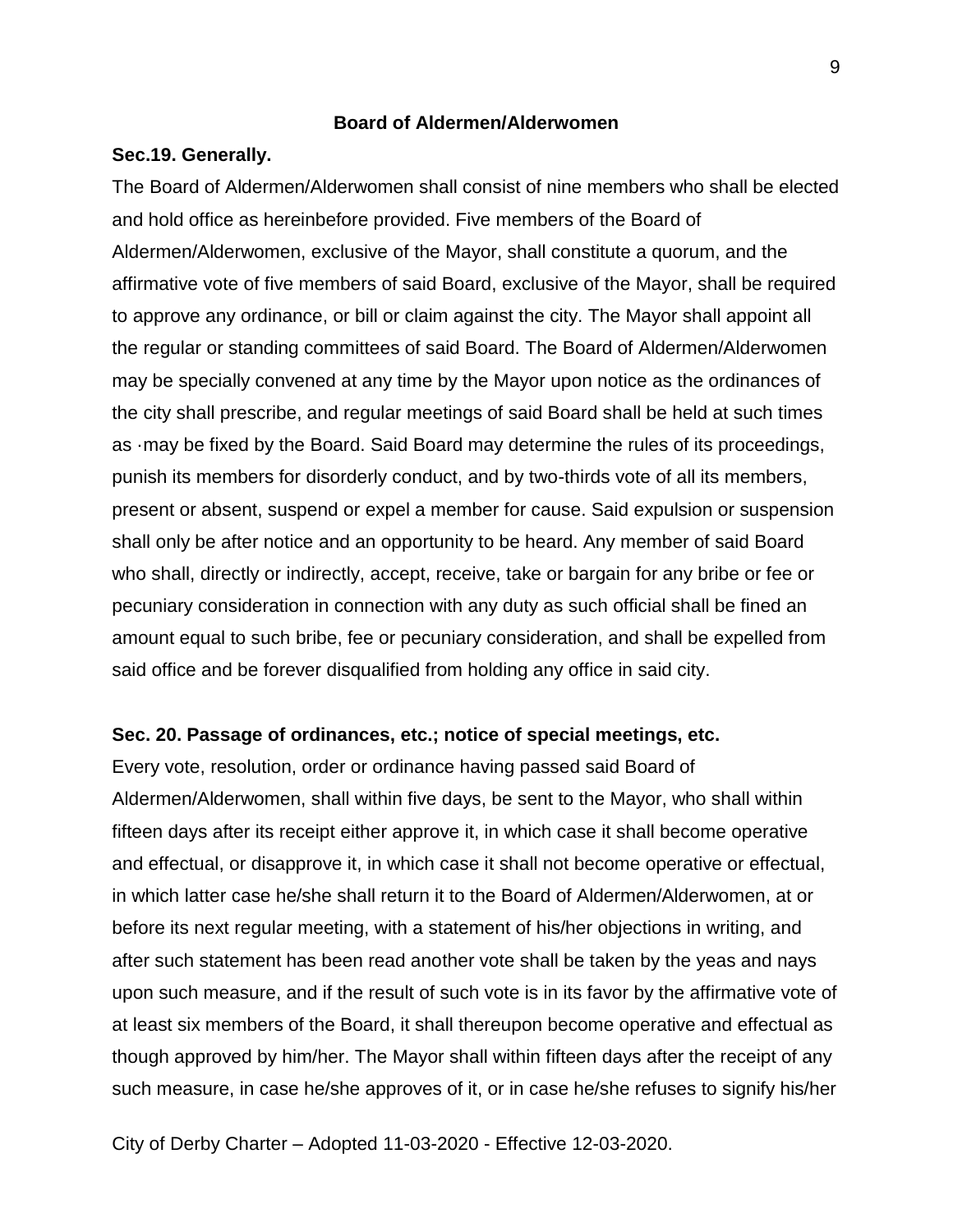approval or disapproval thereof, file the same with the Town/City Clerk. In case a vote, resolution, order or ordinance shall relate to two or more subjects, the Mayor may approve or disapprove such vote, resolution, order or ordinance, in whole or in part, in the manner and with the effect hereinbefore provided. Said Board of Aldermen/Alderwomen shall not be specially convened to meet within twenty-four hours of notice given by the Mayor, unless notice is given to all the members thereof, either in person or by leaving a copy of such notice at their usual place of abode, but any meeting of the Board of Aldermen/Alderwomen at which the Mayor and all the Aldermen/Alderwomen are present shall be a legal meeting.

### **Sec. 21. Grants and leases of real estate.**

All grants and leases of real estate, belonging to said city signed by the Mayor, sealed with the City Seal, approved by the Board of Aldermen/Alderwomen and recorded in the city where the real estate is situated, shall be effectual to convey the property described therein. The Board of Aldermen/Alderwomen shall hold a public hearing prior to sale if required pursuant to Connecticut General Statutes § 7-163e, as same may be amended from time to time. All grants and leases of real estate shall be awarded to the highest responsible bidder, and shall be founded on sealed bids based upon terms and conditions as may be determined by the Board of Aldermen/Alderwomen from time to time. The Board of Aldermen/Alderwomen shall have charge of such advertising. The form of such notice shall include terms and conditions under which such grant or lease may be made, and such notice, grant or lease shall be approved by the Corporation Counsel. The lessee shall give bonds with surety, to the satisfaction of the Mayor, for the faithful performance of and compliance with the terms of such grant or lease. If the successful bidder shall fail to accept such grant or lease within ten days after written notice that the same has been awarded to him/her/it/according to his/her/its bid, or if he/she/it shall fail to execute his/her/its contract and to give proper surety, such grant or lease shall be readvertised and regranted or relet in the manner provided herein.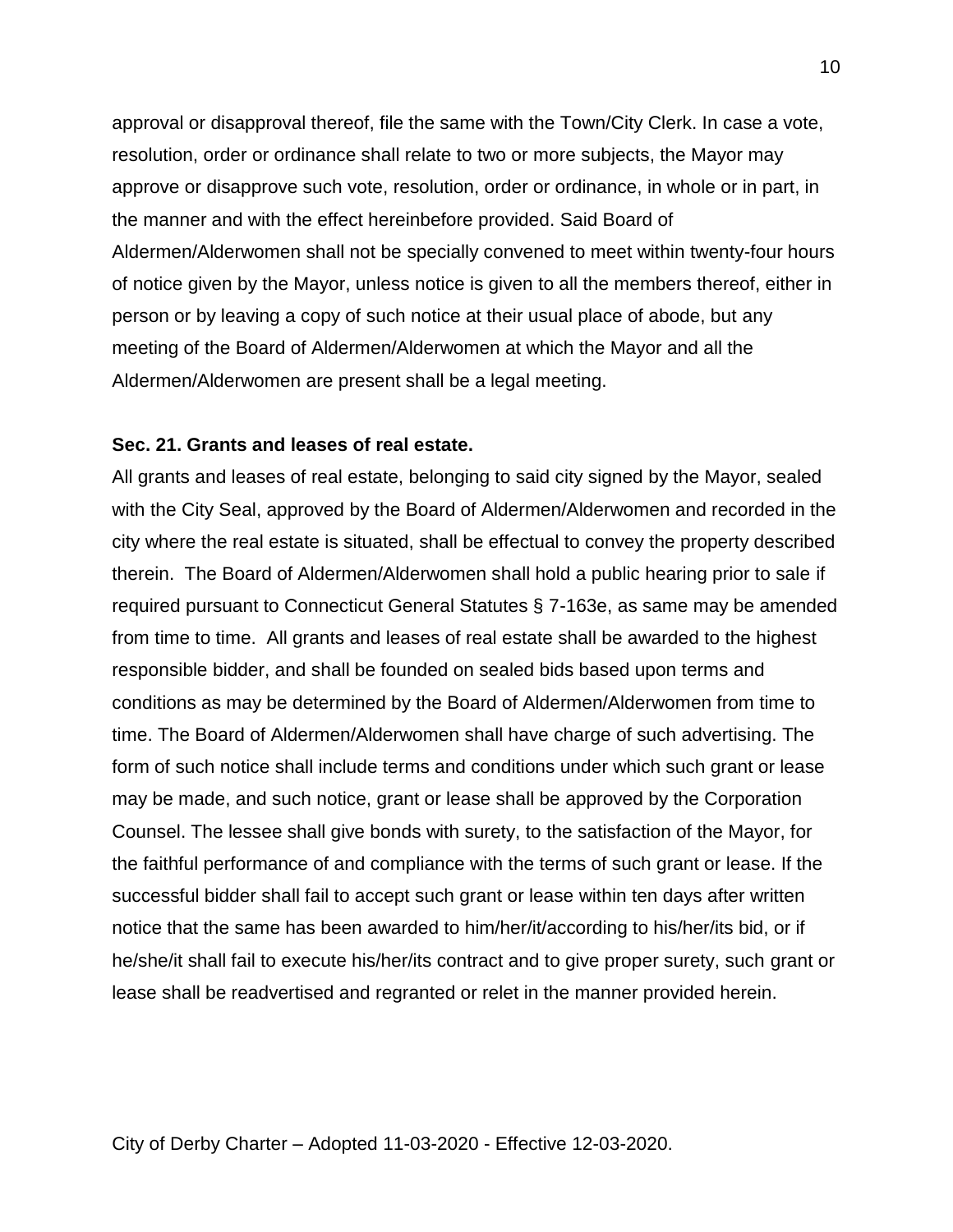## **Sec. 22. Fire police force.**

Said Board of Aldermen/Alderwomen may appoint a fire police force of not more than thirty members to act in conjunction with the Fire Department when on duty, and also to act as special police whenever their services may be required, and may make such rules and regulations as may be necessary for the government, control and maintenance thereof.

## **Sec. 23. Compelling attendance and testimony of witnesses.**

Every committee of the Board of Aldermen/Alderwomen shall have authority to compel the attendance and testimony of witnesses and to request any judge to issue a capias for the appearance of witnesses and to administer oaths by its chairperson.

## **Sec. 24. Authority to make temporary loans.**

The Board of Aldermen/Alderwomen of the City of Derby, by and with the consent and approval of the Board of Apportionment and Taxation of said city, is authorized in the name of said city to borrow temporarily such sums from time to time as in their opinion may be needed for city purposes in anticipation of such taxes as shall have been previously laid by said city, provided the total outstanding obligations of such temporary loans at any time shall not exceed the sum of two percent of the taxable grand list of said city at such time. The Treasurer of said city, when authorized by said Board of Aldermen/Alderwomen and said Board of Apportionment and Taxation, shall execute and deliver to the persons or corporations from which the money is borrowed one or more promissory notes signed by the Treasurer and countersigned by the Mayor covering such amounts. All notes so executed and delivered shall be binding on the city, and the city shall be liable to pay for the same according to the tenor and effect thereof. The money so borrowed shall be paid from the taxes previously laid as soon as such taxes shall have been collected. In no case shall any of such temporary loans, made in anticipation of taxes, remain unpaid at the end of the fiscal year in which such money is borrowed.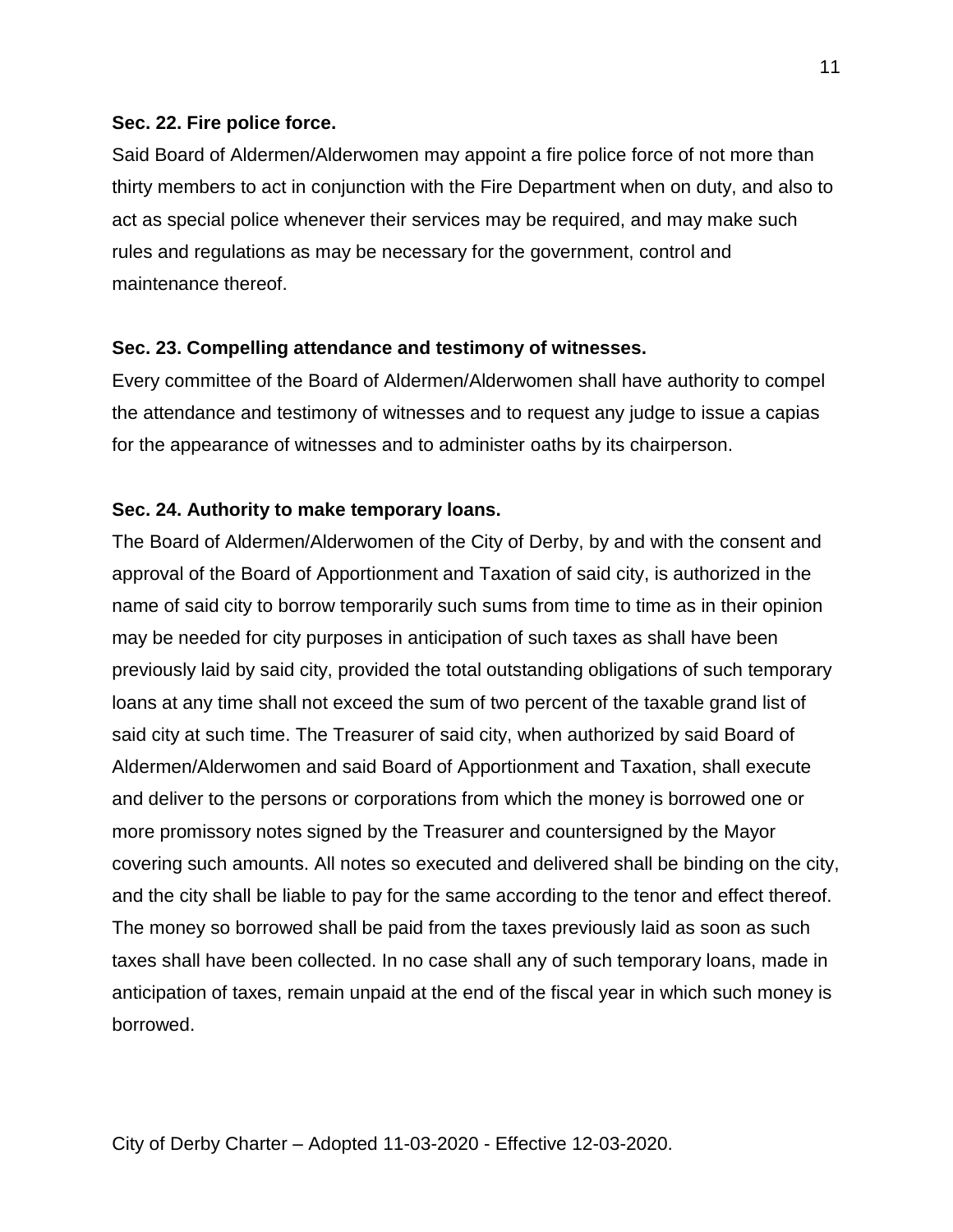### **Sec. 25. Legislative authority.**

The legislative power of the city shall be vested exclusively in the Board of Aldermen/Alderwomen which shall be the superior body in the City and, when assembled according to law; is authorized by a majority vote of the members of said Board to make, alter, repeal and enforce ordinances not inconsistent with this act or the laws of this state or of the United States for the following purposes: to create, regroup, consolidate or abolish boards or commissions, departments and offices and to define the power, duties and responsibilities thereof, provided the. same are not inconsistent with the Charter or the Connecticut General Statutes as the same may be amended from time to time; and to provide for the preservation of order, peace, safety, health and welfare of the city and its inhabitants; to manage, regulate and control the finances and property, real and personal of the city; to regulate the mode of assessment and collection of taxes for city purposes; to provide for the due execution and delivery of deeds, grants or leases of city property, and contracts and evidence of indebtedness issued by such city; to provide the mode of keeping the accounts of said city and of adjusting claims against said city; and such other powers as are appropriate to the exercise of its authority as a legislative body of the city; and such powers and duties which, on the effective date of this Charter were conferred by law. The form of all ordinances shall be as follows: "Be it ordained by the Board of Aldermen/Alderwomen of the City of Derby." No such ordinance shall take effect until the same has been published on the website for the City of Derby and as may be required by, Connecticut General Statutes §7-157, as the same may be amended from time to time.

## **Board of Apportionment and Taxation.**

#### **Sec. 26. Generally.**

The Board of Apportionment and Taxation shall consist of ten members who shall be elected and hold office as hereinafter provided. The Mayor of said city shall, ex officio, be a member of said Board of Apportionment and Taxation and shall preside at the meetings of the Board. Said Board shall elect one of its members as Chairperson to act in the absence of the Mayor. Seven members of the Board, exclusive of the Mayor, shall constitute a quorum, and the concurrence of seven votes shall be necessary for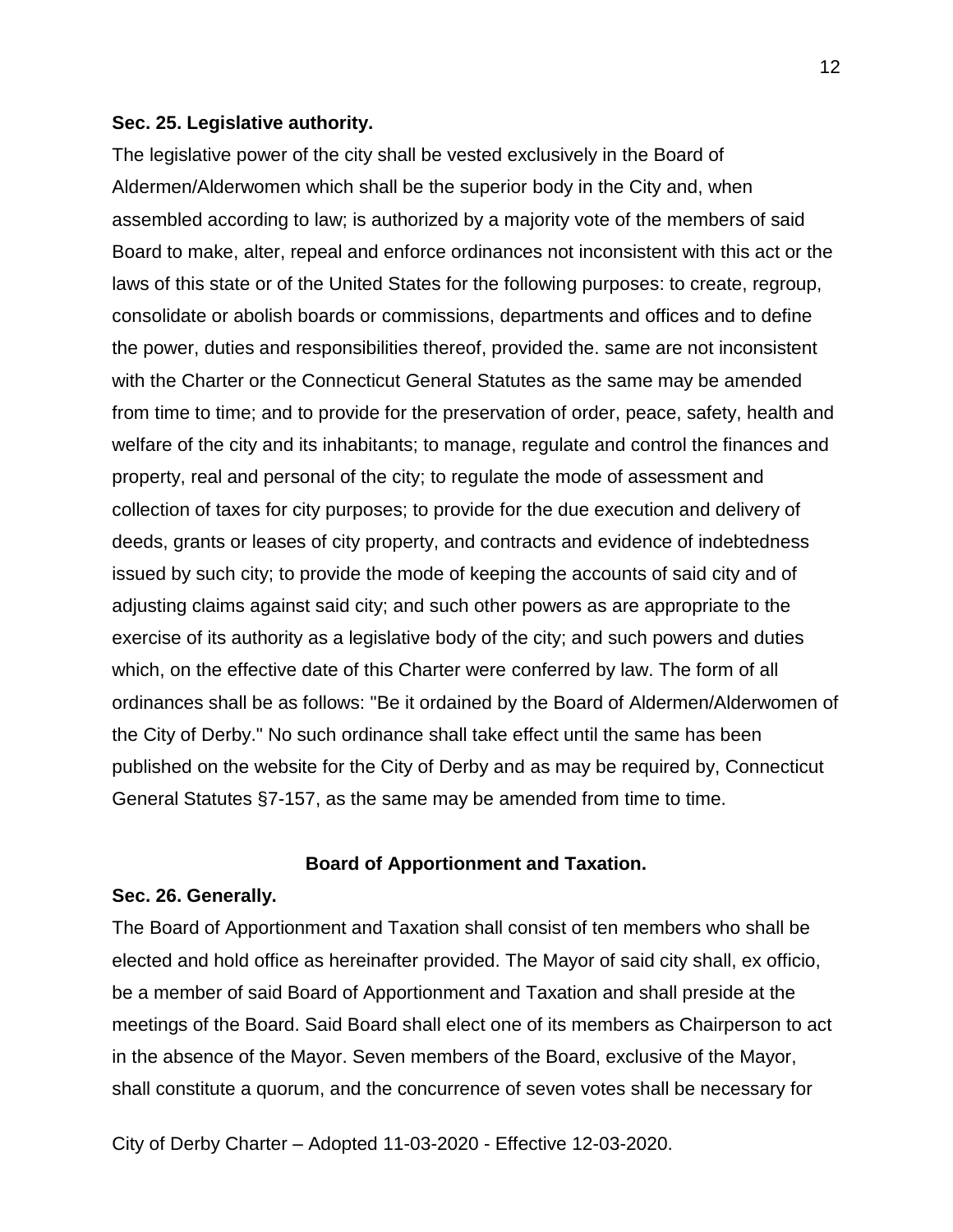the transaction of business. The meetings of said Board shall be called by the Town/City Clerk on request of the Mayor or, in his/her absence, on request of the Chairperson of the Board. The Town/City Clerk shall be Clerk of said Board and shall make and keep true records of all the votes and proceedings of said Board, which shall at all reasonable times be open to public inspection and be preserved with the records of the city. No more than six persons of the ten persons elected as members of the Board of Apportionment and Taxation shall belong to the same political party. In such election, the winners shall be determined as under existing law with the following exception: The Town/City Clerk shall prepare a list of the candidates ranked from top to bottom according to the number of votes each receives; when the number of members of any one political party who would be elected exceeds six, only the candidates of such political party with the highest number of votes up to the limit of such maximum of six members shall be elected, and the names of the remaining candidates of such · political party shall be stricken from the list. The remaining four members of said Board shall be elected from the next highest ranking candidates remaining on said list. Nothing contained herein shall be construed so as to prevent any elector from writing upon the ballot, in the space provided by law, the name of any person for such office.

## **Sec. 27. Powers and duties.**

Said Board shall have authority to require different city officers to furnish all the information which they may possess and to exhibit all books, contracts, reports, papers and documents in their respective departments or in their possession requisite, in the opinion of said Board, to enable it to discharge the duties imposed upon it by this act. Said Board shall lay such taxes as may be required upon the grand list of the city which shall have been made according to law next before the laying of such tax. Each Board of the city government and each officer of the city under whose control money is expended shall, on or before the first day of February in each year, submit to said Board and the Mayor an estimate of the amount of money required by such city board or such officer for the next ensuing year, giving details as far as practicable. The Mayor shall submit a proposed budget to the Board on or before March 1 in each year. The Board, at a meeting thereof to be held in April in each year, shall prepare an estimate of the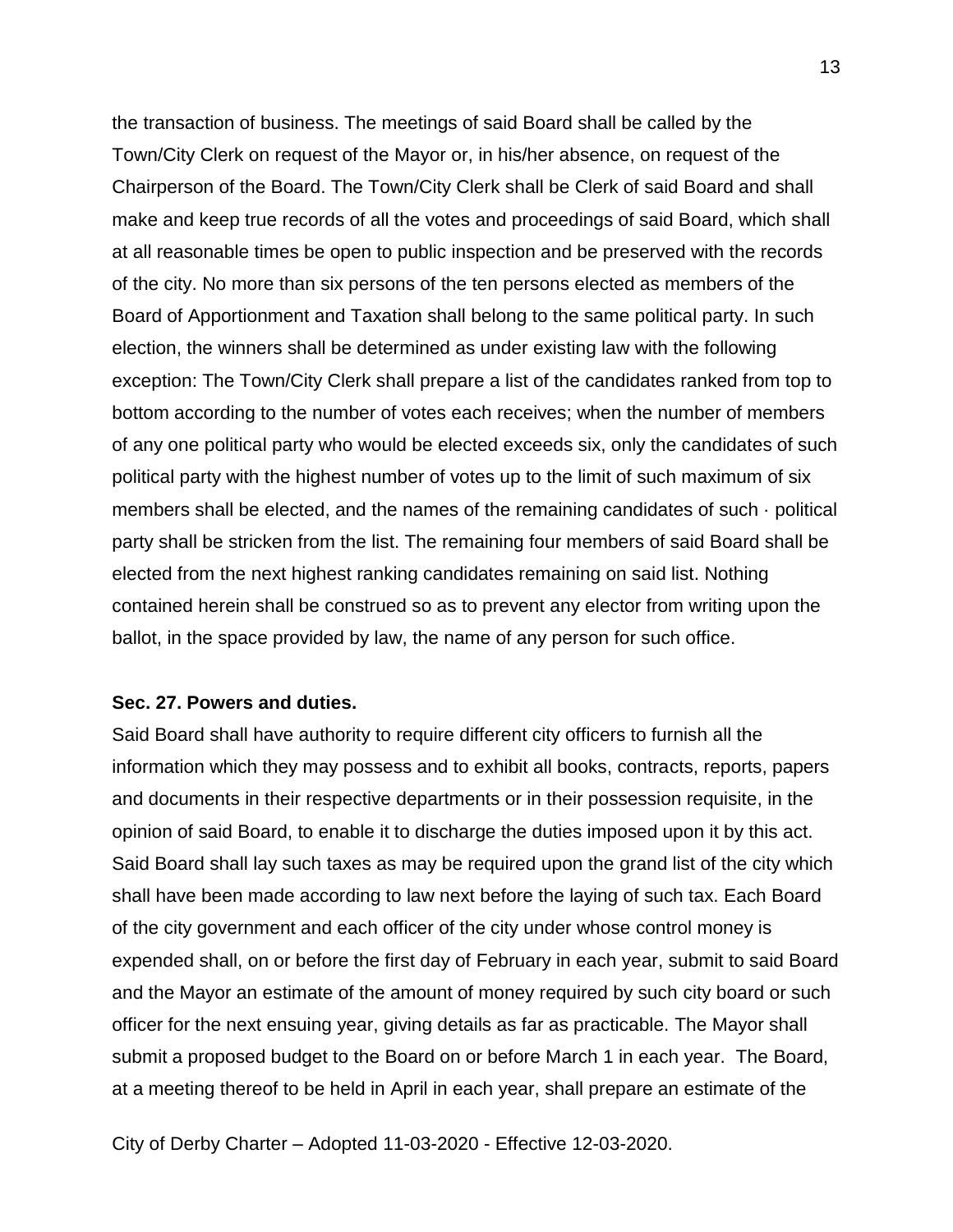amounts required by each department of the city government for the ensuing year, giving particulars as far as possible, and recommending appropriations for all the city expenses for said year and shall cause such estimates forthwith to be published on the website for the City of Derby and as may be required by Connecticut General Statutes, as the same may be amended from time to time. Said Board shall hold a meeting in April in each year, and may adjourn the same from time to time to a day not later than the last business day of April and at said meeting or any adjournment thereof, it shall hear all parties who may desire to be heard relative to any alterations in such estimates and appropriations, and may make any alterations in such estimates and appropriations, and may make such additional appropriations as it shall deem proper. Said Board, having made such alterations as it may determine, shall prepare a statement of appropriations and tax rates which it proposes to make and levy. Said Board is authorized to make appropriations and lay taxes for all city purposes and for all other purposes required by law and may fix the time when any tax laid by it shall become due and payable. The Board of Apportionment and Taxation shall have no authority to make appropriations in excess of the revenues of the city for any year, and in no case shall the expenses of the city exceed its revenue for any year, except in cases and for purposes for which the city is authorized by special act of the General Assembly to issue bonds and when bonds are in fact so issued.

No money other than that appropriated as aforesaid shall be expended for any purpose unless a special appropriation therefor shall first be approved by seven votes taken by yeas and nays of the members thereof but said Board shall have no authority to make· any such special appropriation unless the unappropriated revenues of the city are sufficient for the purpose. If a special appropriation in excess of the unappropriated revenues of the city is required for any purpose, an estimate of the same shall be prepared by the Mayor and submitted to the Board of Apportionment and Taxation at a special meeting called for that purpose; and said Board, at said meeting, or any adjournment thereof, shall have-authority to make any such appropriation and to lay a special tax to meet the same; but no such appropriation shall be made unless a special tax is laid sufficient to cover the amount by which such appropriation exceeds the unappropriated revenues of the city. Any appropriation, regular or special, so made, for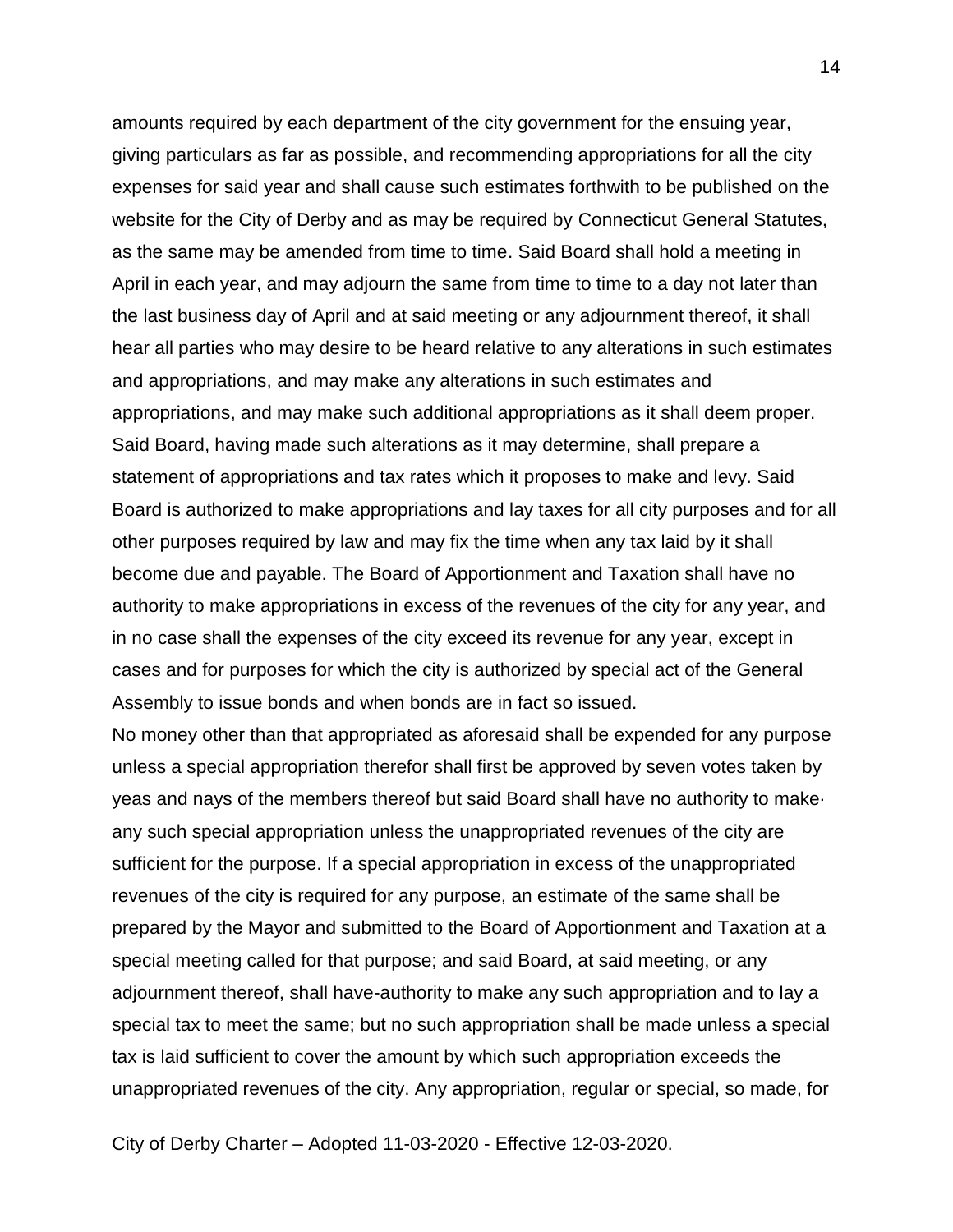any specific purpose shall not be expended for any other purpose, and, if unexpended shall be returned to the City Treasurer within fifteen days after the expiration of the fiscal year for which it is made. All appropriations thus made shall remain on the said City's books to the credit of the specific purposes respectively for which they are made, not exceeding fifteen days after the expiration of the fiscal year for which they are so made for the purpose of paying bills lawfully contracted during such fiscal year and which are properly chargeable to said appropriations, and said appropriation shall remain applicable to such specific purposes and to be applied thereto, during said period.

## **Sec. 28. Disposition of unused appropriations.**

When any appropriation shall have been made and for any reason such appropriation, or any part thereof, shall not be used, excepting any appropriation made for any school purpose, such appropriation, or any unused part thereof, as the case may be, shall, upon the unanimous vote of the entire Board of Aldermen/Alderwomen and of the entire Board of Apportionment and Taxation and with the approval of the Mayor, become unappropriated revenue of the city.

## **Sec. 29. Liability of city officials for expenses beyond appropriations.**

No official of said city shall, either directly or indirectly, incur any expense or obligation on behalf of the city in excess of the amount appropriated for the use of the department for which such official is charged; and in case any official of said city shall contract any debt or obligation in the name of the city in excess of the appropriation made to be expended by such official, such official shall be liable upon his/her bond for the excess beyond the appropriation properly applicable thereto, and said city shall not in any case be liable for such excess.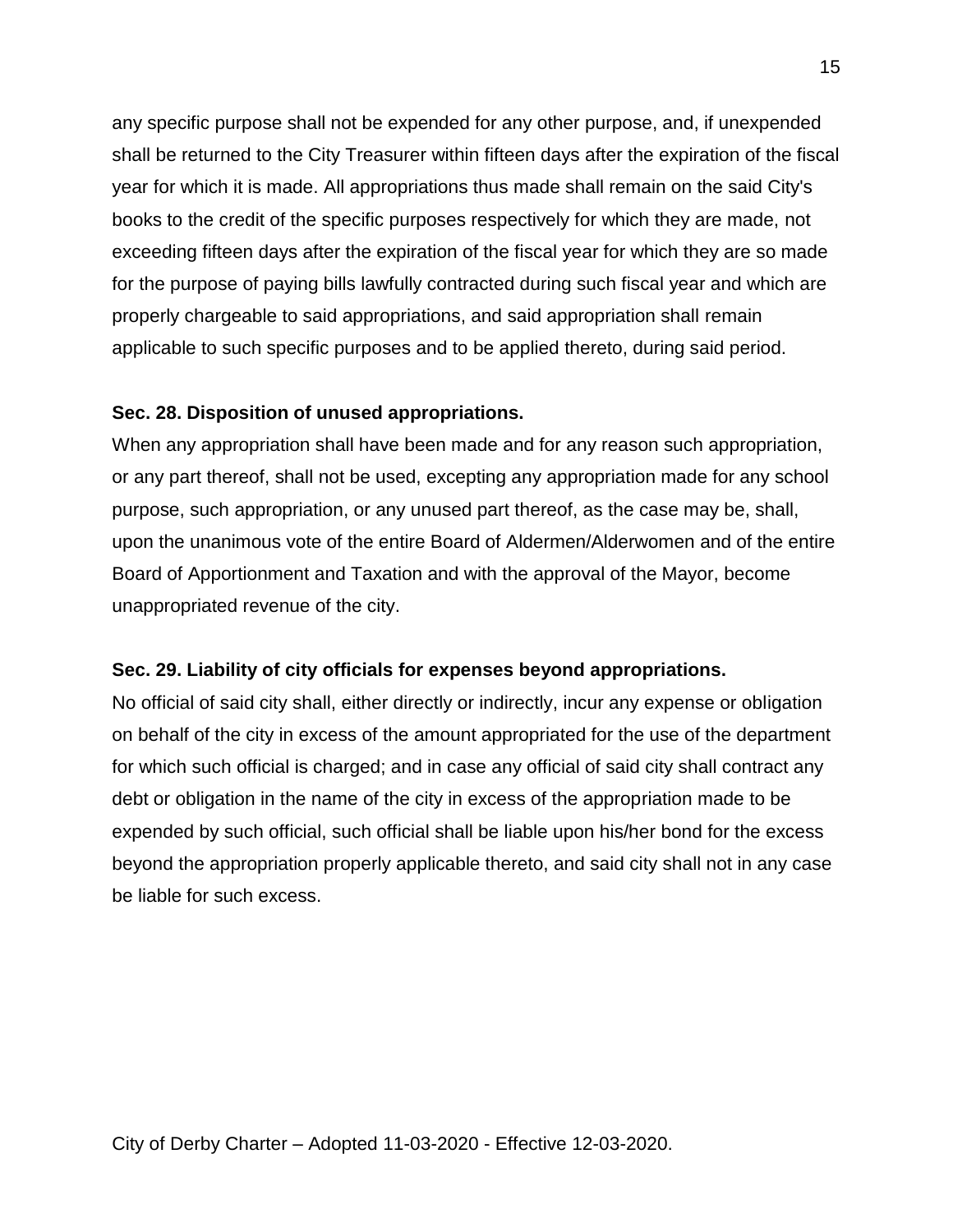## **Finance Director**

## **Sec. 30. Generally.**

The Mayor shall appoint a Finance Director, subject to the approval of the Board of Aldermen/Alderwomen. The Finance Director shall be paid an annual salary that is appropriate based upon qualifications, experience and performance, as adopted by the Board of Aldermen/Alderwomen. At a minimum, the Finance Director shall possess the following qualifications:

(a). A bachelor's of science degree in the field of business, accounting, finance or such other related field, and either (1) at least seven years' experience in the field of finance or (2) at least five years' experience as a licensed Certified Public Accountant; or

(b). A master's degree in business administration or such other related field, and at least five years' experience in the field of finance;

The Mayor may appoint an Assistant Finance Clerk who shall assist the Finance Director, and at the request of the Finance Director, perform the duties and exercise the authority of the Finance Director. In case of a vacancy in the office of the Finance Director, the Assistant Finance Clerk shall perform all necessary duties as the Finance Director until the Mayor shall fill such vacancy.

## **Sec. 31. Duties in General**

The Finance Director shall be the chief fiscal officer of the City, and the head of the Finance Department. The Finance Director shall keep, in books provided for that purpose, accounts of each of the city departments with such city officers as may be designated by the Mayor, and such other accounts as the ordinances may provide for. Said Finance Director shall prescribe the form of all accounts and shall keep a separate account of each item of the appropriations and shall require all orders to state specifically against which appropriations the order is drawn. Said Finance Director shall not allow any appropriation to be overdrawn or any appropriations for any other object or purpose to be drawn upon for one object or purpose or by any department other than that for which the appropriation was made. No order shall be issued unless sufficient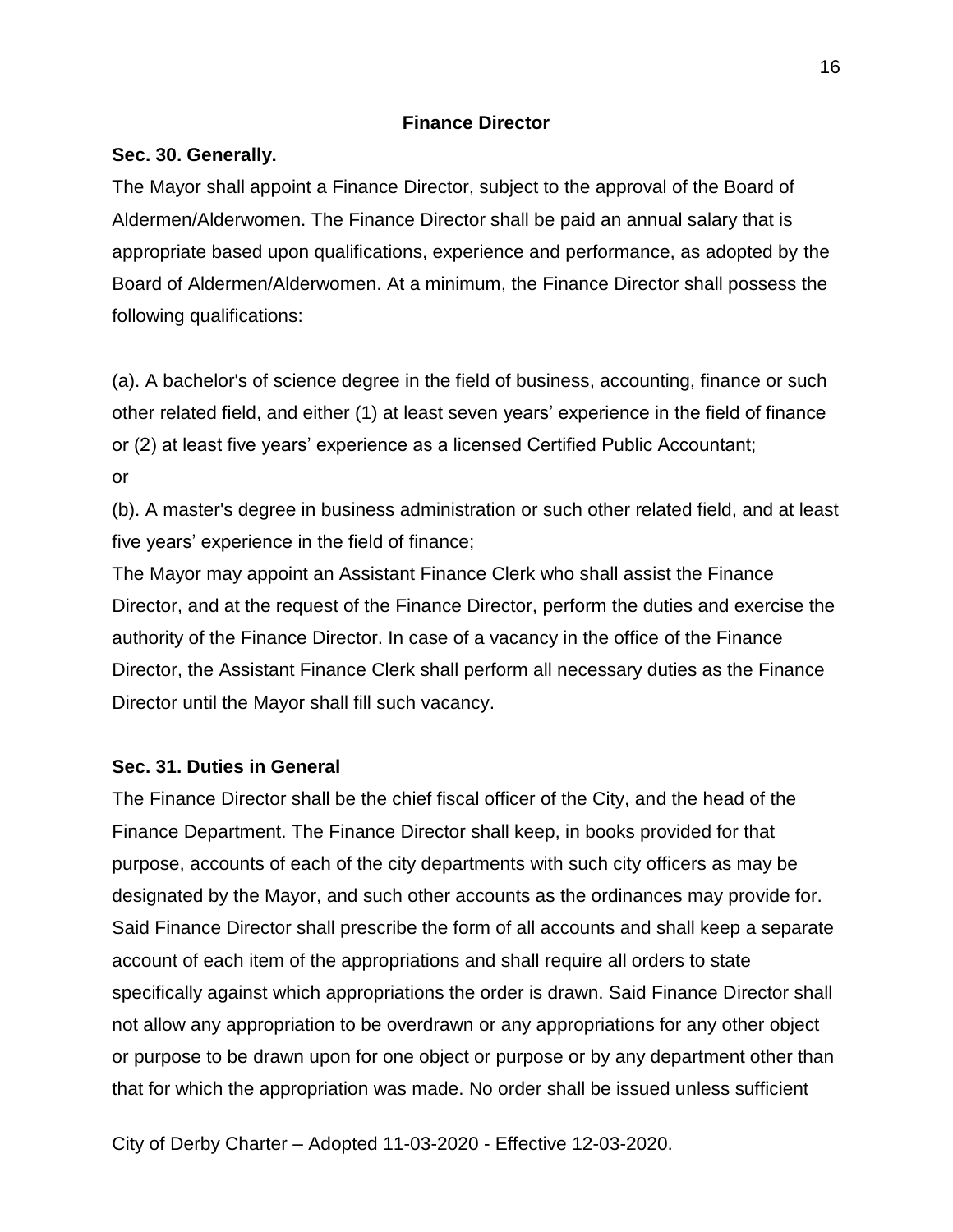funds to pay the same shall be in the treasury. If said Finance Director shall draw any order in payment of any bill, contract or claim in excess of the appropriation properly made therefor, the city shall not be liable for such excess but said Finance Director shall be personally liable therefor, and the sureties upon said Finance Director's bond shall be liable therefor to the amount of said Finance Director's bond.

### **Sec. 32. Responsibility for processing claims, etc., against city.**

Each claim or account against the city shall be verified by the oath or affirmation of the claimant or his/her/its authorized agent, if required by the Finance Director, and also certified to be correct and due by the officer or Board by whom or under whose authority the same was contracted if contracted under the authority of any officer or Board. Such claim or account shall then be transmitted to the City/ Town Clerk who shall submit the same to the Finance Director. The Finance Director shall carefully examine the same and upon finding it correct, said Finance Director shall so certify and submit the same to the Finance Committee for approval. No bill shall be paid until approved by the Finance Committee in writing. If any claimant shall be indebted to the city, the Finance Director shall report such indebtedness to said Committee, together with the claim. Said Finance Director shall number the several claims when approved by the Finance Committee and enter them in books kept by said Finance Director for that purpose, and when any such claim shall have been so numbered and entered, the Finance Director shall draw said Finance Director's order on the Treasurer for the amount due and prepare a receipt in accordance therewith. No order shall be issued or delivered in payment of any claim until the same has been countersigned by the Mayor and by Finance Director or, in said Finance Director's absence, inability or at said Finance Director's request, by the President of the Board of Aldermen/Alderwomen, provided, in case of any interest for which the city is legally liable upon its bonds, the Finance Director may draw said Finance Director's order upon the Treasurer for the amount thereof, upon which order when countersigned by the Mayor, such interest shall be paid. When the identity of any claimant is doubtful; such claimant may be required to make oath or affirmation or furnish other evidence satisfactory to the Finance Director that said claimant is the person or the legal representative of the person in whose favor such claim is made.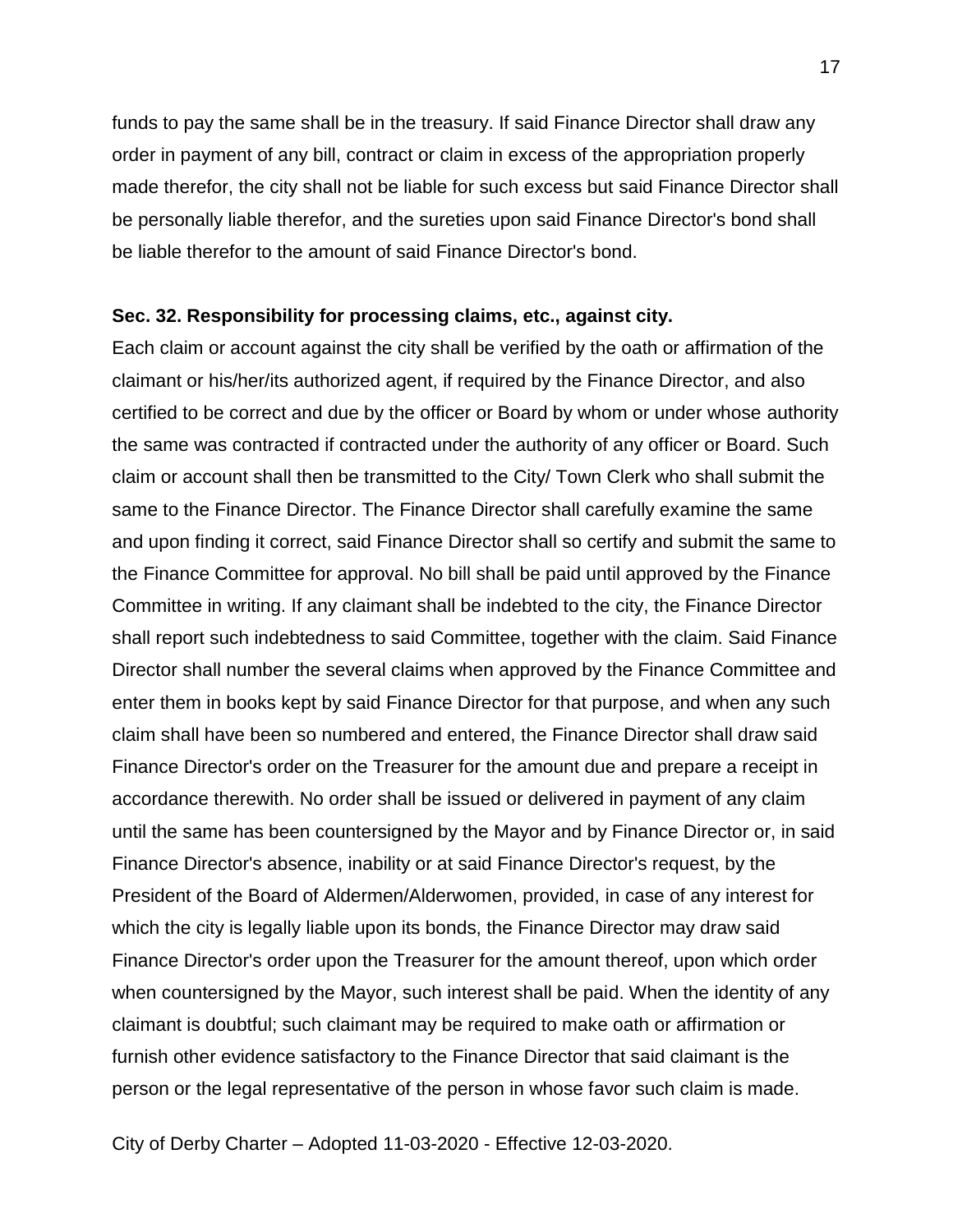### **Sec. 33. Monthly financial report.**

The Finance Director shall keep a correct account, under the supervision of the Mayor, of all receipts, and expenditures of the city during each fiscal year in proper books of account, arranged in such manner and under such heads or departments as to exhibit accurately and completely the financial condition of the several departments of the city, and said Finance Director shall report monthly to the Mayor the amount expended up to the period of such report by each head or department.

### **Health.**

## **Sec. 34.**

The Director of Health shall exercise within said city all the authority and shall be subject to all the duties conferred upon and required of Town/City Health Officers, Boards of Health or Health Committees of Towns/Cities. The compensation of such Director of Health shall be such reasonable amount as may be allowed by the Board of Aldermen/Alderwomen for his/her services and expenses. Pursuant to the Connecticut General Statutes, as the same may be amended from time to time, the City may enter into a health district which shall act as the City's Department of Health, and its Director shall act as the City's Director of Health.

### **Tax Collector.**

### **Sec. 35. Generally.**

The Tax Collector of said city shall hold his/her office until his/her successor shall be appointed and shall have qualified, unless he/she vacates his/her office or is otherwise removed from his/her office. In the event of a vacancy in the office of Tax Collector, the Mayor shall fill the vacancy within thirty (30) days. He/She shall have all the authority and be subject to all the duties imposed by law on the Tax Collectors of towns/cities, and as soon as any tax shall have become due and payable, he/she shall collect such tax forthwith by authority of the provisions of as set forth in Connecticut General Statutes as the same may be amended from time to time and shall, within eighteen months after each unpaid tax, or the first installment thereof in case installment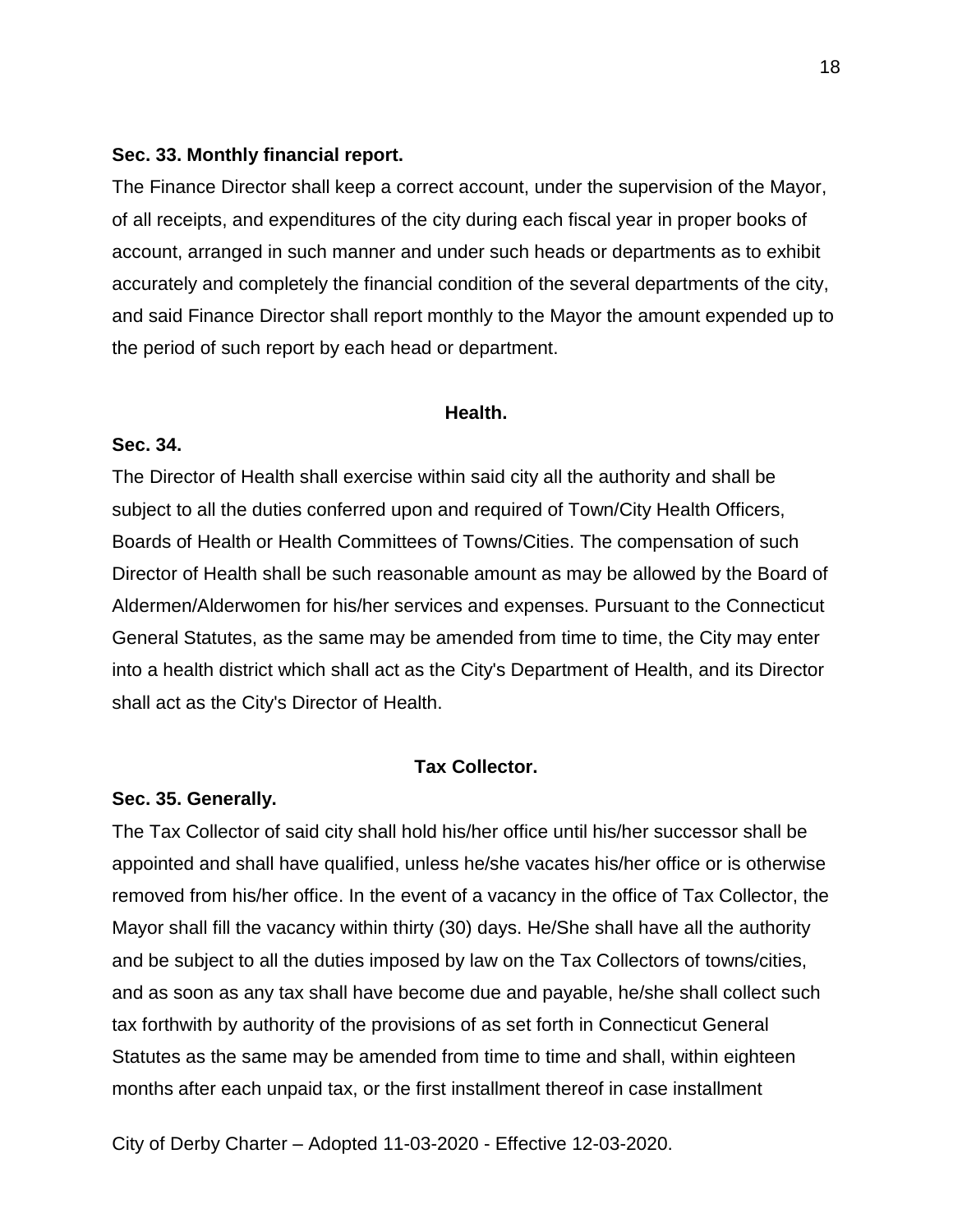payments shall have been authorized, shall have become due and payable, exclusive of each lawful abatement which shall have been made under the provisions of the Connecticut General Statutes and amendments thereto, exclusive of each lawful deduction because of a correction which shall have been made by the provisions of the Connecticut General Statutes and amendments thereto, exclusive of each uncollectible tax which shall have been lawfully transferred to the suspense tax book under the provisions of the Connecticut General Statutes and amendments thereto, and exclusive of each tax, the collection of which shall have been deferred and the lien for which shall have been continued by certificate under the provisions of Connecticut General Statutes and amendments thereto, proceed to collect such tax as it shall have been increased by interest, fees and charges and shall, within two years after each such tax, or the first installment thereof, in installment payments shall have been authorized, shall have become due and payable, pay the same, together with all interest, fees and charges, to the Treasurer, of the City of Derby. All welfare activities of the city shall be administered by the Tax Collector who shall serve as the Welfare Officer. Said Welfare Officer shall have all the powers and duties, not inconsistent with this Charter, conferred or imposed by the Connecticut General Statutes with regard to poor and dependent persons, and shall have such other powers and duties as may be prescribed by the Board of Aldermen/Alderwomen.

### **Sec. 36. Uncollectible taxes.**

The Tax Collector of said city shall, annually on the first Monday in June, render to the Board of Aldermen/Alderwomen a report giving by rate bill the amount of each uncollectible tax, the name and address of the person against whom each such tax was levied and the reason why such collector believes each such tax uncollectible. The Board of Aldermen/Alderwomen, shall .either itself or by a committee appointed by it, investigate such report within thirty days after the same was filed with the Town/City Clerk; and said Board of Aldermen/Alderwomen, at the succeeding meeting of the Board, may abate such unpaid taxes as it may find for any cause should be abated, or may order such unpaid taxes transferred to the suspense tax book, in accordance with the provisions of Section 36 hereof. If the Tax Collector shall neglect or refuse to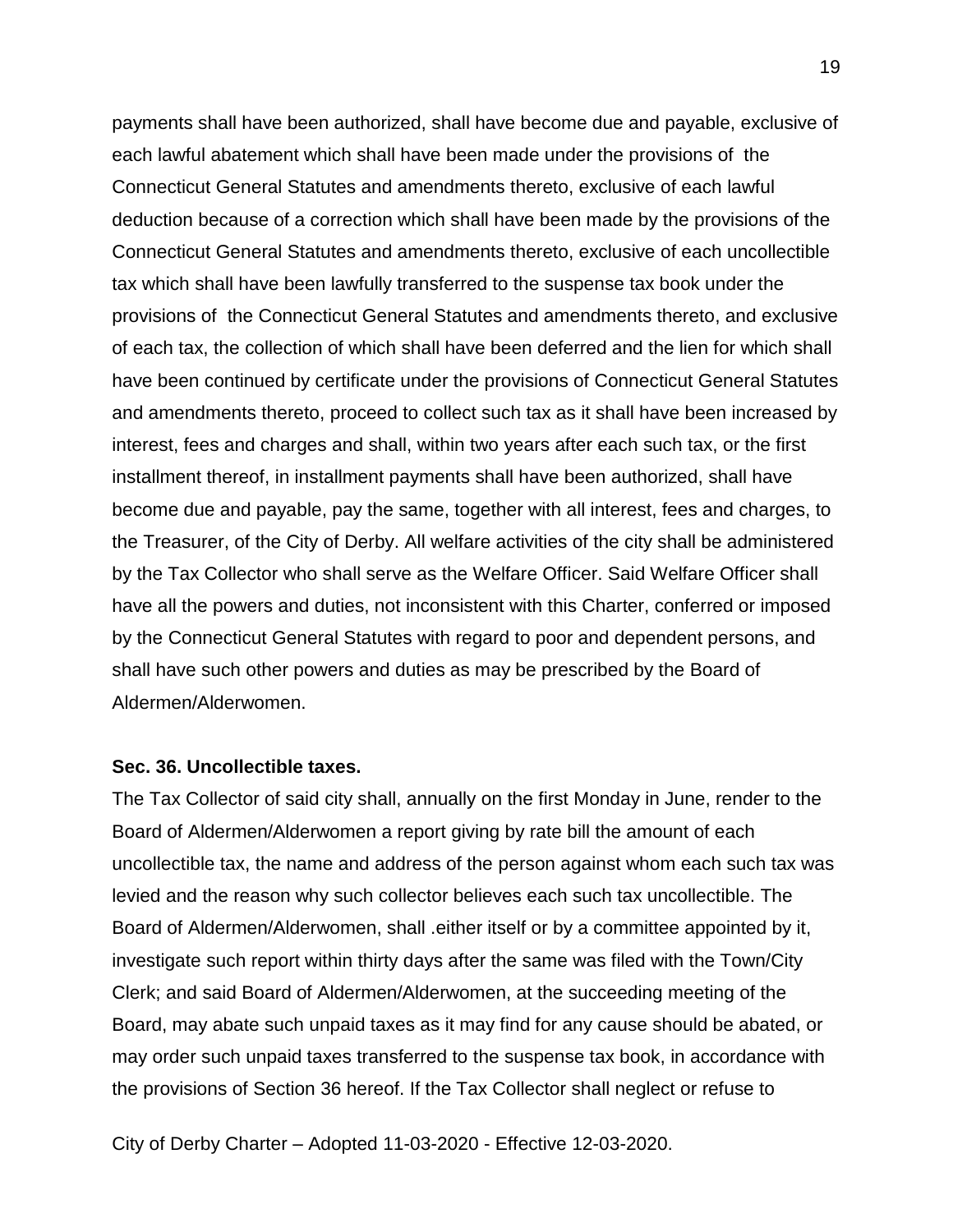conform to the provisions hereof, the Mayor shall forthwith institute suit against him/her and his/her bond for the collection of the amount of such unpaid taxes. Any vacancy in the office of Tax Collector shall be filled by the Mayor for the unexpired portion of the term.

### **Director of Public Works.**

### **Sec. 37. Generally.**

The Director of Public Works shall give his/her entire time and attention to the duties of his/her office. He/She shall not be engaged in any other business or occupation while he/she is acting as such Director. Said Director shall have general superintendence, management and control over all streets, sidewalks, crosswalks, bridges, sewers and gutters within said city; shall cause the same at all times to be kept in good condition and repair; and shall have supervision of the opening and excavating of streets, gutters or walks for putting in or taking out gas pipes, water pipes and public and private sewers, and connecting private sewers with the public sewers; he/she may employ such persons as may be necessary for the performance of the duties imposed upon such Director. Said Director shall, on or before the first day of April in each year, make and present to the Mayor an estimate of the expense of keeping all of said streets, sidewalks, crosswalks, bridges, sewers and gutters in proper condition and repair for the year next ensuing; he/she shall, before entering upon any public work or improvement other than ordinary repairs, make a report thereof to the Board of Aldermen/Alderwomen, with an estimate of the probable cost of the same, and no such work other than ordinary repairs shall be commenced by said Director until the same shall have been approved by the vote of the Board of Aldermen/Alderwomen and ordered to be done and the money therefor shall have been appropriated. The Director of Public Works shall be the Tree Warden in said city. He/She shall have the care and control of all public shade trees in said city, shall expend all funds appropriated for the setting out and maintenance of the same and shall enforce all provisions of law relating to the preservation of such trees. His/her compensation as Director of Public Works shall include his/her compensation for services as Tree Warden.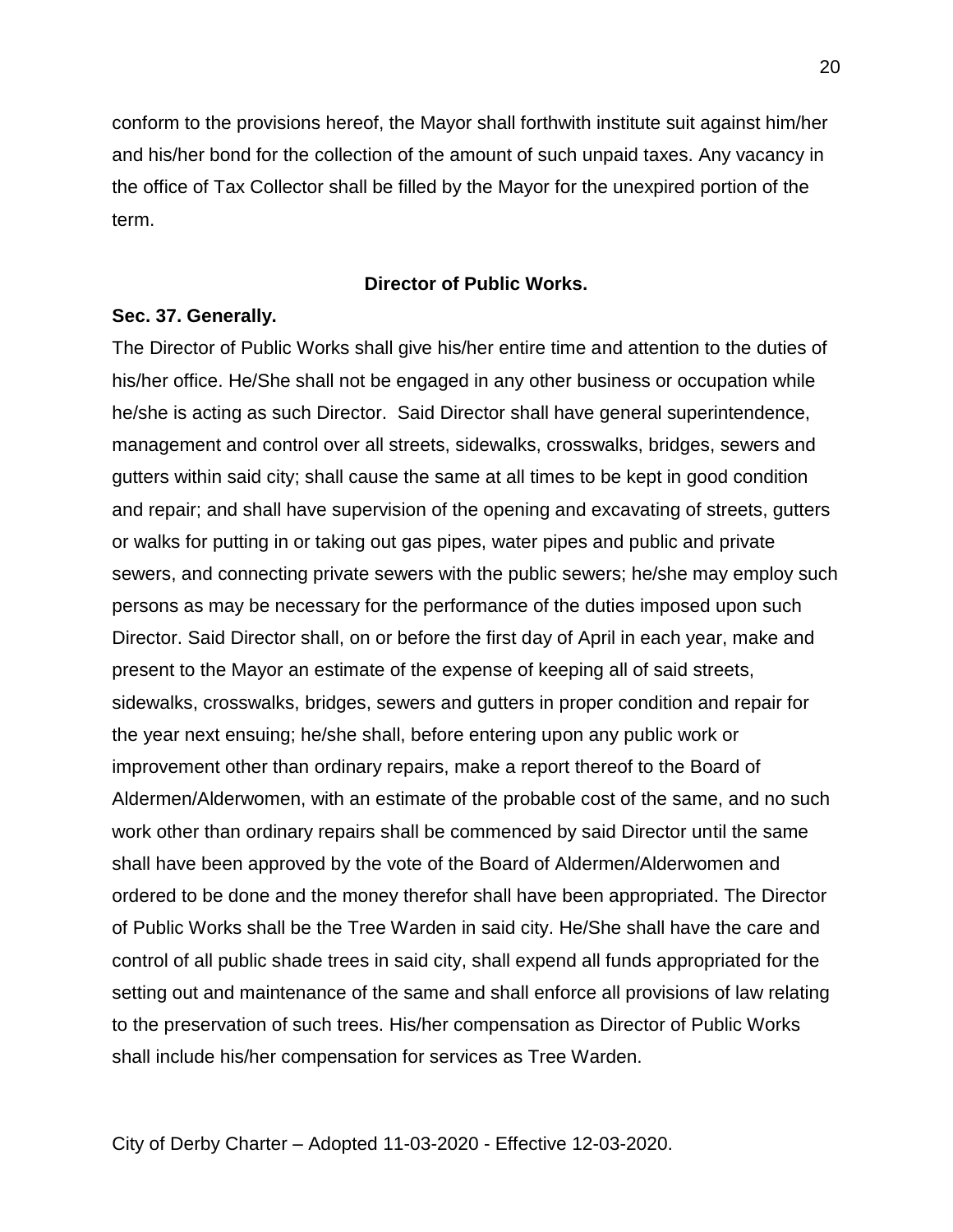## **Board of Police Commissioners.**

### **Sec. 38. Generally.**

Within thirty days after assuming office, the Mayor shall appoint a Board of Police Commissioners consisting of three members, at least one of whom shall be from each of the two leading political parties, who shall hold office for two years, from the first Saturday of December and until their successors are chosen and have qualified. Said Board of Police Commissioners shall prescribe the duties of the officers and members of the Police Department, and shall make all rules and regulations not inconsistent with the laws of the state, this Charter or the ordinances of said city, for the government and control of said Department. It shall appoint all officers and members of said Department, and fix, subject to the approval of the Board of Aldermen/Alderwomen, the compensation to be paid to each officer and member of said Department. Every officer and member of said Department shall hold his/her office and membership in said Department until he/she shall resign or be removed or suspended by said Board of Police Commissioners for cause. Said removal or suspension shall only be after notice and an opportunity to be heard. Whenever any officer or member of said Department shall.be removed or suspended by said Board, it shall file a copy of said order of removal or suspension with the Town/City Clerk of said city who shall within three days thereafter lodge a copy of such order of removal or suspension with such officer or member, or forward such copy by mail, postage prepaid, letter registered, and addressed to such officer or member at his/her last known post office address. Any such order of removal or suspension shall contain the reasons for such removal or suspension and the time when the same shall take effect.

### **Police Department.**

### **Sec. 39. Generally.**

The Police Department in said city shall consist of one Chief, no less than one Lieutenant, no less than one Detective Sergeant, no less than three Sergeants, no less than one Detective and such number of police officers at least one of which shall be a female, and supernumerary police officers as the Board of Aldermen/Alderwomen of said city may from time to time designate. Members of the supernumerary police may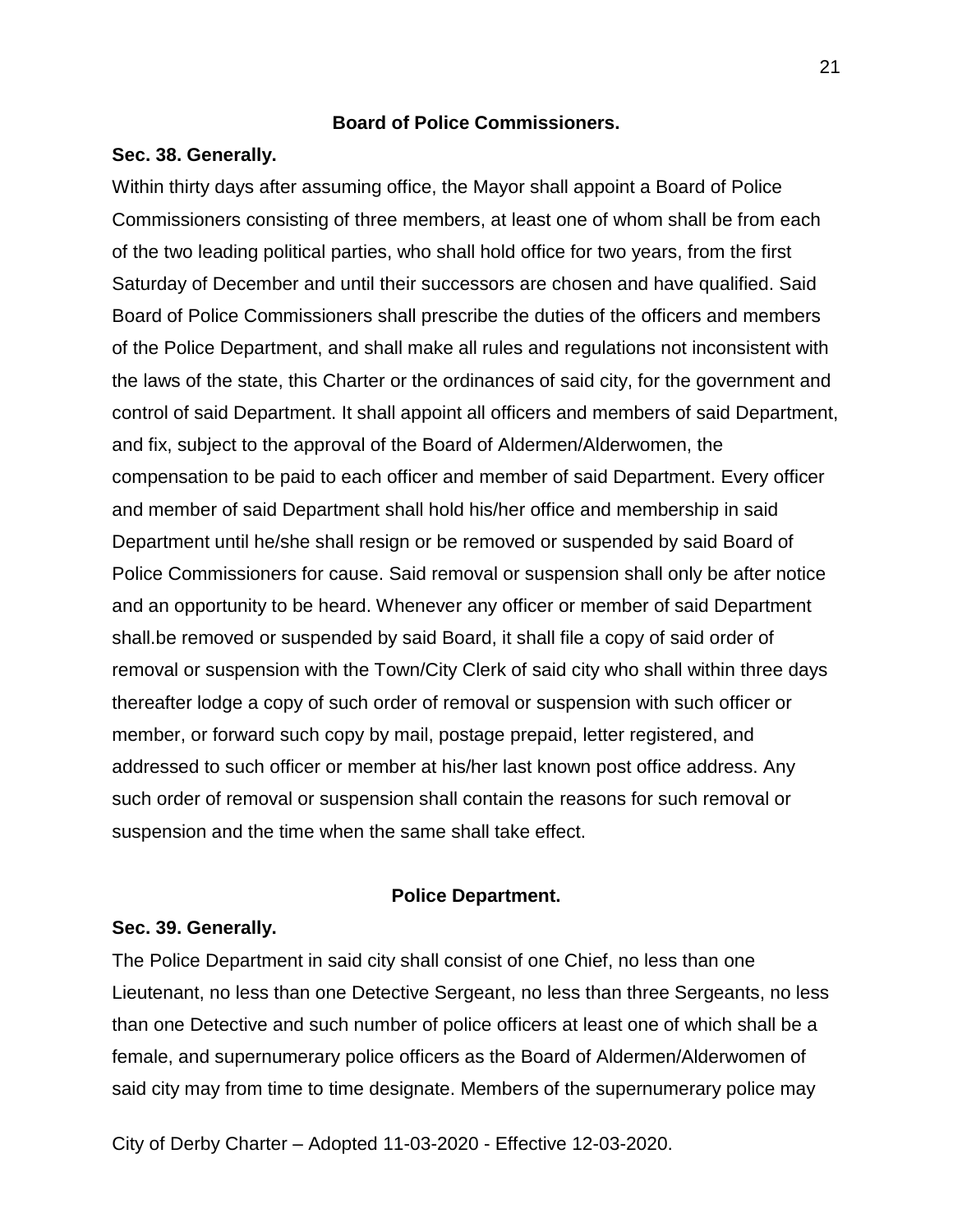be called into service by the Chief of Police whenever in the opinion of the Board of Police Commissioners the services of such supernumerary police or any of them may be required. All appointments to the regular force of police officers shall be made from the supernumerary police.

No person shall be appointed a member of the supernumerary police who is less than eighteen or more than sixty-five years of age, and membership in the supernumerary police shall terminate upon the attainment of sixty-five years of age. The Board of Police Commissioners shall issue to any supernumerary police officer attaining such age an honorable discharge from the Police Department of said city.

## **Sec. 40. Political activity.**

No member of the regular Police Department may: (1) Use his/her official authority or influence for the purpose of interfering with or affecting the result of an election or a nomination for office; (2) directly or indirectly coerce, attempt to coerce, command or advise a state or local officer or employee to pay, lend or contribute anything of value to a party, committee, or organization, agency or person for political purposes. Violation by any officer or member of the regular Police Department of any of the provisions of this section shall be a cause for removal or suspension from said Department as the Board of Police Commissioners may determine. Said removal or suspension shall only be after notice and an opportunity to be heard.

**Sec. 41. Appointments, promotions and vacancies.** Applicants for membership or promotion in the Police Department shall submit to civil service examinations conducted by the Board of Police Commissioners under the supervision of the State Police, which examination shall be both written and oral and shall be based on the Connecticut State Police entrance examinations.

(a) If a vacancy occurs in the ranks of the supernumerary force, the applicant who attains the highest grade among those persons taking such examination shall be appointed to the supernumerary force.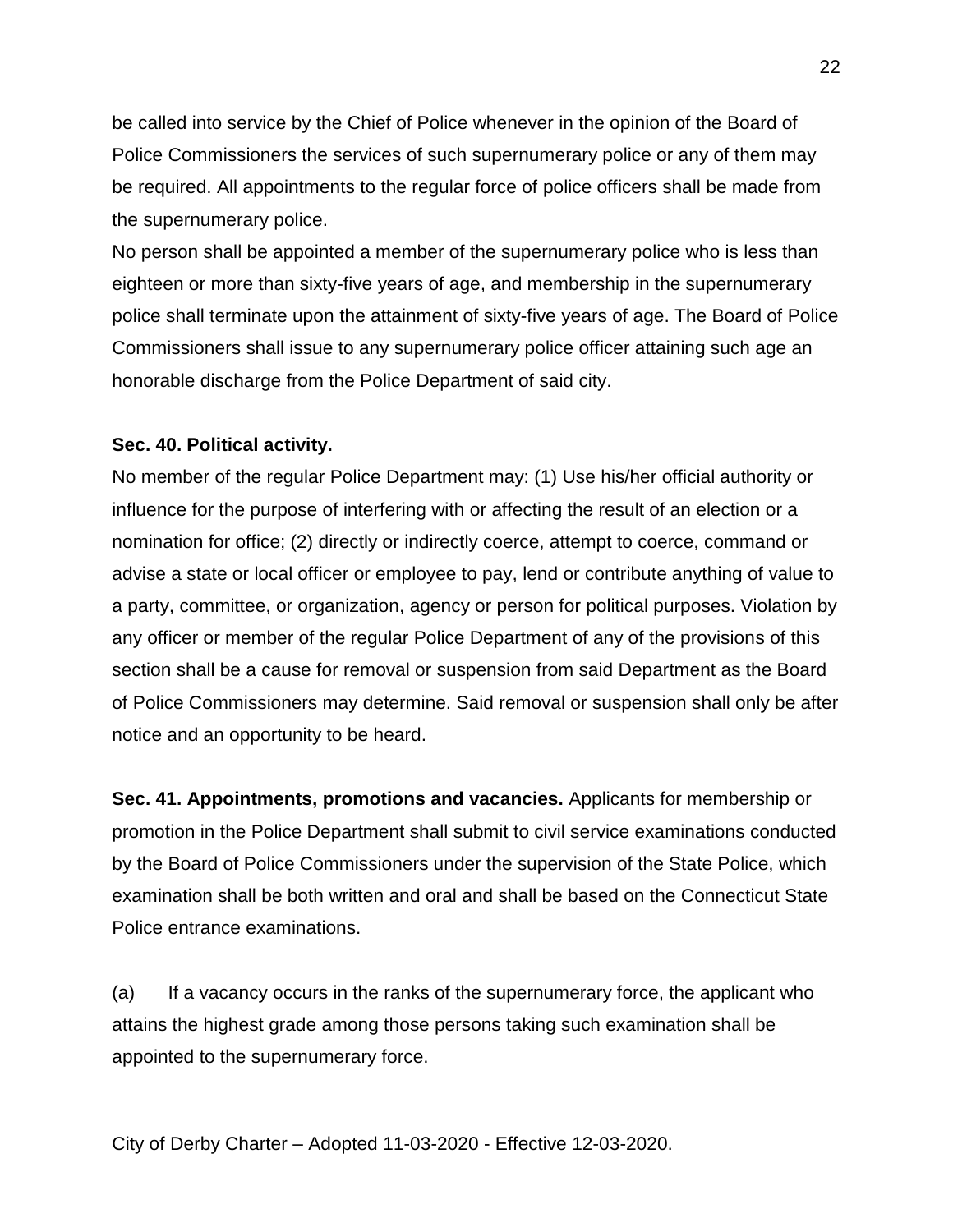(b) If a vacancy occurs in the ranks of police officers, then all supernumerary police officers who have been so employed for a period of six months shall be eligible to take an examination as aforesaid to fill said vacancy. The member of the supernumerary police force who shall attain the highest grade in such examination shall be appointed to any such vacancy.

(c) If a vacancy occurs in the positions of Lieutenant, Detective Sergeant or Detective, then all members of the Police Department other than supernumerary police officers who shall have had at least five years of service shall be eligible to take an examination as aforesaid to fill such vacancy. The applicant who attains the highest grade in such examination shall be appointed to any such vacancy.

(d) When any vacancy occurs in the Police Department such vacancy shall be filled within forty-five days by examination as aforesaid. In the event that more than one vacancy occurs in any force such vacancies shall be filled by the members or applicants who shall attain the highest grades in the aforesaid examinations.

## **Sec. 42. Vacancy in office of Chief of Police.**

When any vacancy occurs in the office of Chief of Police, the then present Lieutenant shall automatically become Chief of Police provided said Lieutenant possesses a minimum of an associate's degree in criminal justice or related field as designated by the Board of Police Commissioners and a minimum of five years in a full-time supervisory capacity in the Derby Police Department

(i) In the event the then present Lieutenant does not possess the aforesaid qualifications, but there are other regular members of the Derby Police Department who possess same, then the vacancy shall be filled by examination as stated in Section 42 among the then present Lieutenant and said members possessing the aforesaid qualifications.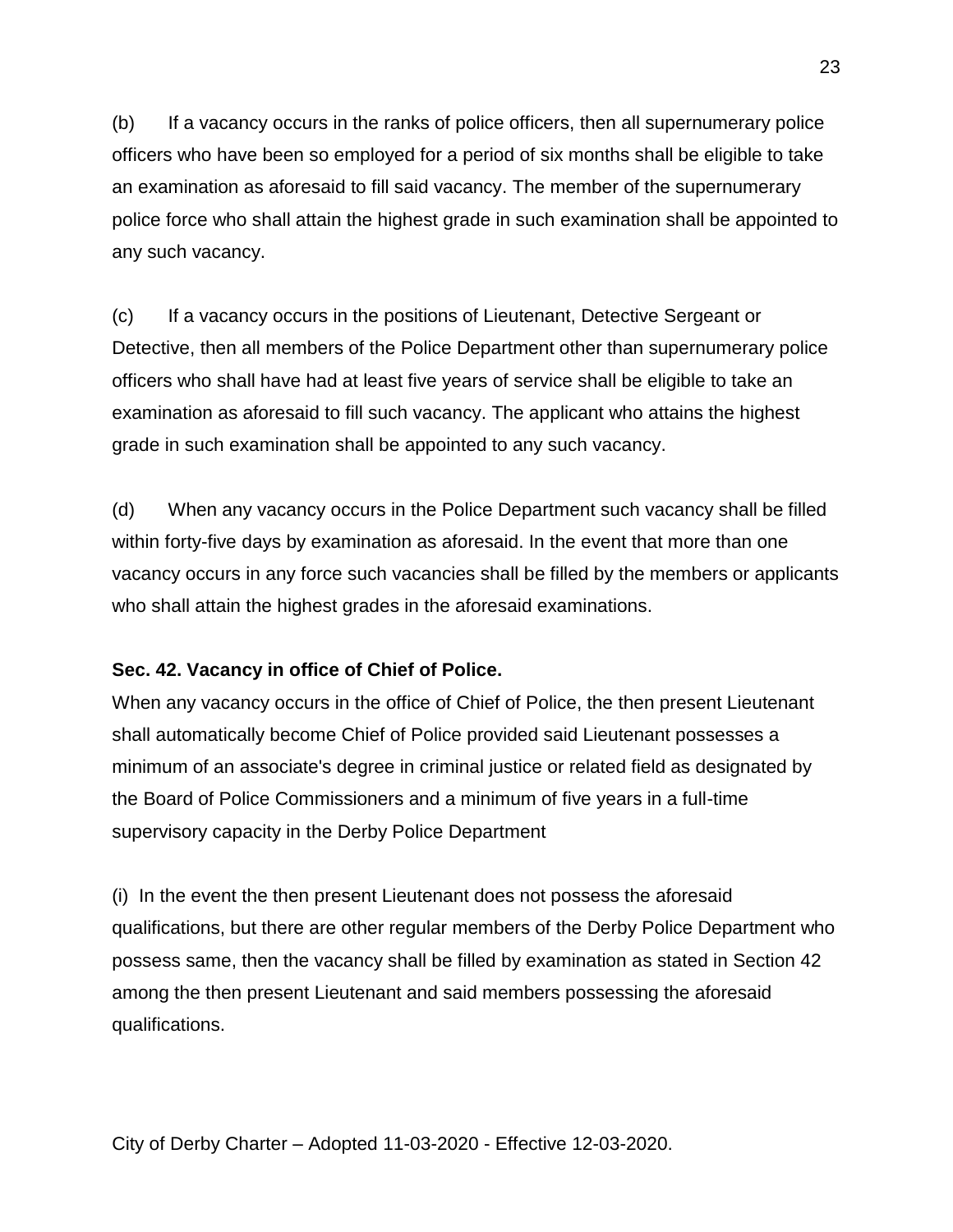(ii) In the event there are no regular members of the Derby Police Department who possess the aforesaid qualifications, then the Board of Police Commissioners shall appoint the new Chief of Police subject to the approval of the Board of Aldermen/Alderwomen. However, said appointee shall possess a minimum of an associate's degree in criminal justice or related field as designated by the said Board of Police Commissioners and possess a minimum of five years in a full-time supervisory capacity in a Police Department.

### **Sec. 43. Auxiliary police.**

The Board of Police Commissioners may authorize the Chief of Police to appoint and reappoint, for terms not exceeding five years, as many auxiliary police officers to serve without pay as may be deemed advisable by said Board for service in connection with police duty in the City of Derby. Such auxiliary police shall be known as a special constable unit and may be mobilized for training at the call of the Chief of Police or any member of said Department designated by said Chief of Police, but they shall be mobilized for active service or called upon to perform active police duty only if the Mayor or Acting Mayor of said City of Derby has declared that a service emergency exists in said city and only upon the authorization of the Mayor or the Chief of Police following such declaration. During such period of active service only, such auxiliary police so appointed shall possess all the powers and privileges and shall perform the duties of the regular members of the police force of said city assigned to them by the Mayor or the Chief of Police. Said auxiliary police officers, when in the performance of their duties, shall wear such badges and such uniforms as may be prescribed by the Board of Police Commissioners, and no such auxiliary policeman shall attempt to carry out any order, rule or regulation promulgated by proper authority when he/she is not wearing such uniform or identifying badge. Such auxiliary police shall receive no wages or compensation for such service.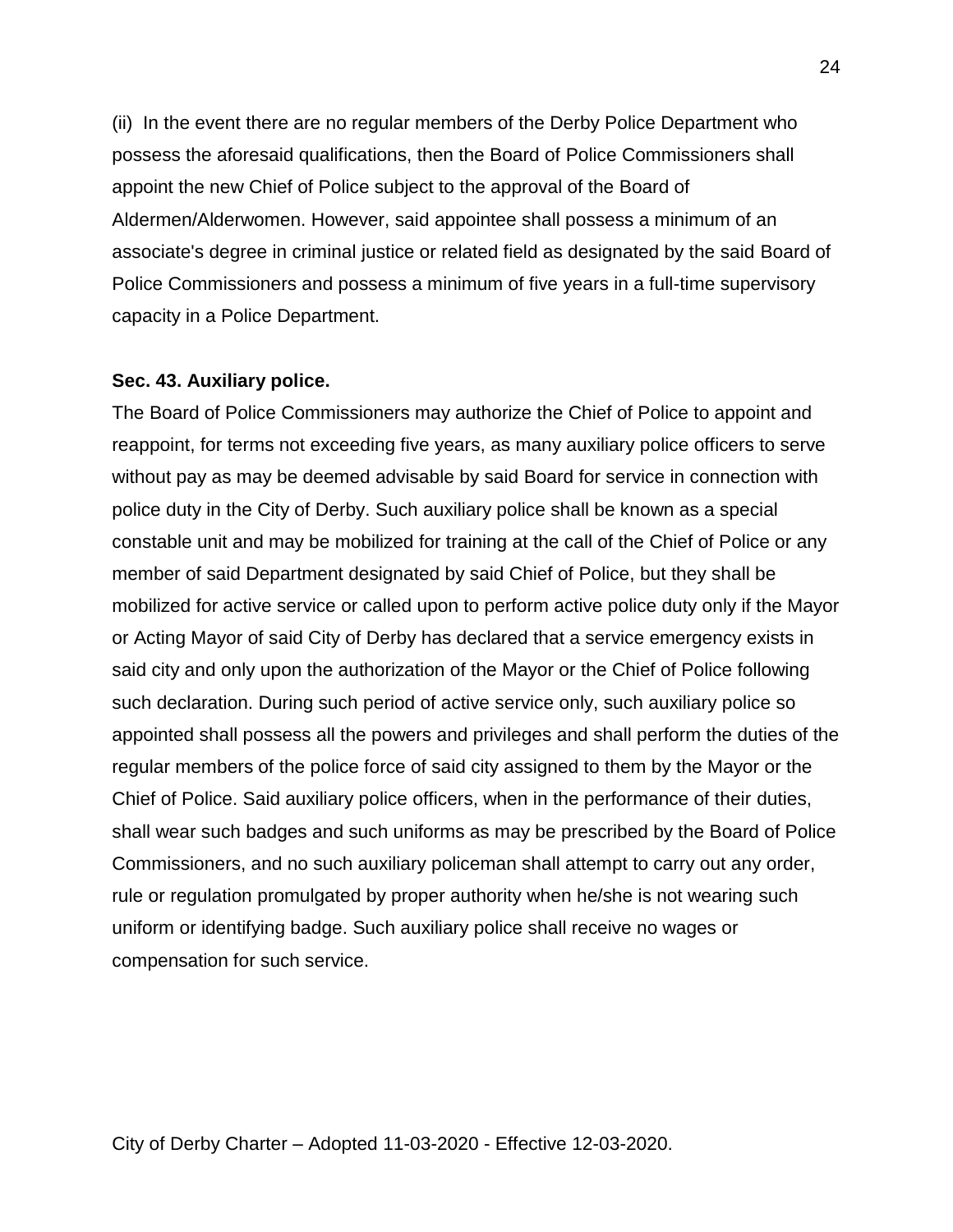### **Fire Commissioner.**

### **Sec. 44. Powers and duties generally.**

The Fire Commissioner shall not be a member of any house, chemical or hook and ladder company composing the Fire Department of said city; he/she shall have entire supervision and control over the Fire Department, and shall purchase all necessary apparatus, appliances and equipment, subject to the approval of the Finance Committee. He/She shall appoint a superintendent of the fire alarm telegraph. He/She shall make all the rules and regulations, not inconsistent with the laws of the state or the Charter and ordinances of said city, for the government and control of said Department. He/She may remove or suspend any officer or member of said Department for cause. Said removal for cause shall only be after notice and an opportunity to be heard. Whenever any person shall be suspended or removed from office or membership in said Department, the Fire Commissioner shall give written notice thereof within three days to the Town/City Clerk of said city and shall file with such officer or member a copy of the order of suspension or removal, which order and copy shall contain the Commissioner's reasons for such suspension or removal and the time when the same shall take effect. The said Commissioner shall, on or before the first day of April in each year, make and present to the Mayor an estimate of the expenses necessary for the Fire Department for the year next ensuing. The Mayor shall, upon the request of the State Forest Fire Warden, and with his/her concurrence, appoint a City Fire Warden who shall act for the term of one year under the instructions of said State Warden. The Fire Department shall consist of four Companies, namely: Hotchkiss Hose Company No. l; Storm Engine Company No. 2; East End Hose Company No. 3 (all of which shall be combined hose and chemical companies) and Paugassett Hose Company No. 4 (which shall be a hook and ladder company). The different hose and hook and ladder companies comprising the Fire Department may elect their own members and officers, but they shall be subordinate to the Fire Commissioner and the officers appointed by him/her.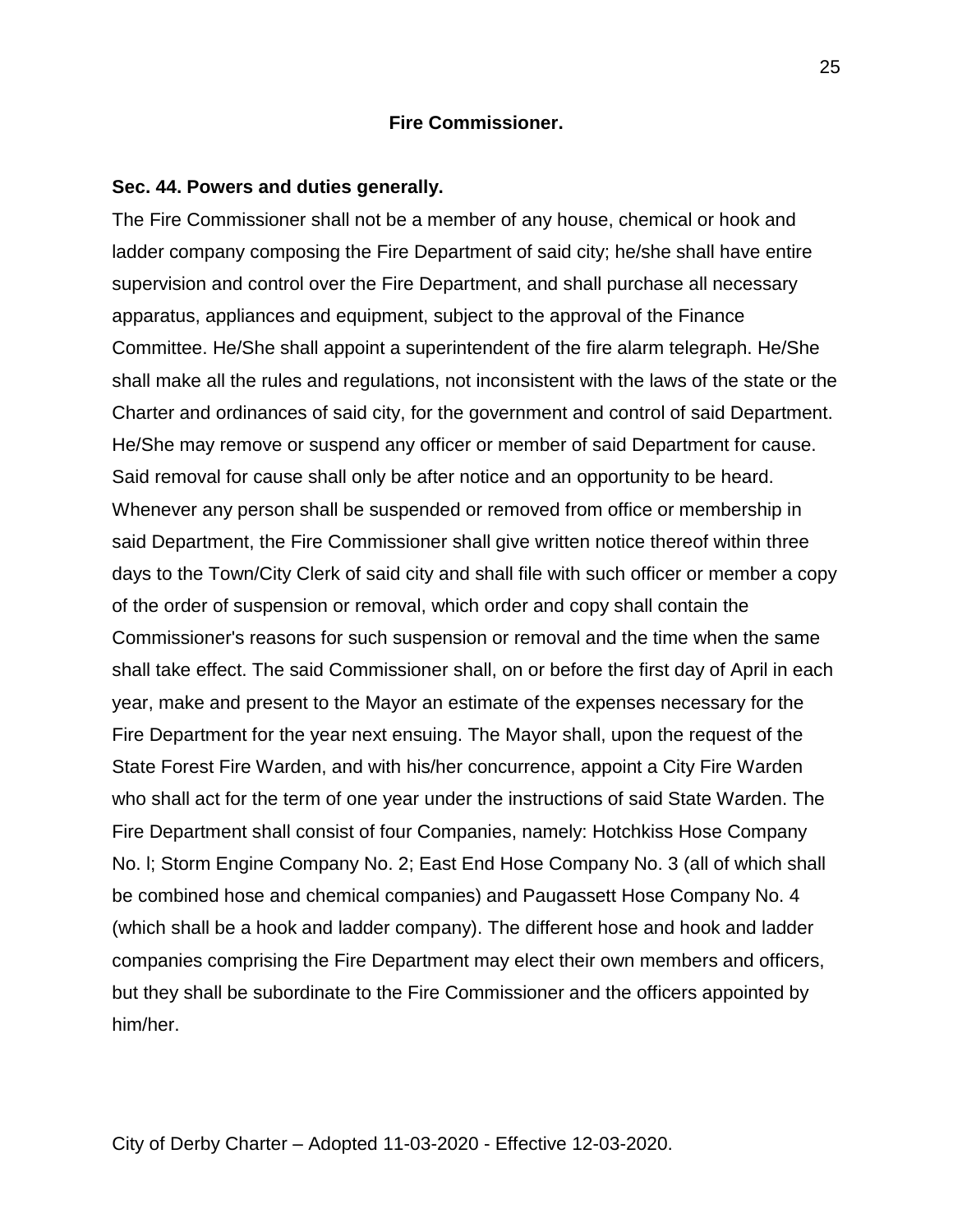# **Sec. 45. Limitation on number of active members who are not actual residents of city.**

Each of the four companies set forth above may have as active members up to twenty five percent of each individual fire company's roll who shall not be actual residents of the City of Derby. The provisions of this section shall not be construed to exclude from membership any active member in good standing in any of said companies as of January 1, 1984.

## **Sec. 46. Board of Ethics.**

There shall be a Board of Ethics consisting of two Democrats, two Republicans and one unaffiliated voter for a total of five members who shall be an administrative appointment of the Mayor subject to the approval of the Board of Aldermen/Alderwomen and shall serve staggered five year terms. The Board of Ethics shall have three alternates who shall serve staggered three- year terms. The Board of Ethics shall be empowered to act on matters concerning ethical standards for officials and/or employees of the city. It shall have its responsibilities defined by ordinance and shall establish written procedures for the conduct of its hearings.

## **Assessment Officer.**

## **Sec. 47. Assessment Officer; office created; appointment.**

There shall be in the city an Assessment Officer. The Assessment Officer shall be appointed by the Mayor a subject to the approval of the Board of Aldermen/Alderwomen on the basis of qualifications hereinafter set forth. The Assessment Officer shall hold office during good behavior and shall not be removed, except for sufficient cause duly shown, which such cause shall not be political. Such Assessment Officer shall receive for his/her services such salary as may be determined by the Board of Aldermen/Alderwomen, provided that the person holding the office of Assessment Officer when this takes effect shall continue in such office.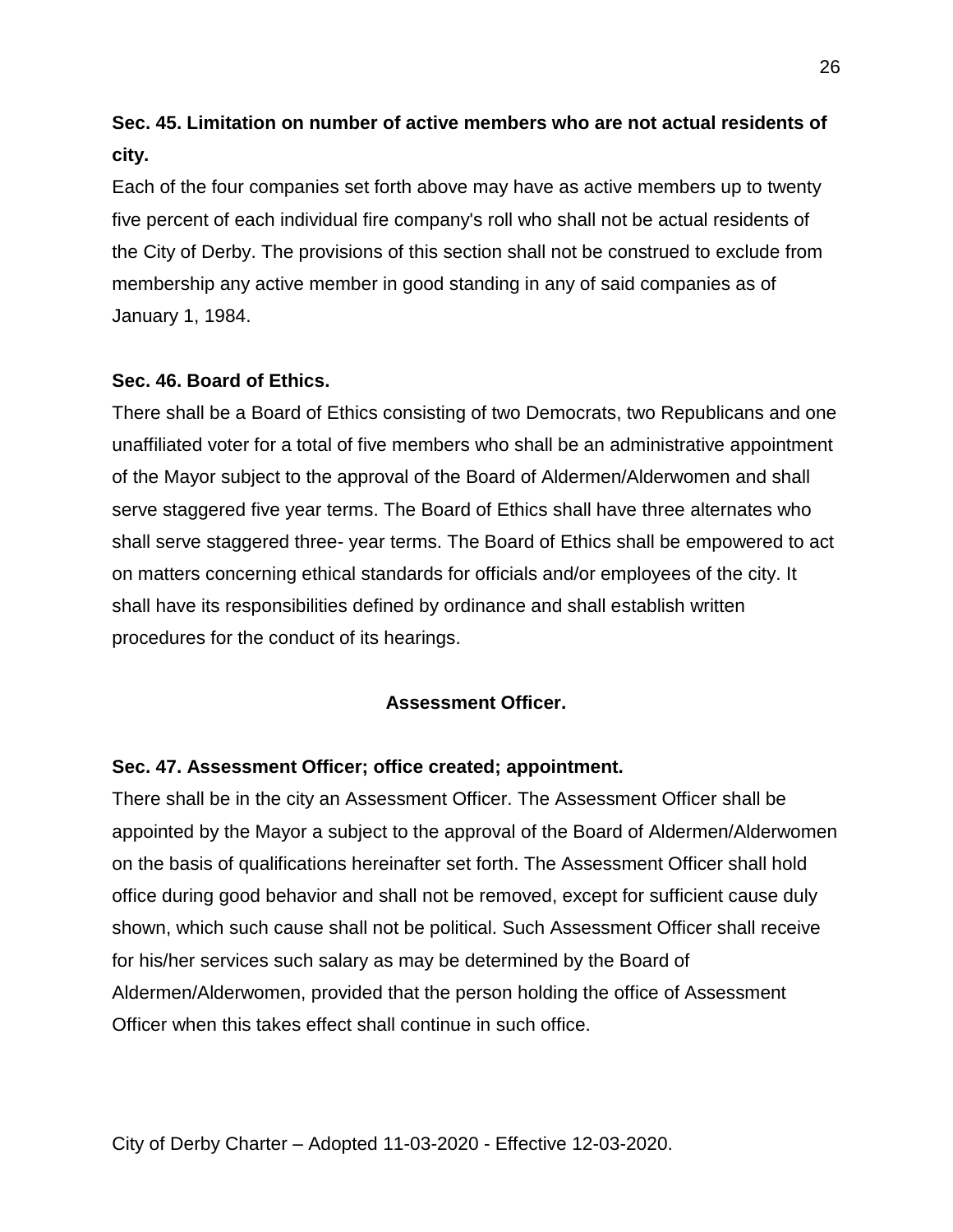### **Sec. 48. Qualifications.**

The Assessment Officer shall have completed at least three years' responsible professional experience in the field of property appraisal prior to his/her appointment of a character such as to develop working knowledge in the field of assessing property for municipal tax purposes. Within one year of appointment such Assessment Officer shall complete a course or attend a seminar in municipal tax assessment and shall possess any other qualifications as required by the Connecticut General Statutes as the same may be amended from time to time. The Assessment Officer shall not, during the term of his/her office, be engaged in the business of selling or appraising of real or personal property in this city.

**Sec. 49. Powers and duties.** The Assessment Officer shall have the power and shall perform the duties that now are or hereafter may be conferred upon or required of Tax Assessors of cities and towns by the Connecticut General Statutes as the same may be amended from time to time.

## **Sec. 50. Submittal of taxable personal property lists-Required.**

The Assessment Officer of the City of Derby shall, at least fifteen days before the first day of October, annually, post publically in said city, on the website for the City of Derby and in accordance with Connecticut General Statutes, as the same may be amended from time to time, a notice requiring all persons therein liable to pay taxes to bring in between. October first and November first, inclusive, written or printed lists of the taxable personal property other than motor vehicles belonging to them on the first day of October in that year. If November first shall be a Sunday, then the next business day following shall be the final day for filing said lists.

## **Sec. 51. Same-Form.**

The Commissioner of Revenue Services shall, subject to the provisions of this section, prescribe the form to be used by property owners of the City of Derby in filing lists under the provisions of Section 49 of this act. The Assessment Officer of the City of Derby may prepare one or more tentative forms for individual assessment lists and for an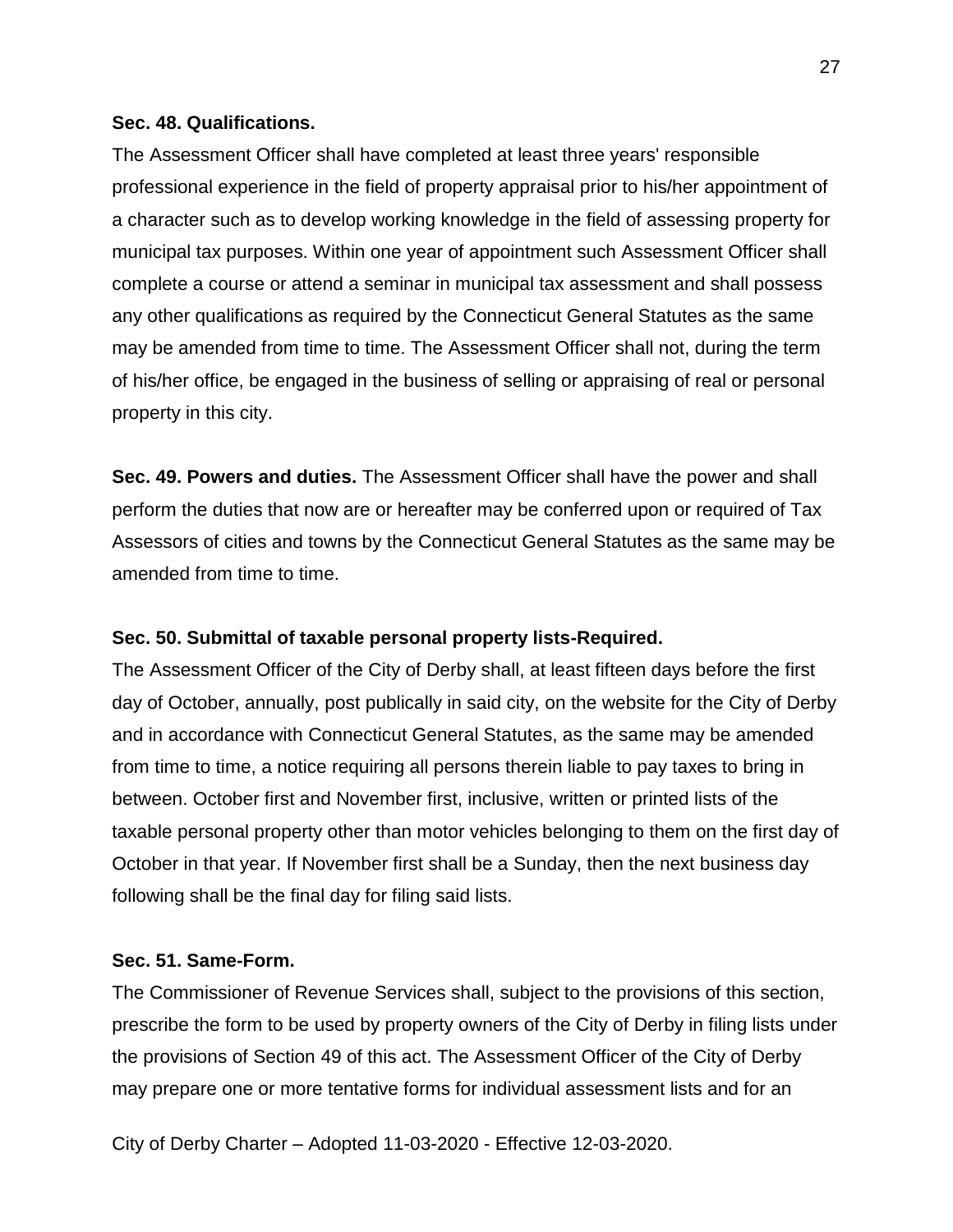abstract book and may make applications to the Commissioner of Revenue Services for his/her approval thereof. Any such form which shall have been approved by the said Commissioner may thereafter be used in the City of Derby until the said Commissioner shall either revoke his/her approval thereof or until such form shall have been superseded by another form approved by said Commissioner. No special form of abstract book for the City of Derby shall be approved which does not permit all information to be shown thereon which shall be contained in the regular form of abstract book.

## **Sec. 52. Same-Penalty for failure to submit; exceptions.**

The addition of ten percent to taxpayer lists provided by law for failure to file lists shall not apply to any failure to file lists of real estate or motor vehicles.

## **Board of Assessment Appeals.**

### **Sec. 53. Generally.**

The President of the Board of Aldermen/Alderwomen, the Chairperson of the Board of Apportionment and Taxation or their respective designees, which designee shall be a member of each respective board, and the City Treasurer shall constitute the Board of Assessment Appeals and may exercise the same duties and powers as are conferred upon Towns/Cities Boards of Assessment Appeals by the Connecticut General Statutes as the same may be amended from time to time, except as is herein provided. The Board of Assessment Appeals shall not have authority to reduce any assessment unless the party aggrieved shall make a written request to said Board for such reduction, but nothing herein contained shall prevent said Board from raising any assessment or adding thereto any property omitted from the list, for the purpose of making a just and equitable grand list for said city.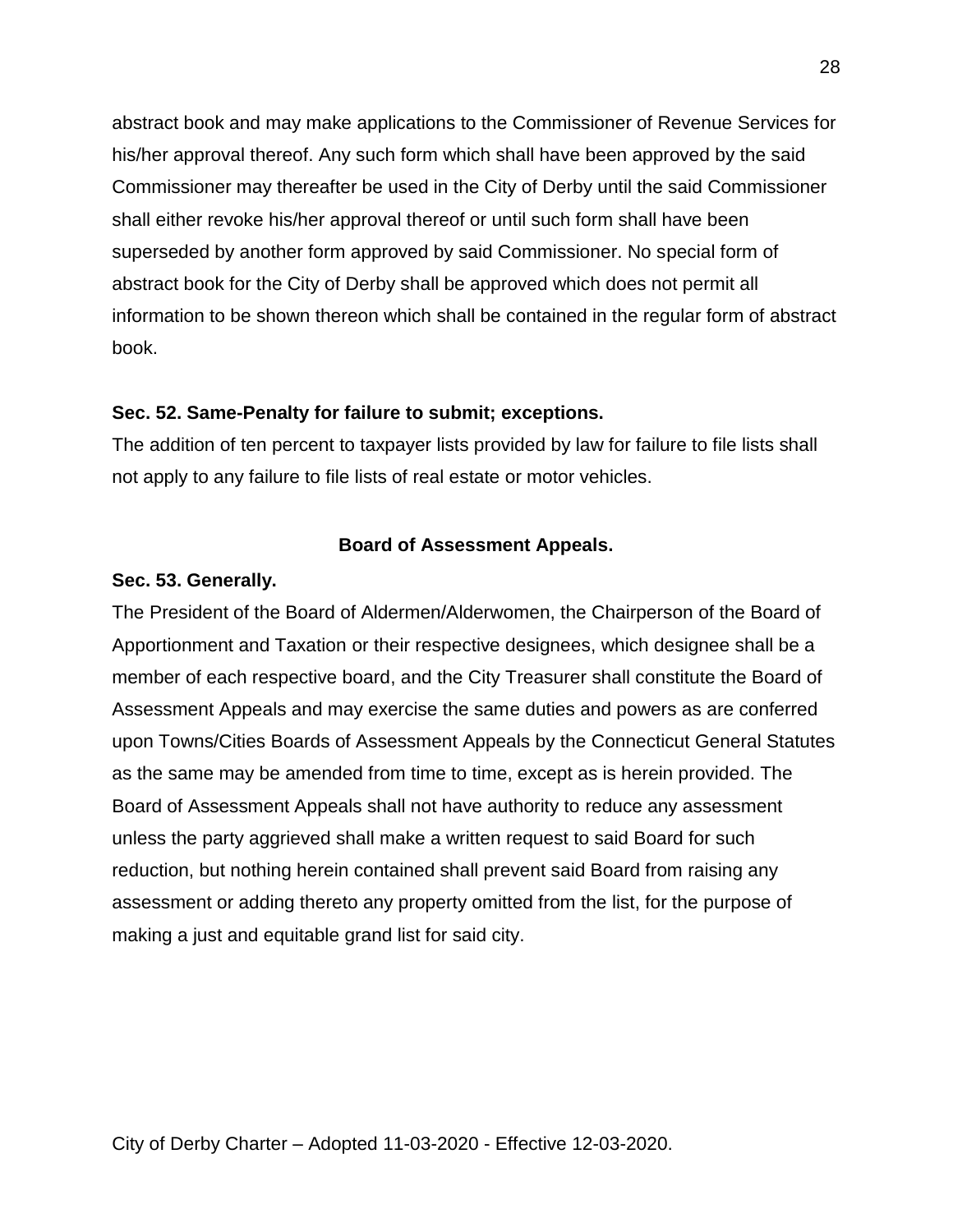## **Finance Committee.**

### **Sec. 54. Generally.**

There shall be a Finance Committee in said city which shall consist of two electors, who shall hold no other city office, who shall be appointed by the Mayor, and who shall hold office until their successors are appointed and have qualified. Such appointments shall be made so that not more than one of such members so appointed shall be a member of the same political party. Such Committee members shall be paid such compensation as shall be set by ordinance adopted by the Board of Aldermen/Alderwomen. Any member of said Committee may be removed at any time by the Mayor for good and sufficient cause after notice and an opportunity to be heard. Said Committee shall hold such meetings as may be necessary for the transaction of business and shall carefully examine and consider all items submitted for its examination and approval and, except as otherwise provided herein, no claim or account against said city shall be paid and no contract awarded until approved in writing by both members of said Committee.

**Sec. 55. Procedure for making certain purchases-Sealed bid required; exceptions.** Whenever in any department, the purchase of any goods and services which may reasonably involve the expenditures of funds in excess of \$15,000.00 or more a written contract for the purchase of said goods and services shall be made under such regulations as the Board of Aldermen/Alderwomen may establish, which contract shall be based upon sealed bids or proposals made after public notice advertised in a manner as may be determined by the Finance Committee and the Finance Director in order to provide and promote competitive bidding. The contract shall be awarded in accordance with the provisions of this section. When any purchase of goods and services is in excess of two thousand five hundred (\$2,500.00) but less than fifteen thousand, the Department Head shall make reasonable efforts to obtain a minimum of three (3) written proposals for the purchase of the item and shall make the purchase from the lowest responsible and qualified vendor. When any purchase of goods and services is less than \$2,500.00, the Department Head may make the purchase in a manner determined by the Department Head to be in the best interest of the City of Derby. Once a Department Head has satisfied the above requirements, the Department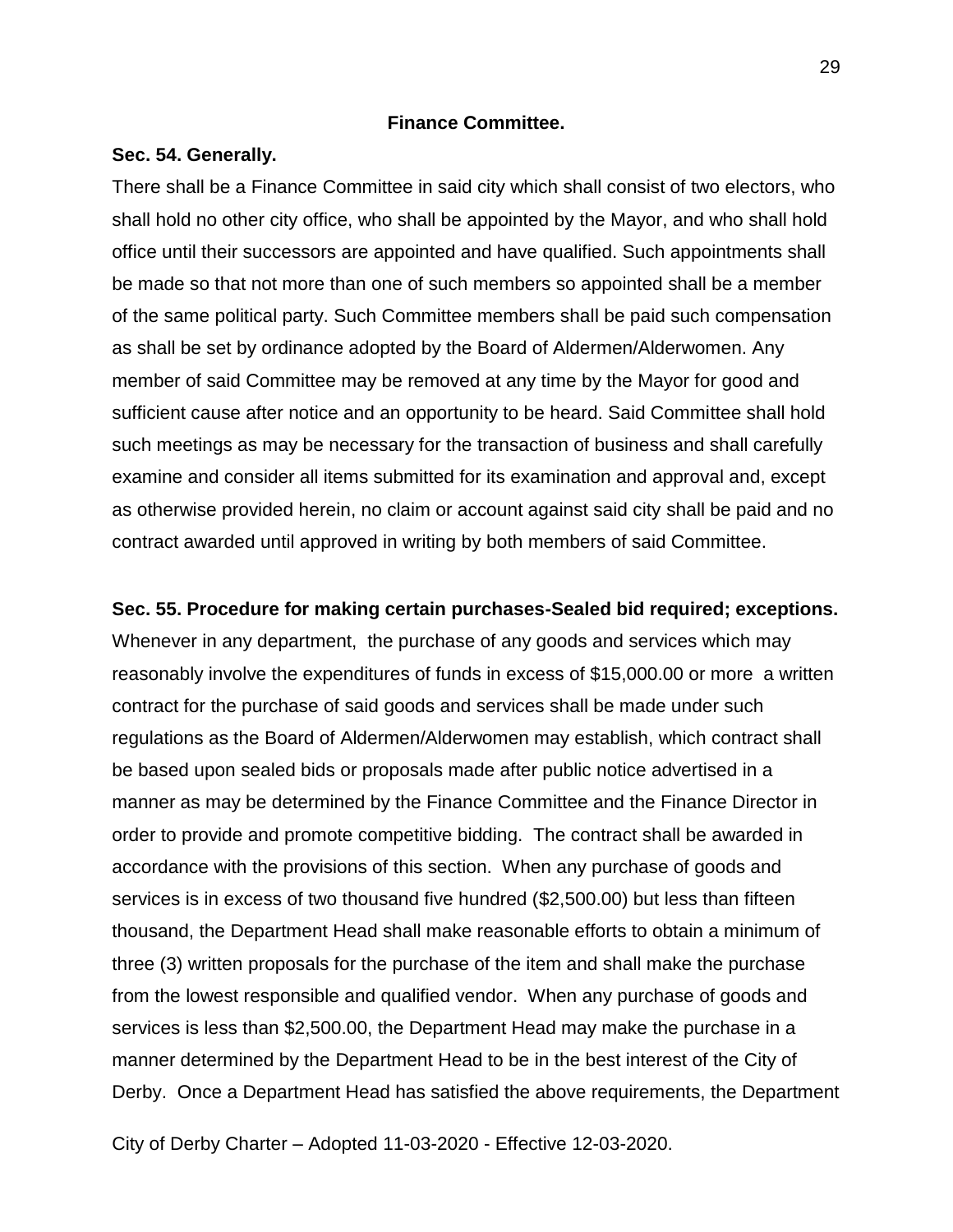Head shall utilize an encumbrance system as designated by the Finance Director when possible and practical. Notwithstanding the foregoing, bidding shall not be required for any goods or services purchased from a bid list from another governmental entity or for professional services. The Board of Aldermen/Alderwomen shall determine by resolution those services that are to be professional services.

In the event of an emergency or if the goods or services are only provided by a single source vendor the foregoing provision shall not apply.

Any provision of this section may be waived upon the vote of six (6) members of the Board of Aldermen/Alderwomen.

### **Sec. 56. Same-Opening bids, etc.**

The Finance Committee and the Finance Director shall have charge of advertising for such proposals and shall open bids in public, and if said Finance Committee shall not deem it for the best interest of the city to reject all bids, said Committee shall award the contract to the lowest responsible and qualified bidder; provided, if said Committee shall not deem it practicable or for the best interests of the city to proceed as above required for any particular purchase of goods or services, or the obtaining of any particular supply, said Committee may reject such bids. The form of each contract, which shall include the specifications, shall be approved by the Corporation Counsel, and the contractor shall give security, to the satisfaction of the Mayor, for the faithful performance of his/her/its contract. If the lowest bidder shall neglect or refuse to accept the contract within five days after written notice that the same has been awarded, according to his/her/its bid or proposal, or if he/she/it fails to execute his/her/its contract, or to give proper security, such contract shall be readvertised and let in the manner above provided, or, with the written approval of the Mayor, filed for public record with the Town/City Clerk, said contract may be awarded to the next lowest responsible and qualified bidder. If any work shall be abandoned by any contractor, it may be readvertised and relet by the Committee, with the written approval of the Mayor, may cause such work to be finished under a new contract without readvertising therefor, and the original contractor shall be liable to the city for any excess in the cost of such work over the amount of the original contract. No bid shall be accepted from or contract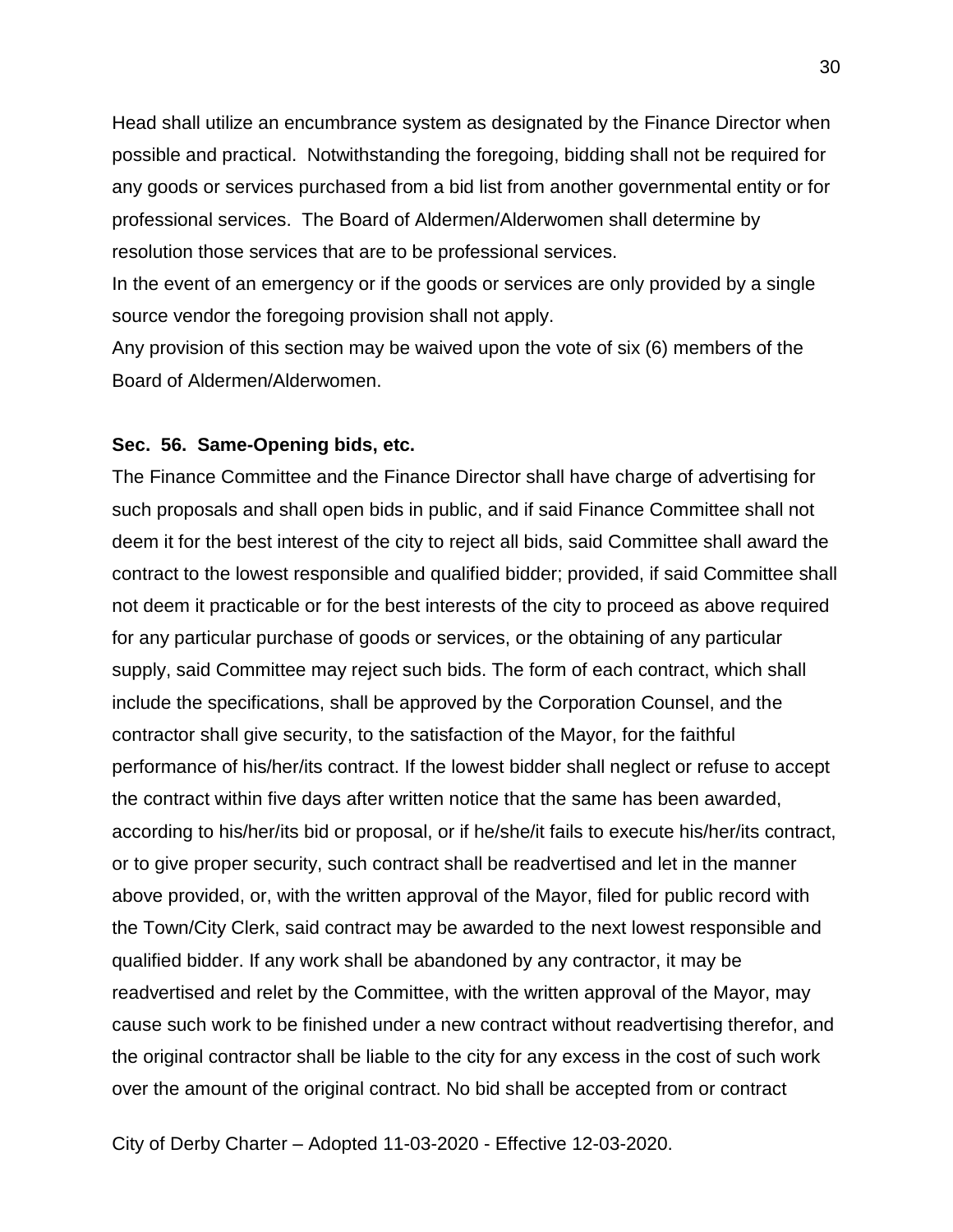awarded to any person who is in arrears to the city upon debt or contract, or who is a defaulter upon any obligation to the city. Three copies of every contract shall be executed and one of the original copies thereof shall be filed in the Town/City Clerk's office.

### **Sec. 57. Security for bids.**

Whenever proposals for furnishing supplies or doing any work are advertised by the Finance Committee, said Committee shall require as a condition precedent to the reception of any proposal either: (A) a check, drawn to the order of the Treasurer of the City of Derby and certified by the bank upon which it is drawn, in an amount not less than five percent of the amount to be paid by the city for the proposed work to be done or supplies to be furnished; or (B) a bid bond to the City of Derby with surety, issued by a bonding company licensed to do business in the State of Connecticut, in an amount not less than ten percent of the amount to be paid by the city for the proposed work to be done or supplies to be furnished. Within seven days after it shall have been decided to whom such contract shall be let, the Treasurer shall return all other checks or bid bonds to the persons respectively depositing the same; and if such bidder shall refuse or neglect, within five days after due notice that the contract has been awarded to him/her/it to execute the same, the amount of the check or bond deposited by him/her/it shall be forfeited to and retained by the city as liquidated damages for such neglect or refusal, and shall be paid into the treasury of said city; but if said lowest responsible and qualified bidder shall execute the contract within the time aforesaid, the bid bond or the amount of the check deposited by him/her/it shall be returned to him/her/it. In the case of any contract for the construction of any facility, such contract shall contain a provision requiring any successful bidder to provide payment and performance bonds in such form and in such amounts as shall be determined by the City Engineer.

## **Sec. 58. Payment of bills, claims, etc.**

Before the Finance Committee shall approve any bill, claim or payment for work performed for the city for which an assessment may be levied by the Board of Aldermen/Alderwomen, the Town/City Clerk shall certify in writing to said Board that the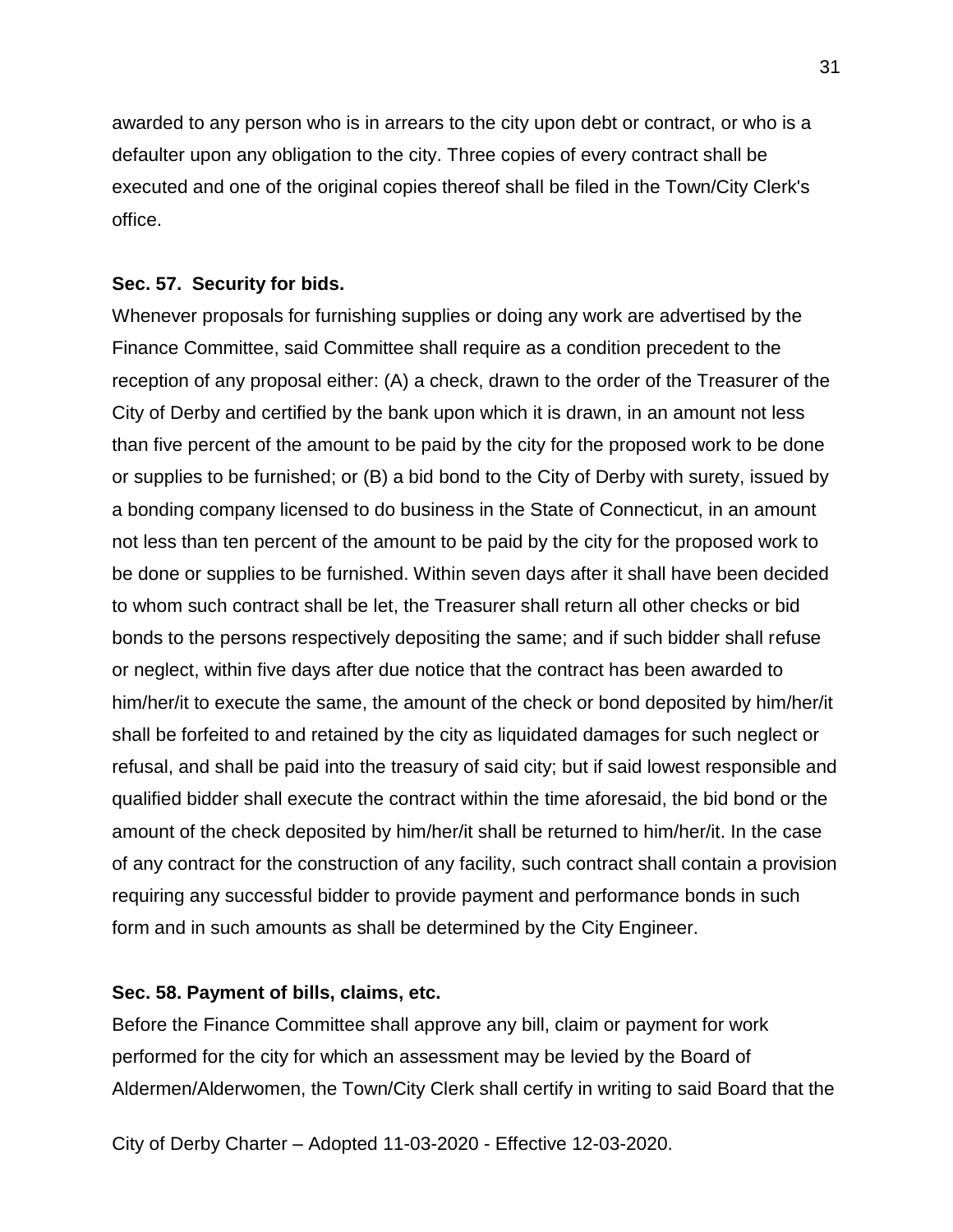contractor or the City Engineer has filed in his/her office a statement, approved in writing by the Director of Public Works, of the entire cost of doing such work. In case any such work is done under a written contract, the final payments shall not be made to the contractor until the contractor shall have filed with the Town/City Clerk a statement of the total cost of the work, approved in writing by the City Engineer.

## **Sec. 59. Salaries of city officials and employees.**

The salary and compensation of all other city officials and employees shall be fixed by the Board of Aldermen/Alderwomen. The members of the Board of Aldermen/Alderwomen and the Board of Apportionment and Taxation shall serve without compensation or salary. The Mayor, subject to the approval of the Board of Aldermen/Alderwomen, may determine the compensation or salary of any person holding more than one salaried office at the same time in said city, provided the amount of compensation or salary fixed by the mayor shall not exceed the salary or compensation regularly fixed for such offices.

## **Bonds of City Officials.**

## **Sec. 60. Required-Generally.**

The following named officers of the city shall give bonds in such form and in such amounts as shall be duly provided by the Board of Aldermen/Alderwomen: Town/City Clerk, Assistant Town/City Clerk, Town Clerk, Treasurer, Tax Collector, Assistant Tax Collector, Constables, Chief of Police, and Superintendent of Schools.

## **Sec. 61. Same-Form, cost, etc.**

The bonds of all city officials shall be taken to the City of Derby, and shall be conditioned for the faithful performance of the duties of the office according to Law. The form of each bond and the surety thereon shall be approved by the Mayor, and no corporation shall be accepted by the Mayor as surety on such bond except a corporation authorized by the laws of this state to transact business in this state. The expense of all bonds of city officials receiving or paying out money for the city shall be paid by the city. In all other cases the expense shall be paid by the party giving such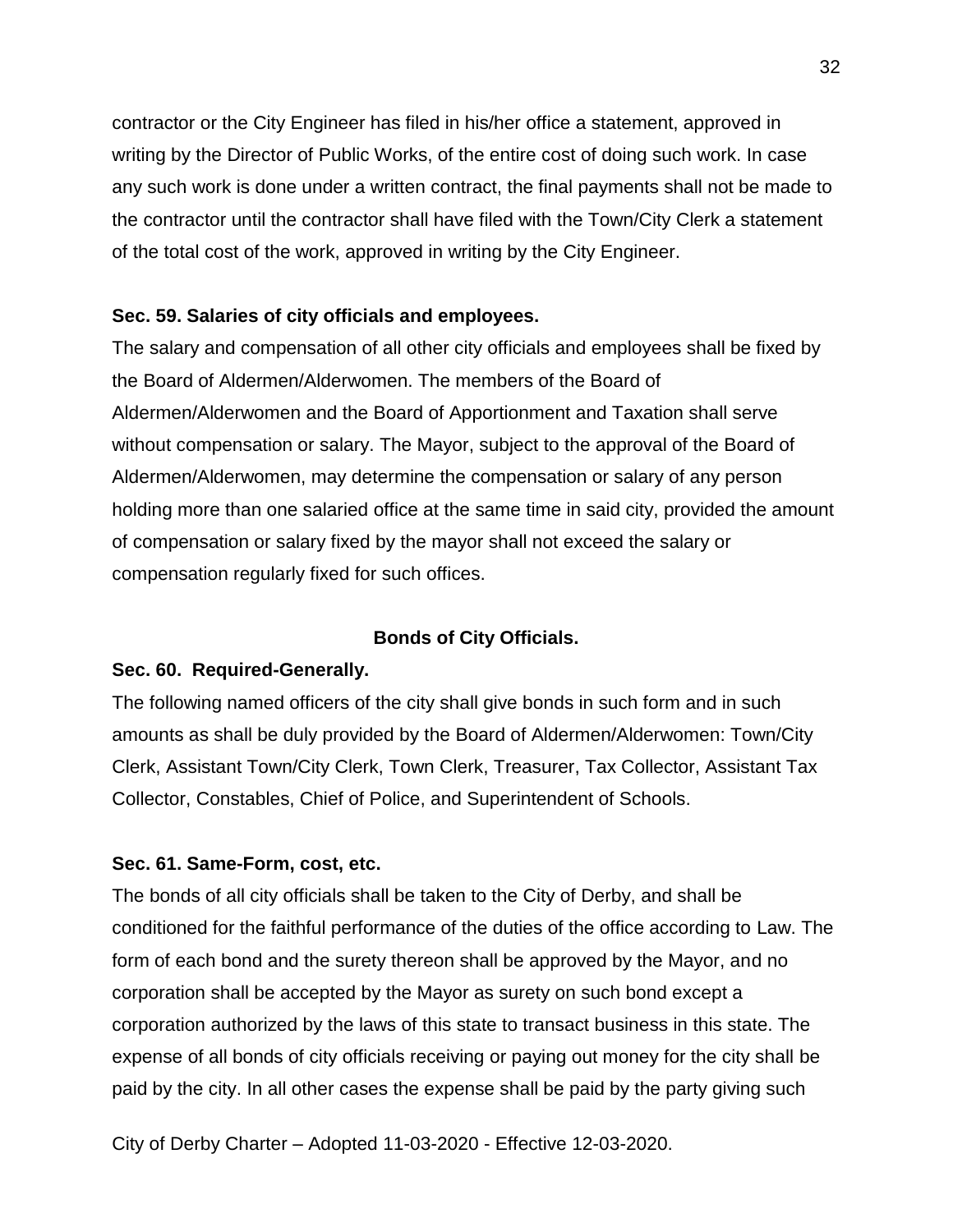bond. The office held by any person refusing or neglecting to give any bond required under the provisions of this act or any ordinance of said city shall be vacant, and such vacancy shall be filled in the manner provided by law.

## **School District.**

## **Sec. 62. Generally.**

Said city shall be a consolidated school district, and shall exercise all the authority and assume all of the obligations of a consolidated school district.

## **Board of Education.**

## **Sec. 63 Composition, powers and duties.**

The Board of Education shall consist of nine members who shall be elected and hold office as hereinbefore provided. The Board of Education shall elect one of its members to serve as Chairperson of the Board of Education. The Chairperson shall preside at the meetings of said Board and in addition to acting as Chairperson may exercise the same authority as any member of the Board. The Board of Education shall have all of the authority as any invested in, and shall perform all the duties relating to schools and education imposed upon town school committees by the Connecticut General Statutes, as the same may be amended from time to time.

## **Sec. 64. Vacancies.**

Vacancies in said Board shall be filled from the same political party and ward, by the remaining members of said Board from the political party in which the vacancy occurs until the same shall be filled by the voters of the ward in which such vacancy occurs. However, if the said elective officer is not a member of a political party, then such vacancy shall be filled from the same ward by the remaining members of said Board.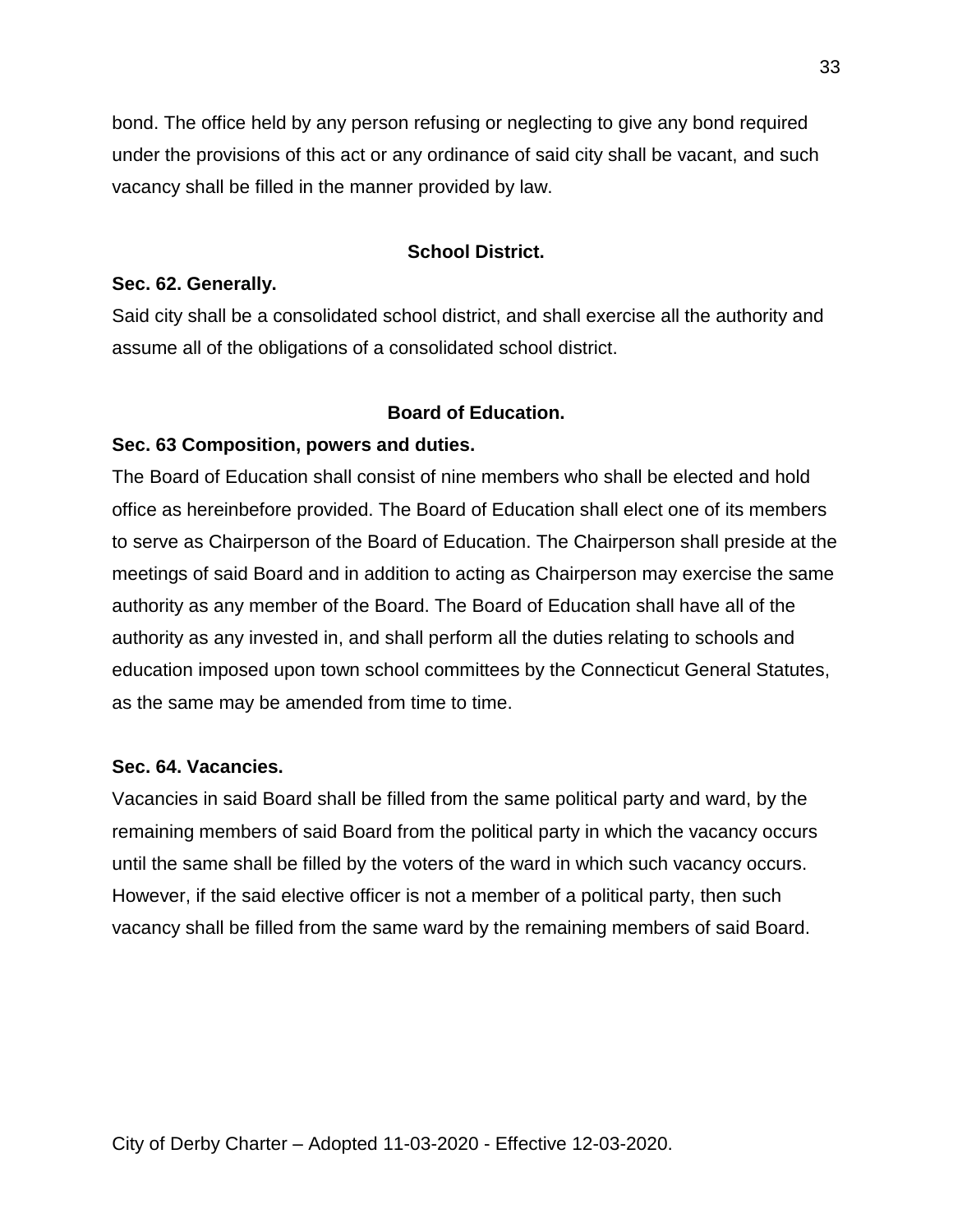## **Sec. 65. Fiscal affairs.**

Said Board shall audit and approve all bills for the ordinary current expenses of its department, and the Finance Director shall, if the appropriation is sufficient, upon the approval in writing by the Finance Committee, draw his/her order for the same upon the City Treasurer in favor of the persons entitled to payment thereof. Said Board of Education shall submit to the Mayor on or before the first day of February in each year, an estimate of the amount required for the support and maintenance of the public schools of said city for the ensuing fiscal year.

## **Highways.**

## **Sec. 66. Lay out; construction; alteration; grading, etc.**

The City of Derby shall make and keep in repair all public highways, streets, and roads within the limits of said city, and the Board of Aldermen/Alderwomen shall have all the authority necessary to carry out the provisions of this section, and shall have exclusive authority and control over all the streets and highways and all parts of the same within said city including the authority to lay out, open, make, improve, maintain, repair, grade, drain, alter and discontinue all highways and streets within said city, and no person shall open any public or private street or way within said city, except under an order of said Board of Aldermen/Alderwomen. Before any street. or way shall be opened by any person within said city such person shall secure from the Board of Aldermen/Alderwomen permission to open such street or way and shall pay to any adjoining property owner any damage or expense that may be sustained by such owner by reason of the opening of such street or way. Such damage may be recovered in an action brought by any person whose property is damaged thereby. The city may enjoin the opening of any street or way in said city.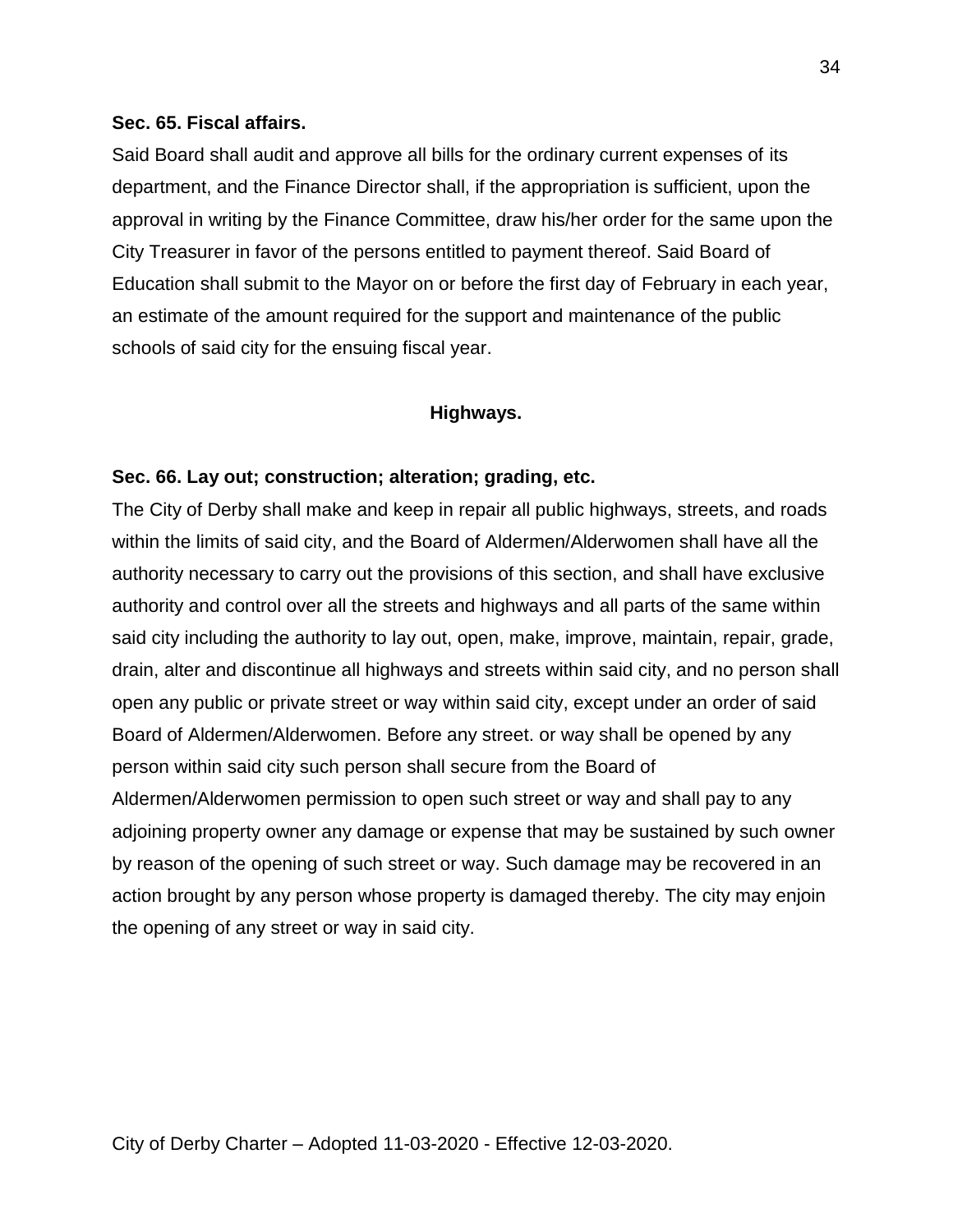## **Sidewalks, Curbs and Gutters.**

## **Sec. 67. Authority to construct generally.**

The Board of Aldermen/Alderwomen shall have authority, as public convenience and necessity may require, to order sidewalks, curbs and gutters to be laid upon the streets and highways in said city according to the course, width, height, level and grade, and of such material as it shall determine, and may, at the expense of said city, lay out, construct, raise, flag, pave or make in any suitable manner any crosswalk in said city.

## **Sec. 68. Execution of construction; assessment of expense.**

Whenever any sidewalk, curb or gutter shall be ordered laid by the Board of Aldermen/Alderwomen, the Director of Public Works shall execute such order in a thorough and workmanlike manner, and as economically as possible, and shall report in writing the expense thereof to the Board of Aldermen/Alderwomen, which shall investigate the same and approve of it for such amount as it deems proper. Said Board of Aldermen/Alderwomen shall then assess two-thirds of the expense thereof against the persons and property specially benefited thereby in the judgment of said Board. Said sums so assessed shall be ordered paid into the city treasury within such time as said Board shall order. The publication of such assessment on the website for the City of Derby and/or in accordance with Connecticut General Statutes, as the same may be amended from time to time shall be sufficient notice to all parties in interest.

# **Sec. 69. Notice to abutting property owners regarding sidewalks, etc.,**

## **improvements.**

Said Board may compel the property owners to provide such safeguards thereon as public safety may require, and may. limit such time as it may deem reasonable for the carrying out of such orders, notice of which shall be given by leaving a true and attested copy of such order personally with, or at the usual place of abode of such owner, within five days after the passage of the same; and if such owner be a nonresident of said city, a true and attested copy of said order deposited in the post office at said Derby, postage paid, addressed to him/her at his/her last known place of residence, or a like, true and attested copy left with his/her agent or the person having charge of said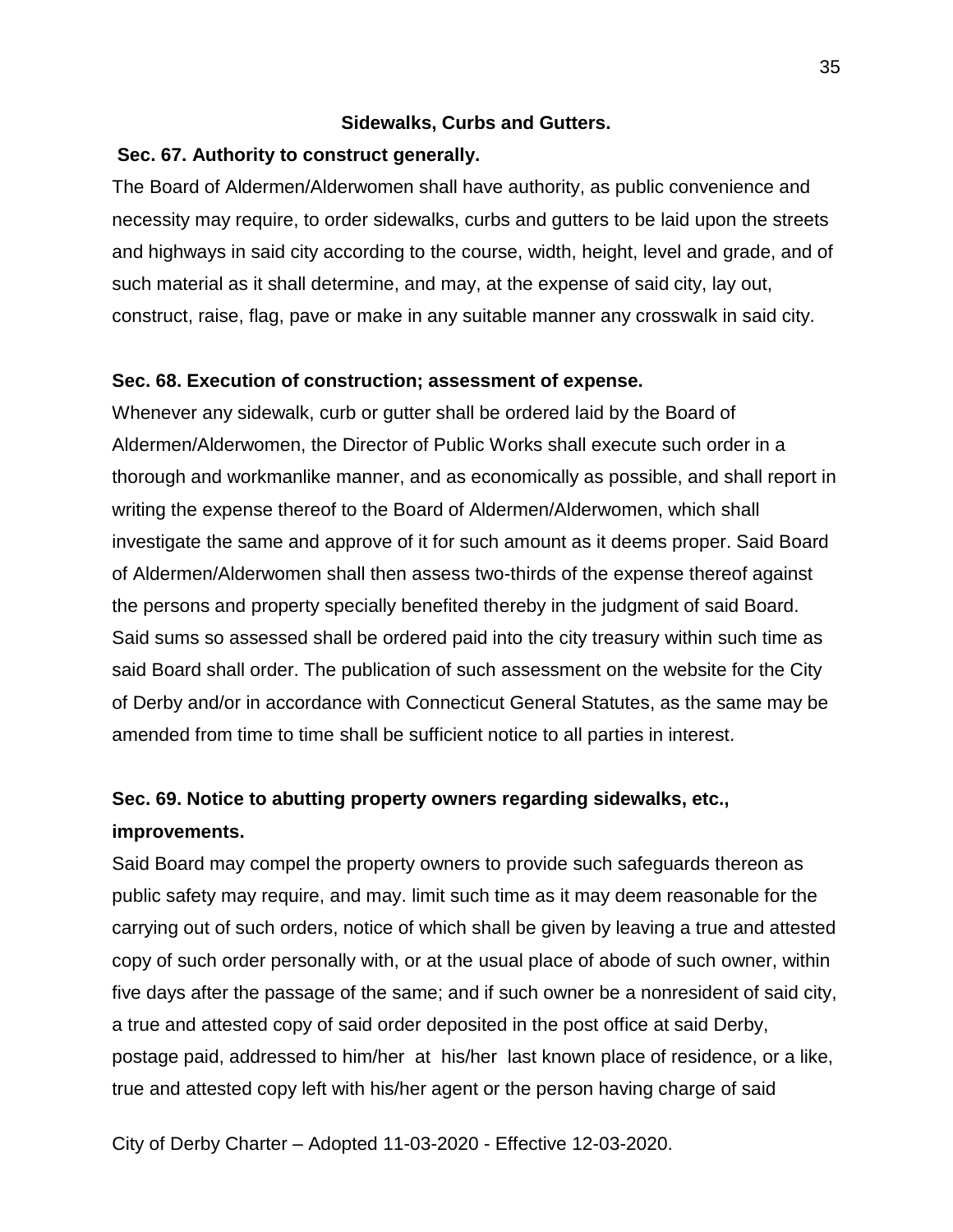property or occupying the same shall be sufficient notice to such owner. The width, height, courses and levels, certified by the City Engineer, shall be kept on file in the office of the Town/City Clerk; and whenever any sidewalk, curb or gutter has been laid by order of the Board of Aldermen/Alderwomen in accordance with the grade established and recorded as herein prescribed, and it is deemed necessary by said Board of Aldermen/Alderwomen, at any time thereafter, to alter or change said grade, or relay said sidewalk, curb or gutter, such change, alteration or relaying shall be done at the expense of said city, provided, where such alteration or change of grade or relaying of any sidewalk or gutter is made necessary by the change or alteration of any street line, the expense thereof shall be chargeable as is hereinbefore provided. All necessary repairs to sidewalks, curbs and gutters shall be paid by the property owners where such work is done, in the same manner as hereinbefore provided for the laying of sidewalks, curbs and gutters.

### **Sec. 70. Removing obstructions.**

Any structure or obstruction which shall be erected, placed or left in or upon any highway, street, avenue, public park, sidewalk or gutter in said city in violation of any ordinance of said city, and any nuisance continued or existing or anything causing any nuisance in violation of any ordinance of said city, shall be removed at the expense of the person or persons erecting, placing or leaving any such structure, obstruction or nuisance. If such person shall neglect or refuse to pay the same, it may be recovered in an action brought against him/her by the Corporation Counsel of said city.

### **Assessments.**

**Sec. 71. Manner of making generally.** The Board of Aldermen/Alderwomen shall, upon the completion of any work or public· improvement which shall require an assessment of damages or benefits, forthwith cause such assessment to be made according to the provisions of this Charter, and any such assessment as shall amount to four hundred dollars or less shall be due and payable within six months from the date when made, and any such assessment as shall be in excess of four hundred dollars in amount shall be due and payable within twelve months from the date when made. The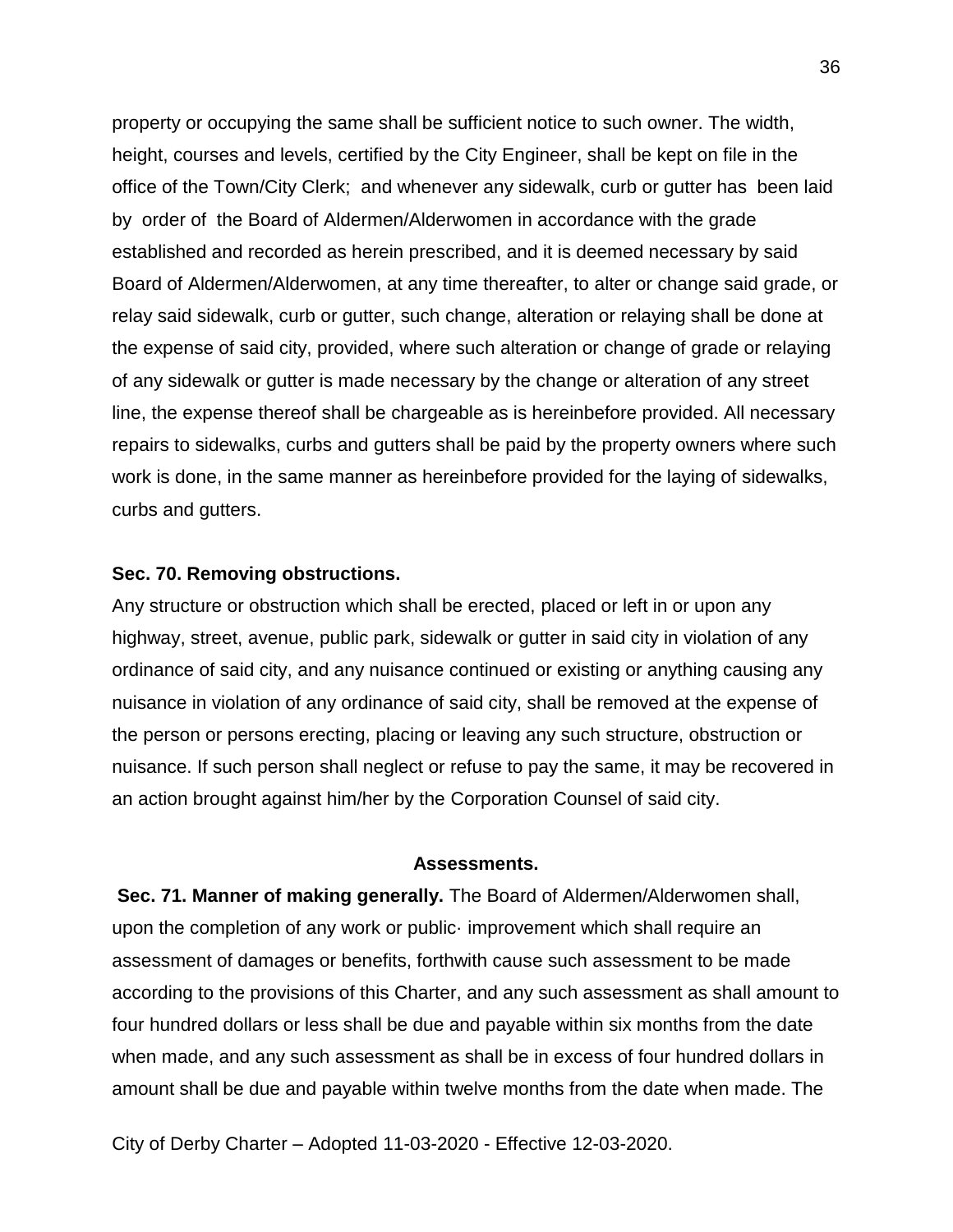Town/City Clerk shall immediately cause such assessment to be recorded in a book of the city kept for such purpose, and shall deliver to the Tax Collector a warrant signed by the Mayor authorizing and directing such Tax Collector· to collect such assessments. The Tax Collector shall collect such assessments and shall make a report in writing to the Board of Aldermen/Alderwomen within ten days after the time limited for the collection of such assessments has expired, showing the assessments collected, the uncollected assessments, and the names of the persons from whom the same are due, with such information concerning the matter as he/she may have. The Board of Aldermen/Alderwomen shall investigate such unpaid assessments, either by itself or by a committee appointed by it, and may, at the succeeding meeting of the Board, abate any unpaid assessments that it finds for any good cause should be abated and canceled, and the Tax Collector shall, within thirty days thereafter, pay into the treasury the amount of the unpaid assessments which are not abated or canceled by the Board of Aldermen/Alderwomen, and the Town/City Clerk shall transfer and assign to said Collector all such unpaid assessments, and said Tax Collector may enforce payment and collection of the same to the extent and in the same manner that the collector of city taxes may enforce the collection of town taxes.

## **Sec. 72. Failure, neglect of Tax Collector to comply with requirements.**

If the Tax Collector shall neglect or refuse to conform to the provisions of the preceding section, the Mayor shall forthwith institute suit against him/her or his/her bond, for the collection of the amount of such unpaid assessments. The Board of Aldermen/Alderwomen, after an assessment has been made, shall not vary, change or cancel such assessment except by the unanimous vote of all the members of said Board.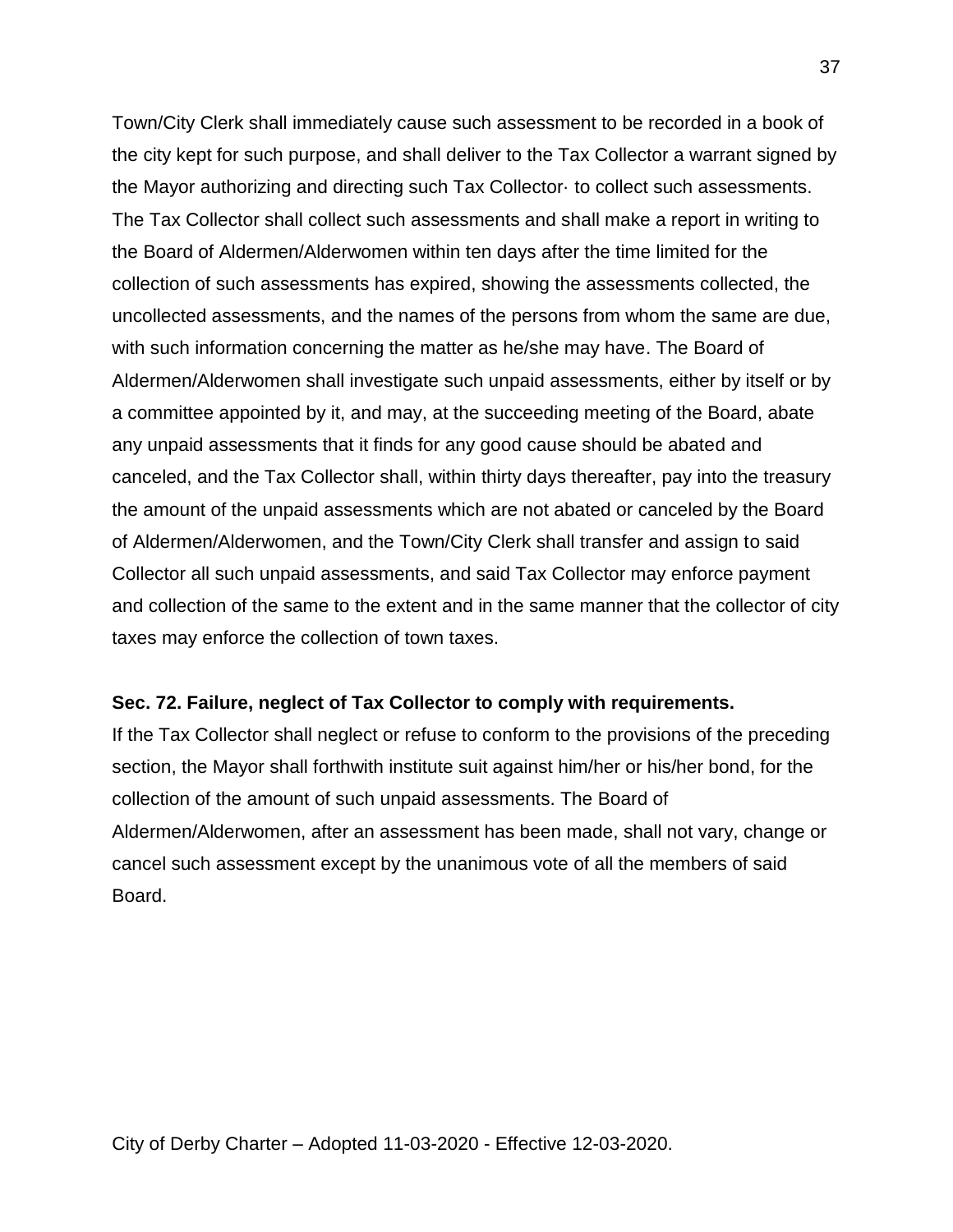### **Sec. 73. Lien of tax assessments.**

All benefits assessed under any of the provisions of this act shall be a lien upon the land or other property upon which such benefits are respectively assessed, and shall take precedence over all other liens or encumbrances thereon except taxes due the state, and may be foreclosed in the same manner as if such lien were a mortgage on such land or other property in favor of said city, to secure the amount of such assessment, provided such lien shall not continue to exist for a period of more than ninety days after such assessment is due, unless within that period a certificate, signed by the Mayor or Clerk of said city, describing the premises on which such lien exists and the amount claimed by said city as a lien thereon, shall be lodged with the Town/City Clerk of said City of Derby, and such lien shall cease to exist whenever a certificate of discharge thereof signed by the Mayor or Clerk shall be filed with said Town/City Clerk. All such certificates shall be recorded by said Town/City Clerk upon the land records of said City of Derby, and the legal fees for recording such lien shall be added to such assessment.

# **Sec. 74. Right to file lien when appeal is taken from appraisal of damages or assessments of benefits.**

If any appeal be taken from the appraisal of damages or assessment of benefits, or both, the right to file such certificate of lien shall continue to exist for a period of sixty days after the passage of the final decree of the court having jurisdiction of such appeal.

## **Sec. 75. Enforcing collection.**

All amounts due said city for assessments made under any of the provisions of this act may be collected by warrant under the hand of the Mayor of the city, directed to the duly appointed collector thereof, who may enforce the collection of the same in the same manner in which tax warrants are collected. Every such amount shall be and remain a lien upon the land or other property with reference to which it was made; and said lien shall have the same validity and effect and be enforced in the same way as provided in this act for the enforcement of assessments.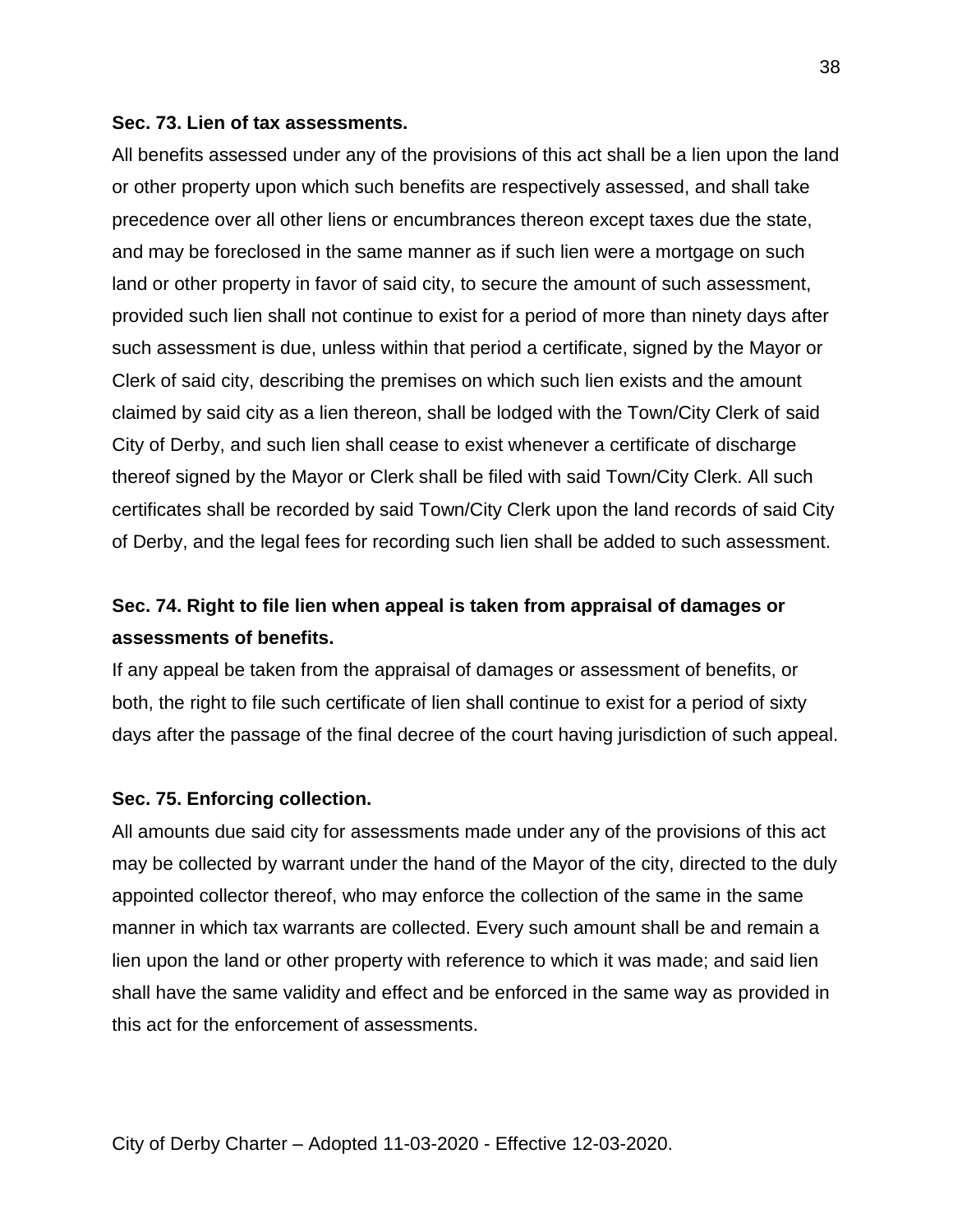## **Sec. 76. Assessment of benefits generally.**

In assessing benefits for any public improvements as prescribed in this act, the authority making the same shall not be limited to property abutting on said improvements, but may assess benefits upon any person whose property, in its sound discretion and judgment, is thereby benefited. No public improvement of any kind shall be undertaken by the Board of Aldermen/Alderwomen or other authority having power to authorize the same until an appropriation for said improvement has been duly made.

## **Public Parks.**

**Sec. 77. Generally.** The Board of Aldermen/Alderwomen shall have charge of the care and maintenance of all public parks and may procure by gift, purchase, lease, exchange or by other contract, or by condemnation, land for public park purposes or for the improvement of or to enlarge any public park or for playground or other public purposes, but no land shall be secured for any such purpose by said Board of Aldermen/Alderwomen when such land shall cost the city in excess of two hundred and fifty dollars unless the acquisition of such land shall have been authorized by a vote of the Board of Aldermen/Alderwomen, approved by the Mayor and the Board of Apportionment and Taxation of said city, and in the event the cost of such land to the city shall exceed the sum of two thousand dollars, then the purchase of the same shall first be authorized by a vote of the electors of said city at a meeting called for such purpose.

## **Sec. 78. Use of Coon Hollow Park for educational purposes authorized.**

Notwithstanding any provision to the contrary in the instrument of conveyance to the City of Derby of the land known as Coon Hollow Park located in said city, said city may use said land for educational purposes.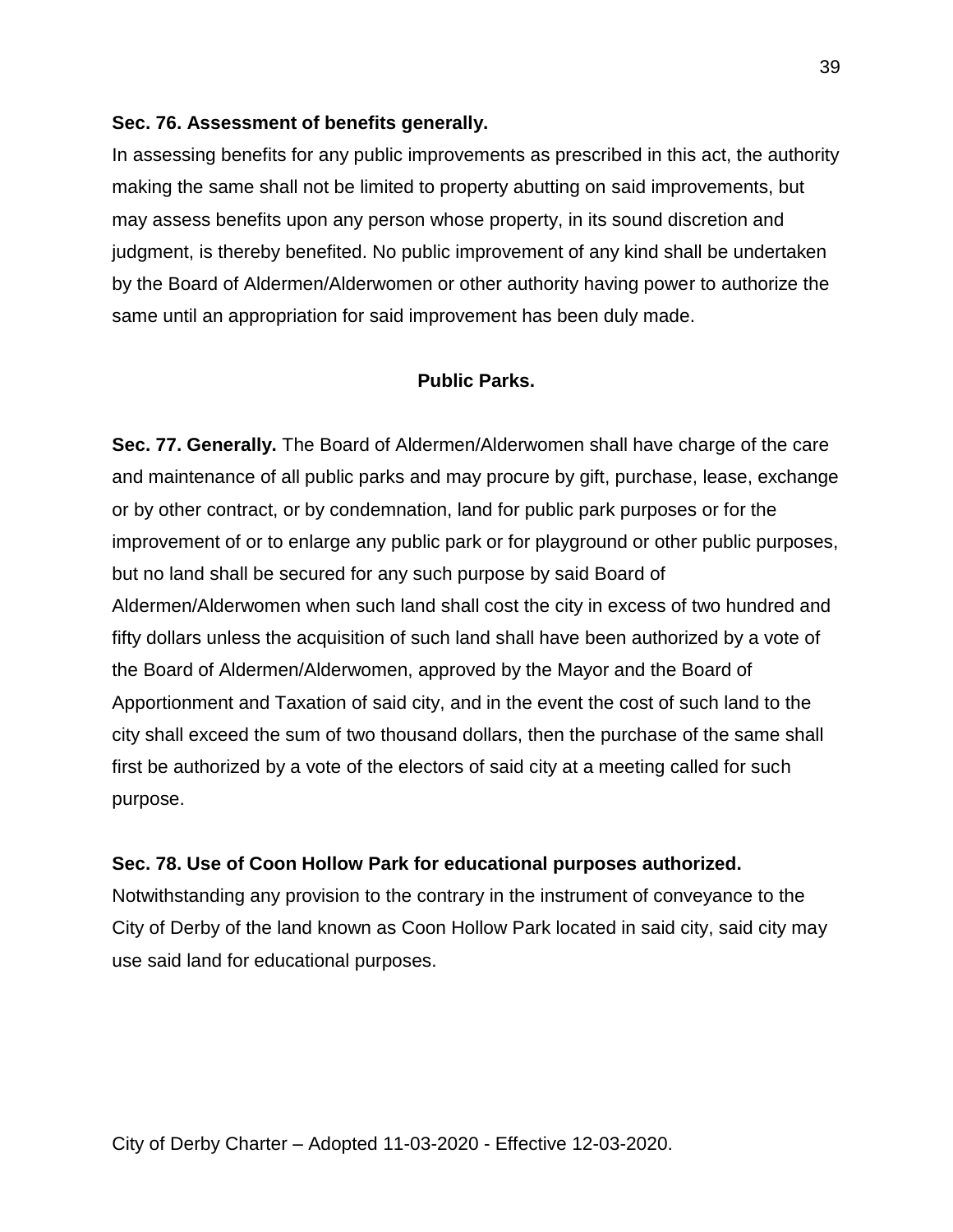## **Issuing Bonds.**

## **Sec. 79. Authority to issue generally.**

Whenever said city shall desire to make any public improvements which shall have been approved by the Board of Aldermen/Alderwomen and the Board of Apportionment and Taxation, it may issue its bonds. serial in form, payable at such times and at such annual rate of interest as said city may direct, and it shall designate the manner in which said bonds shall be issued and negotiated and the persons by whom they shall be signed, and when and where said bonds shall be payable. Said city may issue bonds to fund whatever debts the City of Derby may have outstanding, provided the total indebtedness of said city shall not at any time exceed the percentage of the grand list of said city as shall be authorized by the provisions of the Connecticut General Statutes, as the same may be amended from time to time. No such bonds shall be issued except in pursuance of a vote by ballot of the legal voters of said city at a meeting duly named and held for that purpose. Reissuance of bonds shall be permitted with the approval of both the Board of Aldermen/Alderwomen and the Board of Apportionment and Taxation. In ascertaining the amount of indebtedness of said city, all indebtedness created or bonds issued for the purchase or extension of a waterworks system for said city and any sinking fund of said city shall be deducted from the then existing debt of said city.

### **Public Library.**

### **Sec. 80. Generally.**

The City of Derby may maintain a public library, the use of which under proper regulations shall be free to its inhabitants. The public library shall be under the management and control of a Board of nine Library Directors who shall serve without pay. Said Board of Directors shall have charge of all the property of said city used for the purposes of said library and shall direct the expenditure of all money placed at its disposal by the city from whatever source derived and of all money and property which may be donated by private individuals to said library. Six of said nine Directors shall be residents of said city and shall be appointed by the Mayor as hereinafter provided. The remaining three of said Directors may be nonresidents of said city and shall be appointed by the Mayor in accordance with any agreement therefor which shall have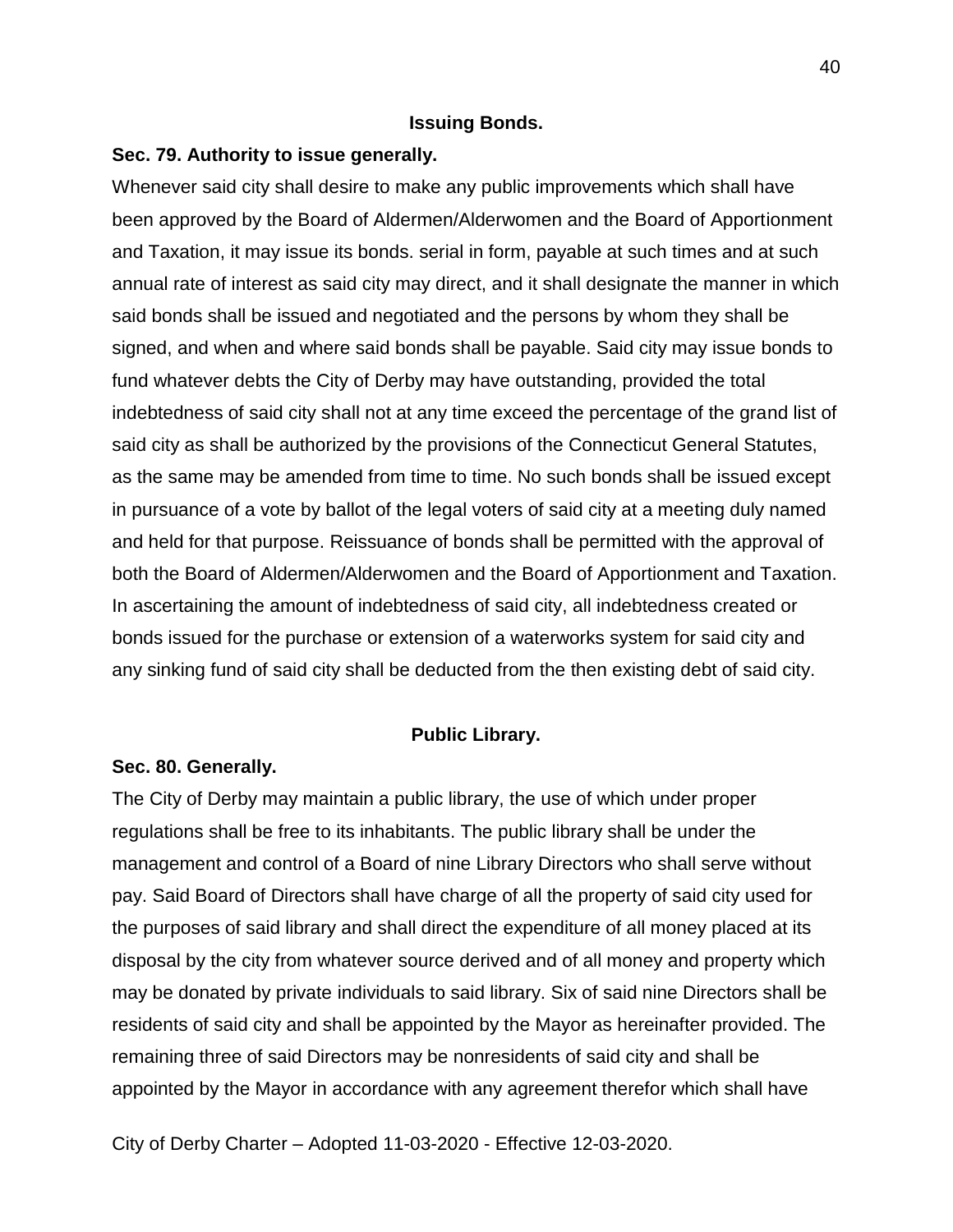been approved by the Mayor and Board of Aldermen/Alderwomen of said city, and said Mayor and Board of Aldermen/Alderwomen are authorized to enter into any such agreement with reference to the appointment of said three Directors, and for such length of time, whether determinable or in perpetuity, as they may deem advisable. In the absence of any such agreement or upon the expiration of same, the Mayor shall appoint such three Directors, and may in his/her discretion appoint residents or nonresidents of said city. The present Board of Directors shall hold their offices for the terms to which they have been appointed and until their successors are appointed. In April 1923, and biennially thereafter, in the month of April, the Mayor shall appoint three Directors to hold office for six years from the first Monday of May next following and until their successors are appointed, two of whom shall belong to said group of six Directors, and one to said group of three Directors. The Mayor shall fill any vacancy in said Board caused by death, resignation, removal, or otherwise, for the unexpired term.

### **Sec. 81. Board of Directors-Authority generally.**

Said Board of Directors shall make and enforce such bylaws, rules and regulations as it may deem proper for the management, protection and preservation of the property of said library and the management and the use of the rooms thereof, and shall have all the rights and powers and be liable to the performance of all the duties and obligations belonging by statute to Directors of public libraries in towns/cities of this state. It shall have authority, with the consent of the Mayor and Board of Aldermen/Alderwomen, to make a contract or contracts on behalf of and in the name of said city with the Derby Neck Library Association for the use and occupation of any property of said Derby Neck Library Association in furtherance of the purposes of a free public library. Said Board of Library Directors shall annually report in writing to the Mayor of said city the condition of said library, the circulation of books, and generally the operation of said library for the preceding year.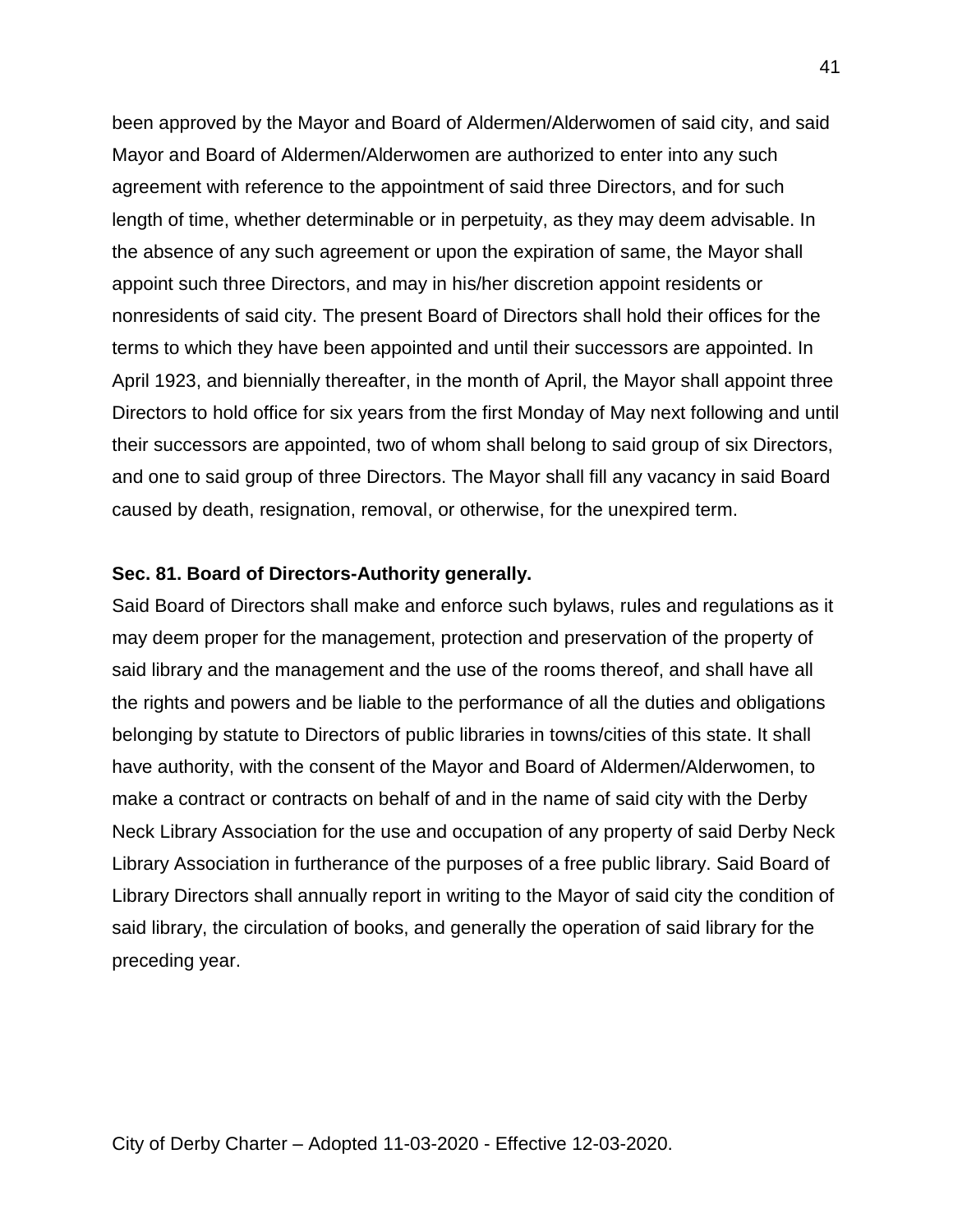### **Sec. 82. Same-Organization.**

Said Board shall, by ballot, biennially, at such time and place as may be prescribed by the bylaws, elect one of its Directors; who shall be a resident of said city, to be President, who shall hold office until his/her successor is elected and said Board shall elect a Secretary, a Treasurer and such other officers as it may deem necessary, all of whom shall serve without pay, and shall appoint and remove such librarian or librarians and other employees as it may deem necessary for the proper management of said library and shall fix the duties and compensation of such librarian and employees. The offices of Secretary and Treasurer may be held by the same person.

### **Sec. 83. Fiscal affairs.**

The Board of Apportionment and Taxation of the City of Derby shall annually appropriate a sum of money for the care, maintenance and support of said public library, and for the purchase of books, and may from time to time appropriate in addition thereto sums of money for building purposes, repairs or improvements in real estate and fixtures. All monies which have been or shall be appropriated by said city for library purposes shall by the Treasurer of said city, be paid over to the Treasurer appointed by the Board of Library Directors, at regular intervals during the fiscal year. No payment shall be made by said Treasurer appointed by said Board of Library Directors except upon bills or orders approved in such manner as may be provided in the bylaws, and all bills and vouchers for expenses incurred shall be kept on file as may be provided in the bylaws and shall be subject to inspection by the Mayor, the City Treasurer, the Corporation Counsel and any member of the Board of Directors of said library. The Board of Directors of said library shall not, on account of city appropriations or as chargeable thereto, expend any money in excess of the money therefor appropriated by said Board of Apportionment and Taxation for the use of said library, except that any funds not derived from such city appropriation may be expended to such an amount and for such purposes as said Board of Directors shall deem that the interests of said library may require.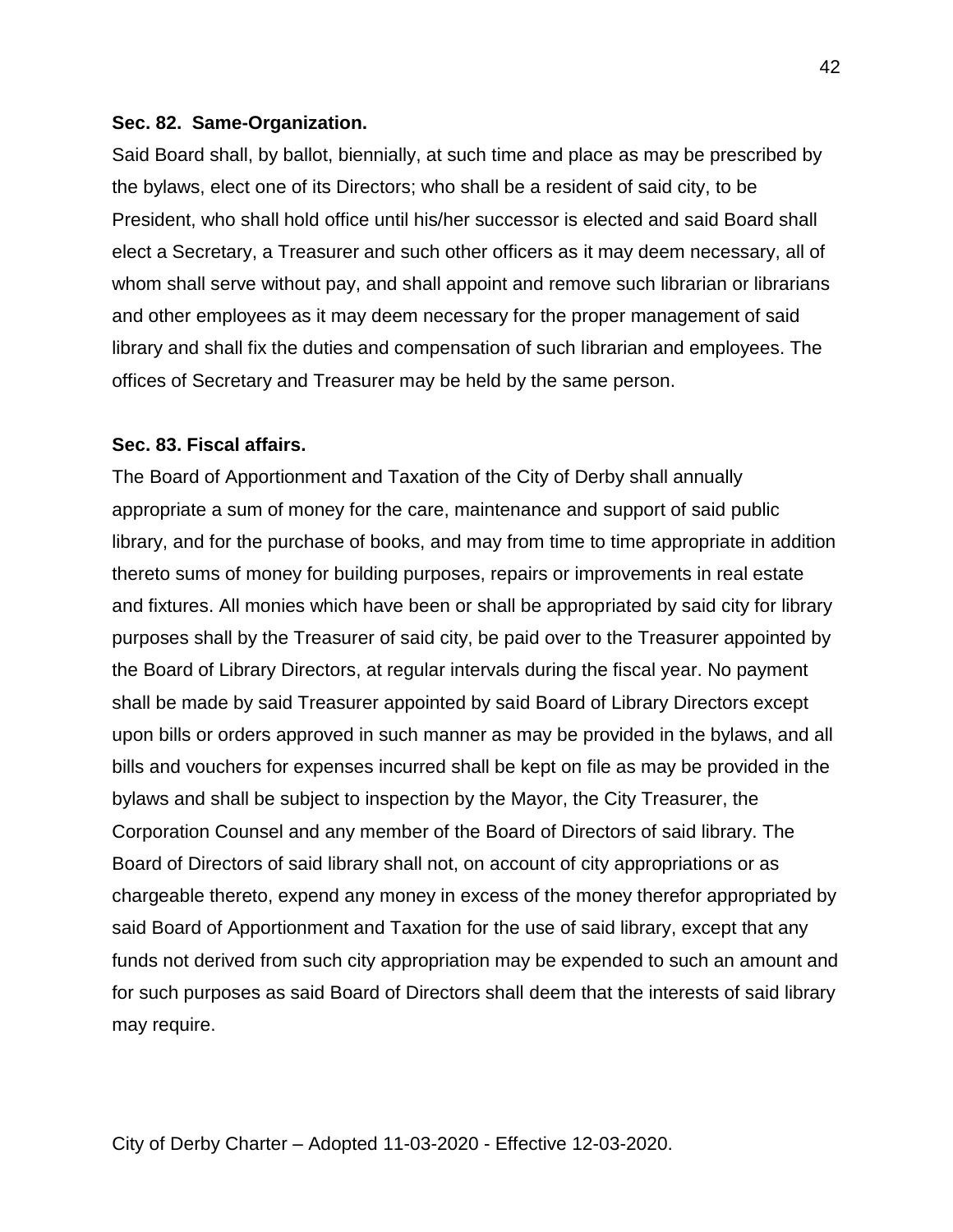### **Sec. 84. Rules and regulations.**

The public rooms of said library may be used for all such scientific, literary, historical and other educational purposes, lectures and meetings as may be approved by the Directors, and for such other purposes and meetings as the Directors may deem to be expedient, and for the use of said rooms said Directors may charge such reasonable price as they shall deem proper, except that when said rooms shall be used for scientific, literary, historical or other educational lectures or meetings, any charge therefor shall be at the discretion of the Directors, but shall in no case exceed the reasonable expense attendant upon such use. Any fees received for the use of said rooms as aforesaid shall be applied to the general purposes of said library. The Mayor and Board of Aldermen/Alderwomen of said city are authorized in the name and on behalf of said city to accept any real estate which may be donated to said city for any of the purposes mentioned in this act under such terms, conditions, agreements and stipulations with reference thereto and the management thereof and in the name of said library as they may deem to be to the advantage of said city and not inconsistent with this act. All money, books and other personal property donated to said city for library purposes, or to said library, may be accepted by said Board of Directors under such conditions, restrictions and stipulations as it shall deem advantageous to said library and said city.

## **Sec. 85. Management, etc., of library trust funds.**

The Board of Library Directors of said city shall be a board of trustees of any permanent fund or any trust for said public library, and shall receive, hold, manage, invest and reinvest, in the manner provided by law with reference to the investment of trust funds in this state, any money or other property which by devise, bequest or donation shall be given for the establishment of any permanent fund, or in trust for the benefit of said public library. Such fund shall be kept as a separate fund, and said Directors shall annually report in writing the condition of such fund, its disposition and the manner of its investment, to the Mayor of said city. The income of said fund shall semiannually be turned over to said Board of Directors for the use of said library, or as specified in the terms of any devise, bequest or donation. Should any income of said fund not be